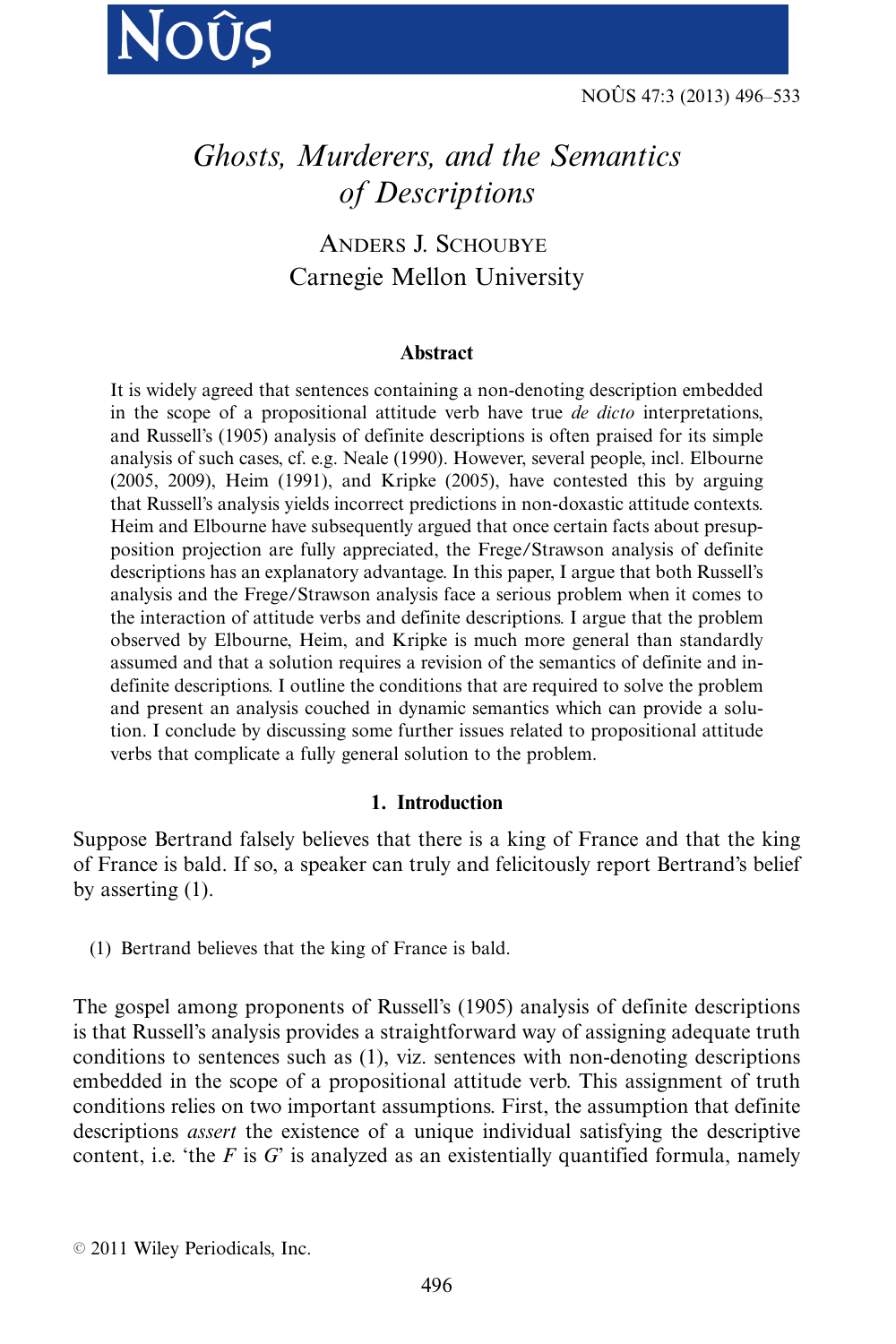the formula below.<sup>1</sup>

$$
\exists x [F(x) \land \forall y [F(y) \to x = y] \land G(x)]
$$

Second, the assumption that *de dicto*–*de re* ambiguities, which arise when modal and quantificational expressions interact, are *scope* ambiguities; when a modal takes scope over a quantificational expression, the resulting interpretation is *de dicto* and when the embedding order is reversed, the resulting interpretation is *de re*. Hence, in the context where Bertrand falsely believes that there is a bald king of France, the true reading of (1) is captured by analyzing the definite description as embedded in the scope of the propositional attitude verb, cf. (2). This yields an interpretation where the existence of a unique French king is part of Bertrand's belief.<sup>2</sup>

(2) BEL<sub>b</sub>[∃*x*[king-of-France(*x*) ∧  $\forall$ *y*[king-of-France(*y*) → *x* = *y*] ∧ bald(*x*)]]

The Russellian analysis thus predicts that the sentence in (1) is true if and only if Bertrand believes the following conjunction: there is a (unique) king of France and he (the king of France) is bald. That is, relying on a minimal number of fairly uncontentious assumptions, the Russellian analysis succeeds in explaining why some sentences containing non-denoting descriptions have straightforwardly true interpretations.<sup>3</sup>

But against this often emphasized virtue of Russell's theory, Heim (1991), Kripke (2005), and Elbourne (2005, 2009) argue that Russell's analysis makes correct predictions only when the propositional attitudes in question are doxastic. That is, when the definite description is embedded under a *non-doxastic* attitude verb, the Russellian predictions are intuitively incorrect. Consider the example below.

(3) Hans wants the ghost in his attic to be quiet tonight. (Elbourne 2005, 2010)

(3) has both a narrow scope (*de dicto*) and a wide scope (*de re*) interpretation, yet neither interpretation appears to provide the correct truth conditions.

(4) DES*h*[∃*x*[ghost-in-attic(*x*) ∧ ∀*y*[ghost-in-attic(*y*) → *x* = *y*] ∧ quiet(*x*)]]

On the narrow scope analysis above, the Russellian analysis predicts that (3) is true if and only if Hans desires the truth of the following conjunction: there is a (unique) ghost in Hans' attic and the ghost is quiet. However, this is intuitively inconsistent with the most natural interpretation of (3). The truth of (3) is compatible with Hans having no desire that there be a ghost in his attic.

But now consider the wide scope interpretation.

(5) ∃*x*[ghost-in-attic(*x*) ∧ ∀*y*[ghost-in-attic(*y*) → *x* = *y*] ∧ DES*h*[quiet(*x*)]]

Here the Russellian analysis predicts that (3) is true if and only if there *is* a ghost in Hans' attic and he wants it to be quiet. The problem is that the truth of (3) does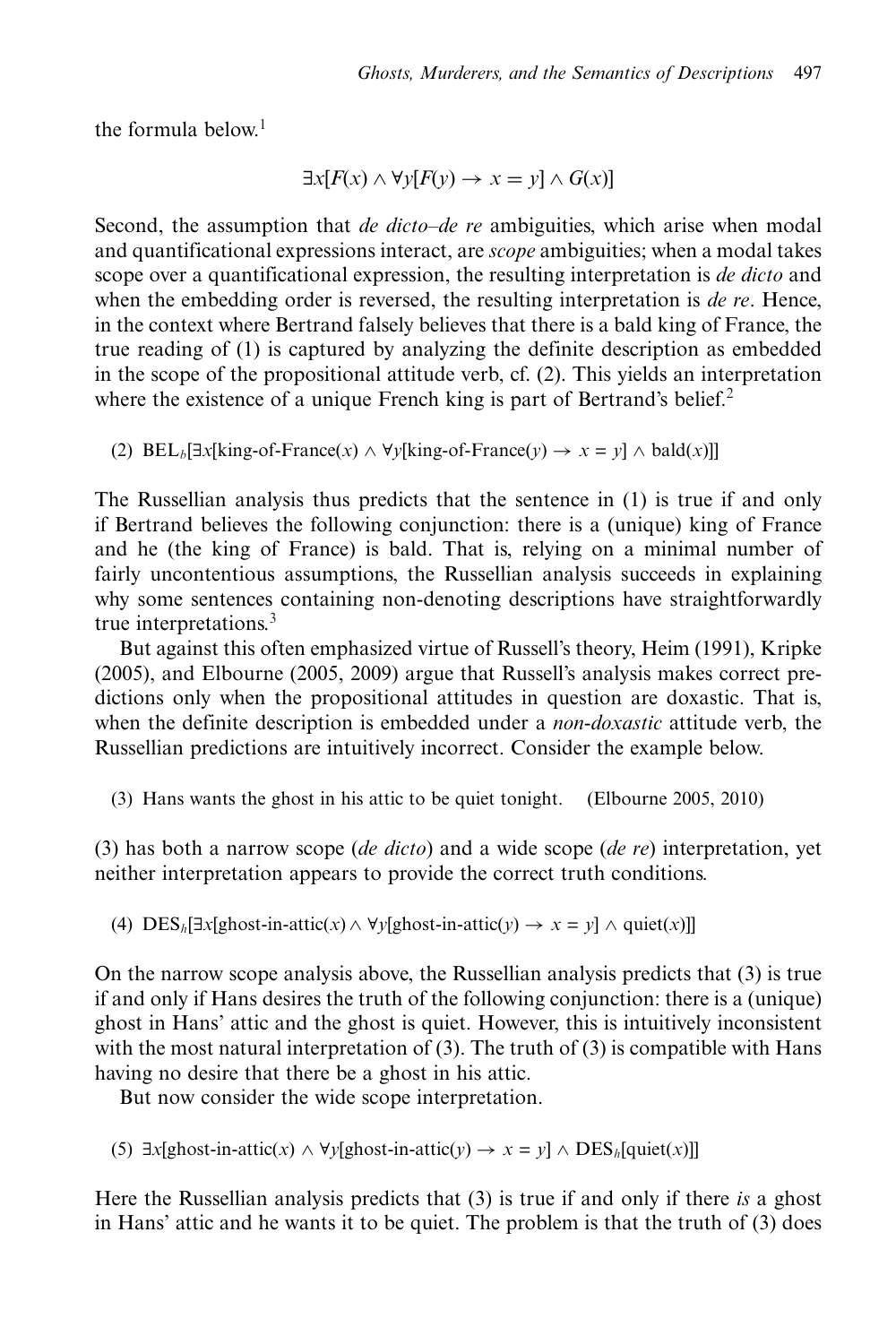not appear to saddle the speaker with such a spurious ontological commitment. The speaker can truly report Hans' desires using (3) even if there, as a matter of fact, are no ghosts.

Now, the meaning of the definite is analyzed above in terms of the unary quantifiers of first-order logic and it is well known that these are inadequate for analyzing a whole range of determiners of natural language. And since Russell's original analysis of 'the *F* is *G*' is syncategorematic (i.e. no constituent in Russell's proposed logical form corresponds to either 'the' or 'the *F*'), most proponents of Russell's analysis now maintain that the analysis should be cast in terms of generalized (or rather restricted) quantifiers.<sup>4</sup> Neale (1990) thus adopts the notation in (6) to represent the 'logical form' of 'the *F* is *G*' and its (Russellian) truth conditions are then stated as in e.g. (7). The definite determiner is now analyzed as a relation between two sets.

(6) [The *x*:  $F(x)[G(x)]$ 

(7) [The *x*:  $F(x)[G(x)]$  is true if and only if  $|F| = 1 \wedge |F \cap G| \ge 1$ 

In other words, 'the *F* is *G*' is true if and only if the cardinality of the set *F* is exactly one and the intersection of *F* and *G* is greater than, or equal to, one.

What is important to emphasize is that the notation in (6) serves only to indicate that the definite article is analyzed as a restricted quantifier. This notational convention is supposed to better reflect that 'the *F*' and 'the' are now treated as proper syntactic and semantic units. $5$  In other words,

[...] this is not to propose an alternative to Russell's theory; it is just to find a more congenial method of stating it. [the *x*: *Fx*](*Gx*) is *definitionally equivalent* to (∃*x*)((∀*y*)(*Fy*  $= y = x$  & *Gx*). (Neale, 1990, 45).

In other words, if definite descriptions are analyzed in terms of restricted quantifiers, then when the truth conditions of the complement clauses of (1) and (3) are computed, the Russellian analysis continues to make the right prediction for (1), but it also continues to make incorrect predictions for (3). And so, if one favors the restricted quantifier analysis of definite descriptions (which one arguably should), one still faces the same dilemma, namely that the analysis yields correct predictions for doxastic attitude verbs but incorrect predictions for non-doxastic attitude verbs. In conclusion, this problem is a problem about the predicted truth conditions and since the restricted quantifier analysis simply generates the standard Russellian truth conditions in a different way, the predictions in these cases are identical.

The problem outlined above now prompts the following question: Why is there this divergence in the predictions of the Russellian analysis as regards doxastic and non-doxastic attitude verbs? The answer seems to be the Russellian analysis' failure to distinguish between the meanings, i.e. the truth conditions, of sentences such as (8) and (9).

(8) The ghost is quiet.

(9) There is a unique ghost and it is quiet.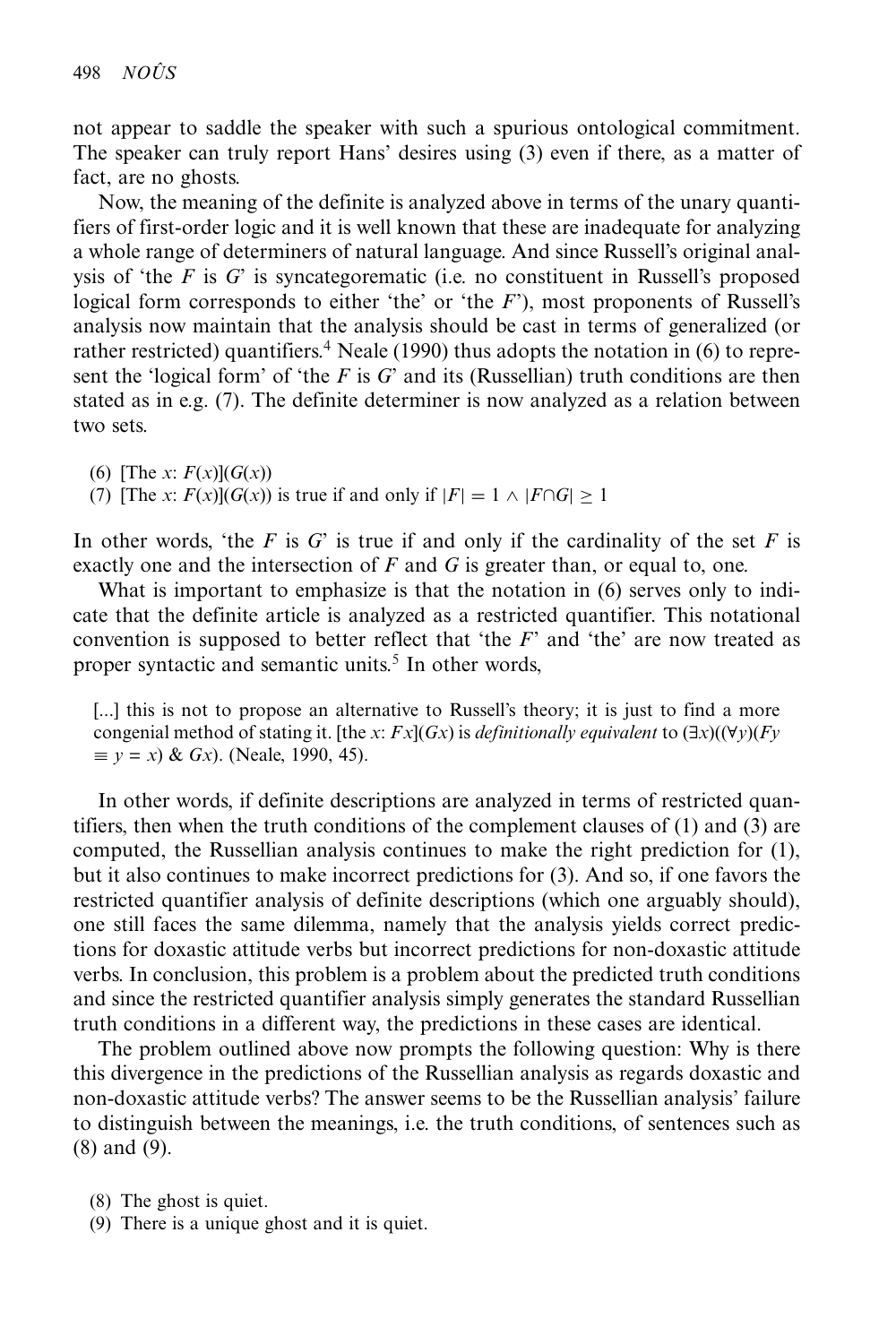Since definite descriptions are assumed to *assert* the existence of a unique individual satisfying the description, the Russellian analysis treats (8) and (9) as having the same meaning, i.e. as having the same truth conditions. And this appears to be unproblematic in standard extensional cases since (8) and (9) are true in precisely the same contexts, viz. contexts that contain exactly one (perhaps maximally salient) ghost which is quiet. Moreover, in intensional contexts of the doxastic variety, the putative difference between (8) and (9) again seems inessential. Since it is a precondition on the truth of (1) that Bertrand *believes* that there is a unique king of France, then if  $c$  is a context where  $(1)$  is true,  $c$  is also a context where  $(10)$  is true.

- (1) Bertrand believes that the king of France is bald.
- (10) Bertrand believes that there is a unique king of France and that he is bald.

However, it is not intuitively clear that sentences such as (1) express existential beliefs on the part of their subjects. It might seem more natural to understand (1) as *presupposing* something about Bertrand's existential beliefs rather than as asserting it. But when the report in (1) is de dicto, this presupposition is a precondition on the truth of  $(1)$ , and so building the presupposition into the asserted content of  $(1)$ helps output the correct truth conditions.

The problem arises when definite descriptions are embedded in the scope of attitude verbs that do not express beliefs, i.e. non-doxastic attitude verbs. While a sentence such as (3) also appears to presuppose an existential belief on the part of the subject, for example that Hans *believes* that there is a ghost in his attic, such an existential belief cannot be captured by assuming that the definite description asserts existence. Instead, when the attitude in question is non-doxastic, e.g. a desire, a hope, or a fear, the relevant sentences are predicted to express that the subject of the attitude verb *wants*, *hopes*, or *fears* that there *exists* a particular individual satisfying the description. And this is the cause of the incorrect predictions.

To further illustrate the problem, if a speaker intended to communicate that Hans *wants there to be* a (unique) ghost in his attic and for it to be quiet, it seems implausible that the speaker would succeed by simply asserting (3). Instead, the speaker would have to use a sentence such as (11).

- (3) Hans wants the ghost in his attic to be quiet tonight.
- (11) Hans wants there to be a unique ghost in his attic and for it to be quiet.

This problem concerning assertions of existence is however not limited to cases where a definite description is embedded under a propositional attitude verb. The problem also arises with definite descriptions in conditionals. To illustrate, consider (12) and (13) below.

- (12) If the ghost in my attic is quiet tonight, I might finish my thesis.
- (13) If there is a unique ghost in my attic and it is quiet tonight, I might finish my thesis.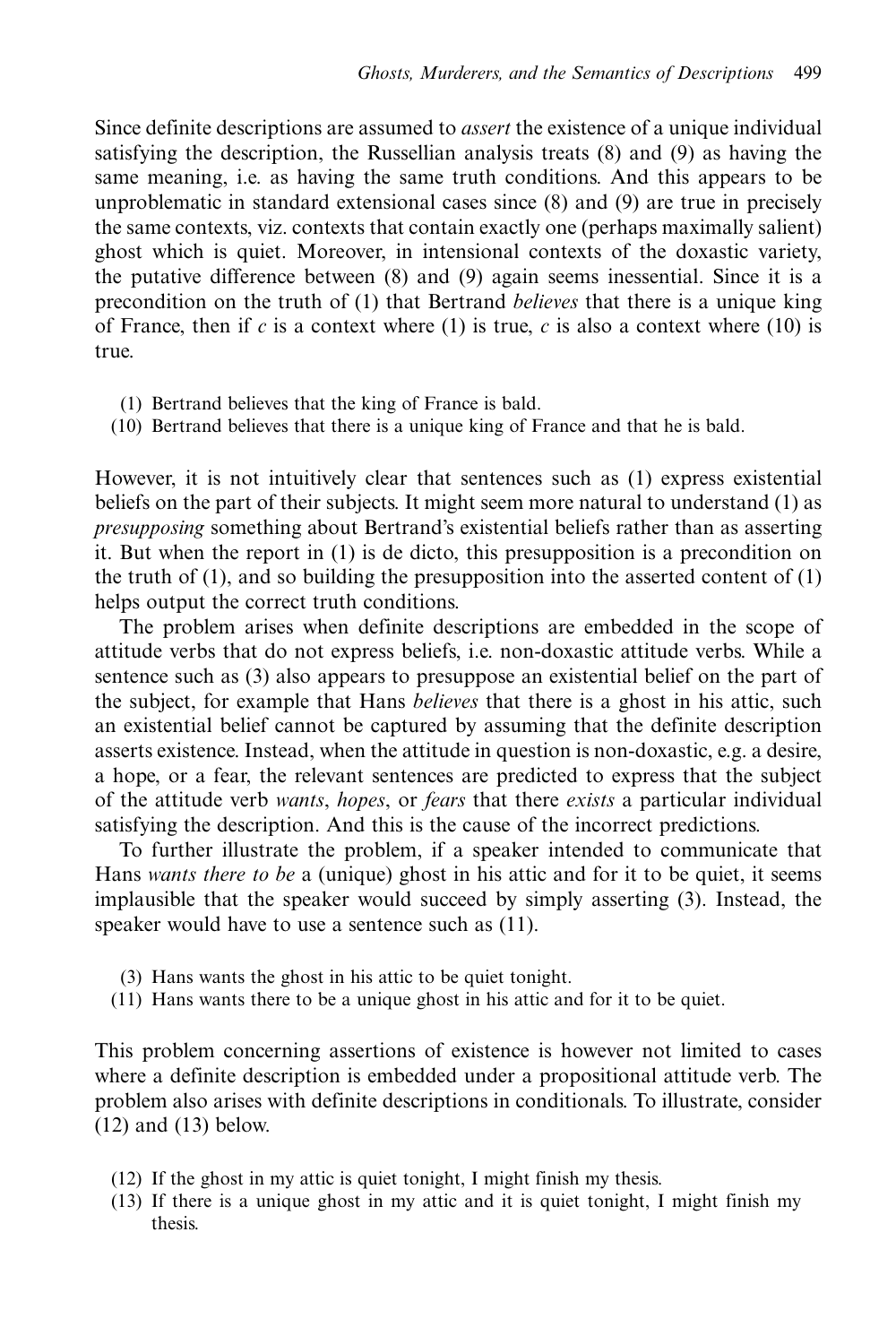If definite descriptions assert existence, as the Russellian analysis maintains, and hence are shorthand for complex quantificational statements, one should be able to effectively paraphrase (12) with (13). But this is intuitively incorrect. If a speaker asserted (12), it would be natural to assume that she is *presupposing* (rather than asserting) that there is a ghost in her attic. That is, it would *not* be possible to interpret the speaker as simply contemplating a hypothetical scenario where there happens to be a ghost in her attic. And, as Elbourne (2010) observes, this intuition is further supported by the infelicity of (14) and the felicity of (15).

- $(14)$  # I'm not sure there are any ghosts in my attic. If the ghost in my attic is quiet tonight, I might finish my thesis.
- (15) I'm not sure there are any ghosts in my attic. If there is a unique ghost in my attic and it is quiet tonight, I might finish my thesis.

Now, one might be inclined to defend the Russellian analysis by arguing that the definite description in (12) is naturally read as taking wide scope. This would straightforwardly explain why (14) sounds contradictory. But there are at least two significant problems with this explanation. First, given the Russellian analysis, one would think that both wide and narrow scope readings of (12) should be available, but this is not consistent with the data.<sup>6</sup> There just does not seem to be any narrow scope reading of the definite description in (12), i.e. (13) is not a possible interpretation of (12). The Russellian would therefore have to maintain that definite descriptions take *obligatory* wide scope in conditionals.7 Second, it is widely accepted that antecedents of conditionals are so-called *scope islands*, i.e. syntactic constituents from which syntactic movement is prohibited, see e.g. May (1985) and Szabolcsi (2001). Making the assumption that definite descriptions take obligatory wide scope would therefore violate this well-established syntactic principle. In sum, it seems that there is a significant problem here for the standard Russellian analysis of definite descriptions.<sup>8</sup>

### **2. The Existence Problem**

### *2.1. Problem and Plan*

What the right semantic analysis of definite descriptions is and what existential commitments these descriptions incur are issues that have traditionally divided philosophers of language and linguists into roughly two groups — those siding with Russell and those siding with Frege and Strawson. While there are a number of considerations relevant to answering these questions, the aim of the present paper is to illuminate them by answering the more specific question below.

#### THE EXISTENCE PROBLEM

What existence commitments do definite descriptions incur and how must these be analyzed if the apparently incorrect predictions manifested by sentences such as (3) and (12) are to be avoided?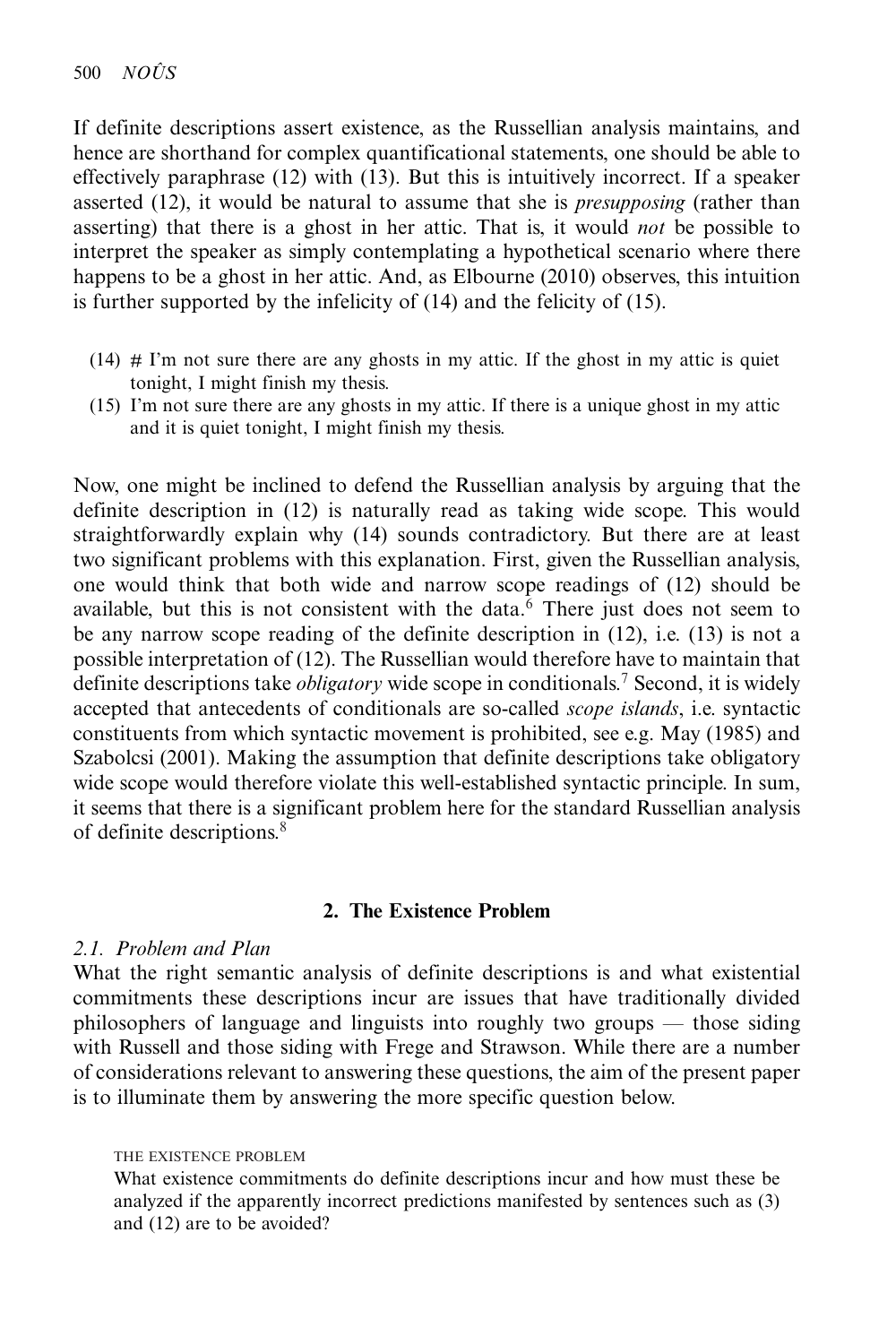The paper is divided into two sections. In the first, I discuss whether the problematic predictions can be avoided by adopting a presuppositional analysis of definite descriptions, in particular the referential Frege/Strawson analysis (to be explicated in the following sections). Several researchers, cf. Heim (1991) and Elbourne (2005, 2009), maintain that the Frege/Strawson analysis has a significant advantage over the Russellian analysis, but I will demonstrate that it is dubious whether the Frege/Strawson analysis provides a genuine solution to this problem. In particular, I will argue that the existence problem, as it is standardly framed, is a much more general problem than normally assumed. Next, elaborating on Elbourne (2005, 2009), I will show that the existence problem is not a result of complexities introduced by propositional attitude verbs and that attempts to defend the Russellian analysis using arguments of that nature fail. I conclude by arguing that both the orthodox analyses of definite descriptions, namely the Russellian analysis and the Frege/Strawson analysis, cannot solve the existence problem, i.e. cannot generally output correct truth conditions for sentences such as (3) and other related sentences.

In the second section, I outline a range of conditions that any semantic analysis must satisfy if the existence problem is to be avoided and I sketch a dynamic semantic analysis of descriptions that satisfies these conditions. I show that my proposed analysis provides a solution to the problem as it arises in conditionals and I explain what would be needed to generalize the solution to propositional attitude verbs. I also show that my analysis is more generally adequate than both of the orthodox analyses.

### *2.2. The Presuppositional Solution*

As demonstrated in the introduction, the existence problem is a product of a semantic analysis that fails to distinguish the meaning of (8) from the meaning of (9). One might therefore think that an analysis which does distinguish would provide a simple solution. One such analysis is a *presuppositional* analysis.

On the standard view, presuppositions are constraints on use. For example, if an expression  $\phi$  triggers the presupposition that  $\chi$ , it is felicitous for a speaker to use  $\phi$  in a context *c* only if  $\chi$  is antecedently established in *c*, viz. presupposed. On a presuppositional analysis of definite descriptions, existence of a unique individual is therefore assumed to be a presupposition, viz. a constraint on its use rather than an asserted component of its meaning. This means that a sentence of the form 'the *F* is *G*' is not analyzed as making the existential claim that there is a unique *F*, but rather as a sentence whose use is licensed only if the existence of a unique individual who is  $F$  is already established in the discourse context — only if it is *common ground* that there is a unique *F*. 9

So, how is a presuppositional analysis supposed to provide a solution to the existence problem? The intuitive thought is that if definite descriptions are analyzed as merely *presupposing* the existence of a unique *F*, the existence of this unique *F* will not be part of the content of an attitude ascription in whose scope the description is embedded — and hence the existence problem should fail to arise. This is, crudely speaking, the view of Heim and Elbourne. However, as it turns out, matters are not quite this simple. This section is devoted to demonstrating why.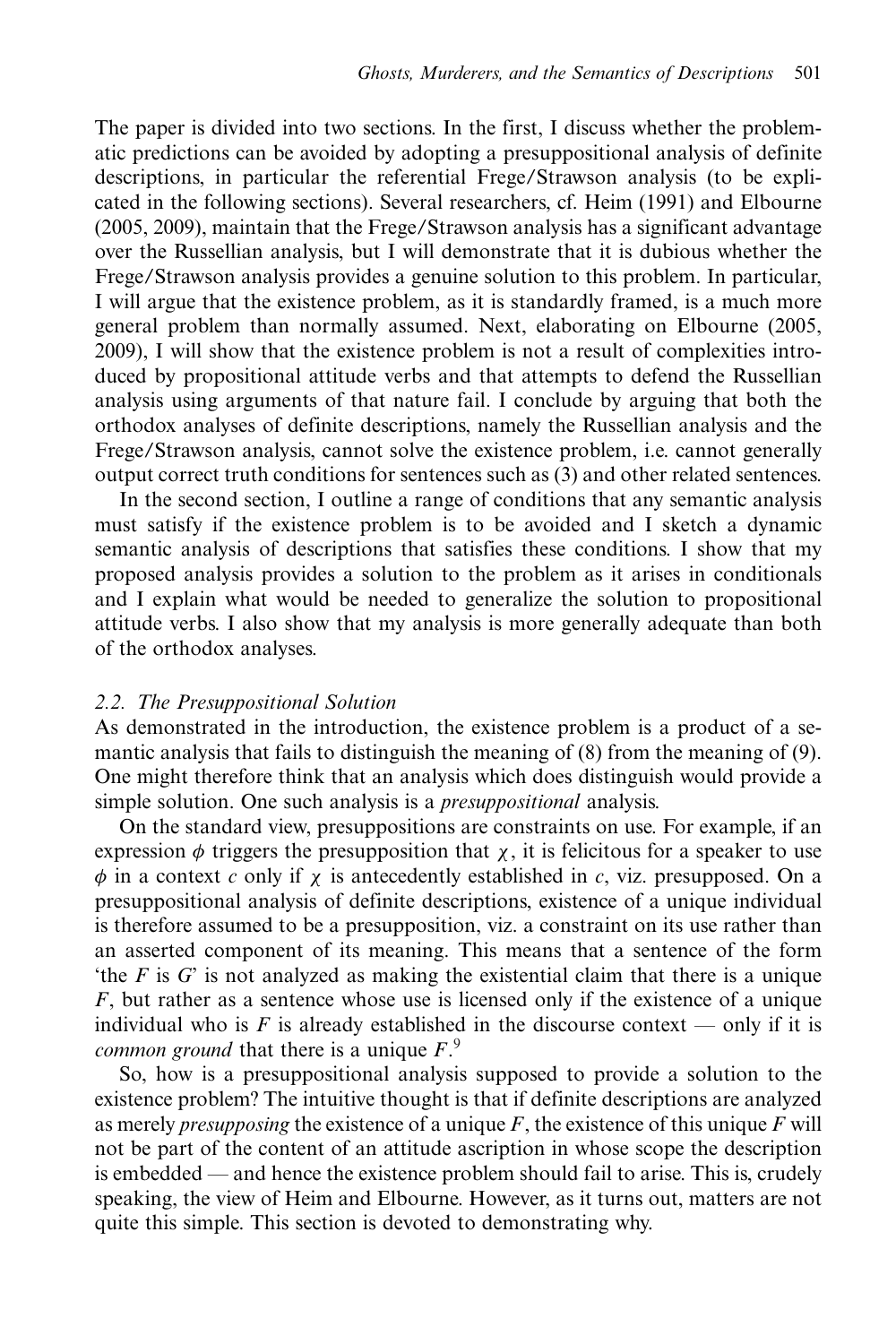### 502 *NOUS*

*2.2.1. Existence Commitments, Presuppositions, and Partial Functions* There are several ways to formally explicate the existence commitments that definite descriptions incur. Let's begin by clearly distinguishing three such ways.

- (**O1**) Analyze definite descriptions as *asserting* existence. For example, assume that a definite description contributes an existentially quantified expression to the truth conditions of the sentence in which it occurs. A speaker who asserts that the *F* is *G* thus effectively asserts that a (unique) *F* exists.
- (**O2**) Analyze definite descriptions as *presupposing* existence, i.e. assume that the asserted content contains no existential quantifier and instead that an existential claim is antecedently established in the common ground. This is what licenses the use of the definite description. So, a speaker who asserts a sentence such as 'the *F* is *G*' does not thereby assert that a unique  $F$  exists — the speaker presupposes that this is common ground.
- (**O3**) Analyze definite descriptions as both presupposing *and* asserting existence.

The Russellian analysis captures the existence commitments of definite descriptions as described in (**O1**). Definite descriptions are analyzed as contributing to the truth conditions an existentially quantified formula and sentences containing definite descriptions are thus analyzed as *asserting* existence. That is, existence is part of the *asserted* content. This is, as we saw earlier, the reason that the Russellian analysis yields correct truth conditions for (1) but also the reason that it runs into the existence problem.

Two different types of semantic content must be distinguished on a presuppositional analysis, namely the *presupposed* content and the *asserted* content. The challenge for a putative presuppositional solution to the existence problem is to provide a formal analysis of these contents which avoids the existence problem and which in general succeeds in outputting correct truth conditions for sentences containing definite descriptions.

Now, since presuppositions are characterized as constraints on use  $-$  in the sense that they impose a contextual requirement that the presupposition must be common ground — existence presuppositions are standardly captured using *partial functions*.

Let's assume that the input for a semantic computation is an LF and that semantic values are computed on the basis of pairwise functional application of lexical constituents. The definite determiner is then treated as a function that is defined only if its input argument *F* is a singleton set — and otherwise undefined. This captures the above constraint on use since a sentence containing a definite description is predicted to express a proposition only if *F* has exactly one member. *F* is also often called *the restrictor*. In less technical terms, 'the *F* is *G*' can be assigned a classical truth value only if there is a unique *F*. And so, treating the definite determiner as a quantificational determiner, viz. typing it as a function from two predicate sets to a truth value, we can represent this presuppositional requirement formally as in  $(16)$ .<sup>10</sup>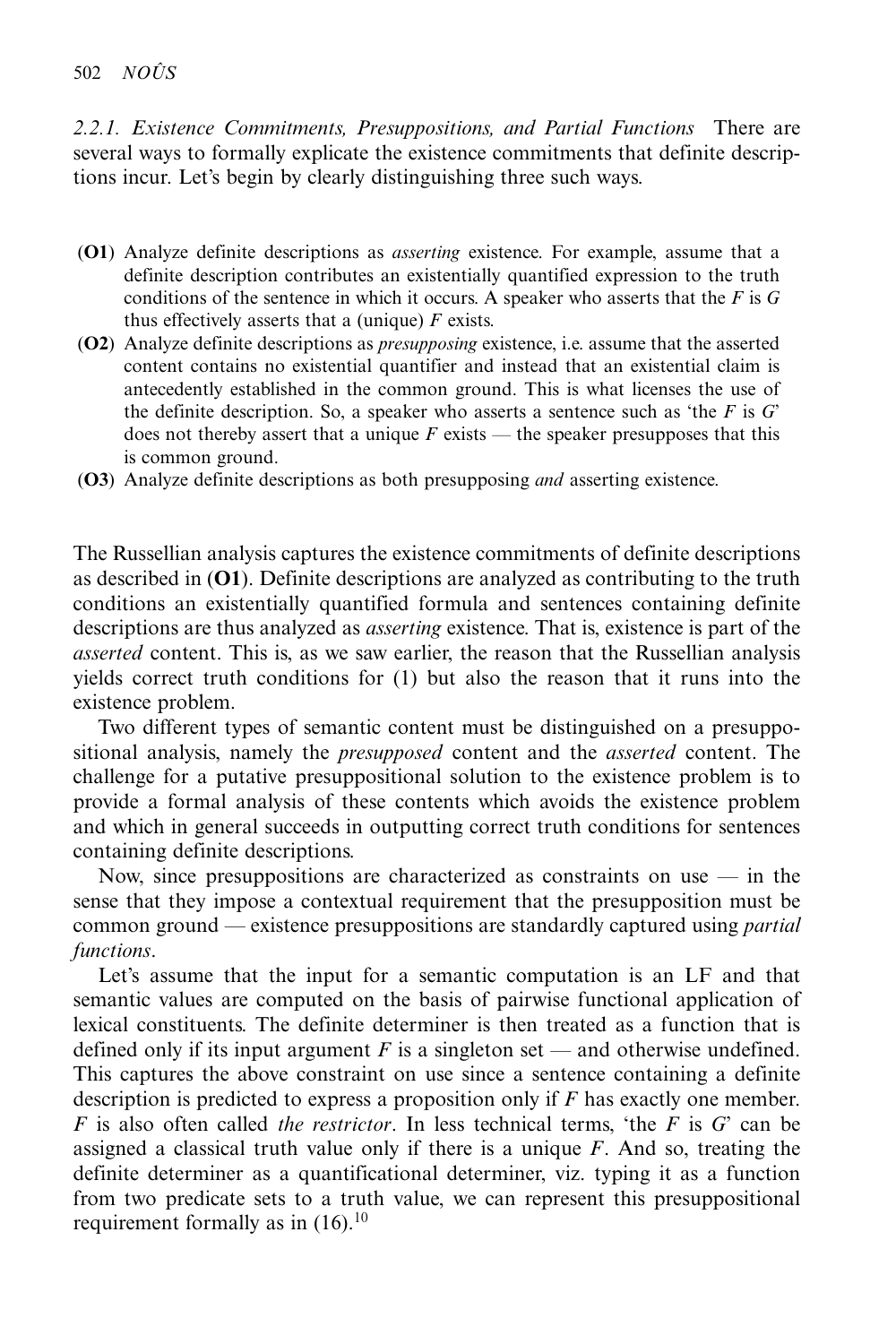$$
\llbracket \text{the} \rrbracket = \lambda P : \exists! x P(x). \lambda Q. \exists x [P(x) \land \forall y [P(y) \to x = y] \land Q(x)] \tag{et, \langle et, \rangle}
$$

The expression  $\exists! x P(x)$  is to be understood as a restriction on the initial  $\lambda$ -function. The domain of this function is the set of predicates of type  $\langle e, t \rangle$  (i.e. a set of sets of individuals) but it is defined only for arguments (i.e. sets of individuals) that have exactly one member. This condition could thus also have been stated as a cardinality constraint, e.g.  $\lceil \lambda P \rceil$ :  $|\mathbf{P}| = 1$ <sup>-</sup>. The presuppositional nature of a definite description is captured in the sense that unless the restrictor set contains precisely one individual, the semantic computation of the sentence crashes. As a crude illustration, consider (17) and (18).



The restrictor set in (17) is empty and this means that the determiner is undefined for its restrictor argument. The computation of D+NP therefore fails and as a result the sentence fails to express a proposition, viz. a truth value cannot be computed for the sentence as a whole. In contrast, the restrictor set in (18) contains exactly one individual which means that the computation of  $D+NP$  succeeds and that the sentence as a whole can be assigned a truth value. What the lexical entry in (16) achieves is thus to impose the requirement on computations of definite descriptions that only if a unique individual satisfying the restrictor of the description exists will the sentence as a whole express a proposition. In other words, for a sentence such as 'the *F* is *G*' to express a proposition, it is a *precondition* that a unique *F* exists.

However, we can now see why adopting a presuppositional analysis *in and of itself* is not sufficient for solving the existence problem. This becomes particularly clear when we consider the truth conditions generated by a computation of (18).

$$
[[\lambda P : \exists! x P(x). \lambda Q. \exists x [P(x) \land \forall y [P(y) \to x = y] \land Q(x)]](\lambda z. \text{KoS}(z))]
$$
  

$$
(\lambda v. \text{bald}(v))
$$
  

$$
\Rightarrow [\lambda Q. \exists x [\text{KoS}(x) \land \forall y [\text{KoS}(y) \to x = y] \land Q(x)]](\lambda z. \text{bald}(z))
$$
  

$$
\Rightarrow \exists x [\text{KoS}(x) \land \forall y [\text{KoS}(y) \to x = y] \land \text{bald}(x)]
$$
 (18')

The truth conditions in (18') are identical to the truth conditions predicted by a standard Russellian analysis. In other words, if (18 ) is embedded under an attitude verb or in the antecedent of a conditional, we will make the same problematic predictions that Russell's analysis was previously shown to make.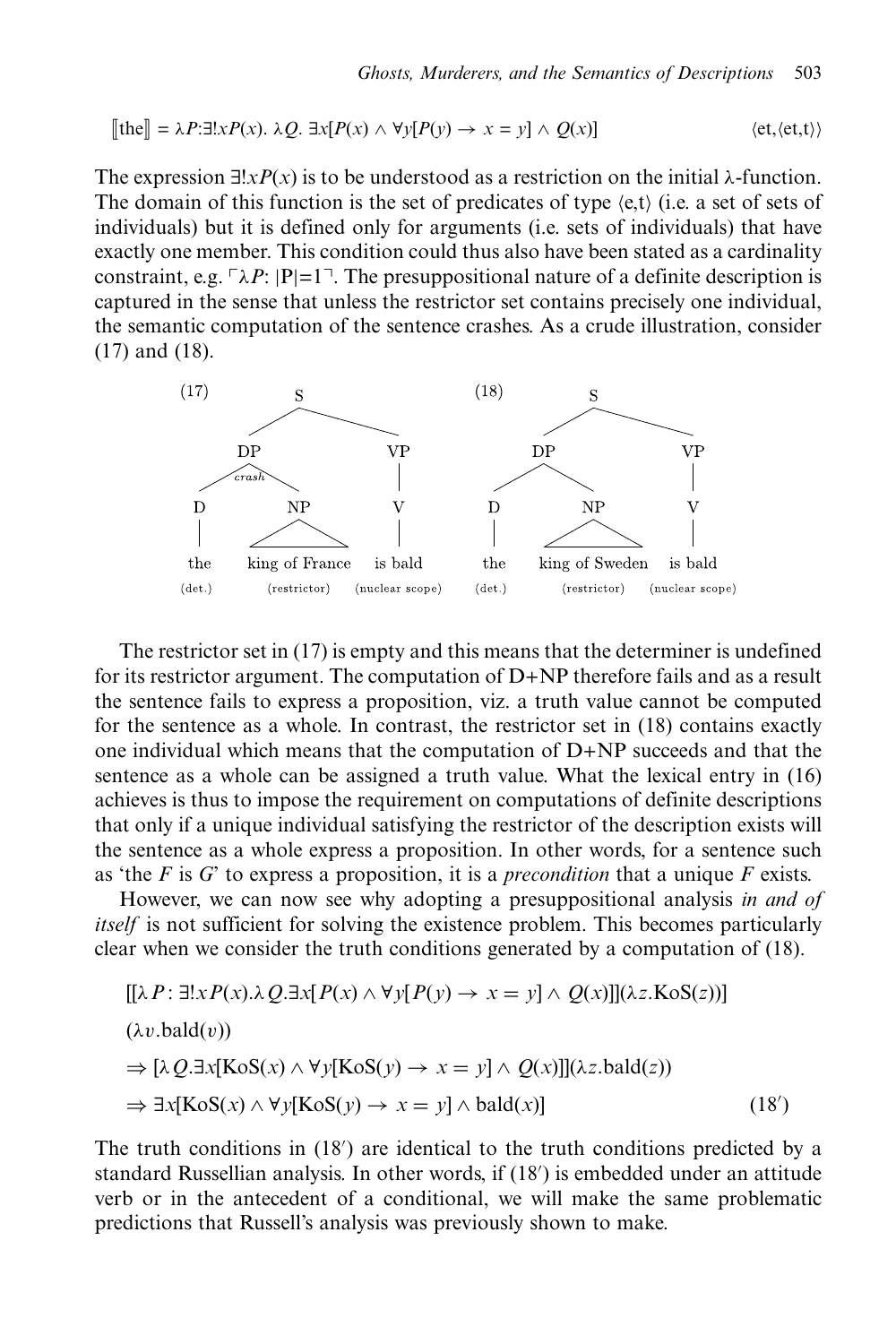It is now clear that the lexical entry in  $(16)$  — and more generally any analysis on which existence ends up being *asserted* — will invariably retain the prediction that for e.g. (3) to be true, Hans must desire that there is a ghost in his attic and this was of course the prediction we were aiming to avoid. The upshot is this: Using partial functions to ensure that the existence of a unique *F* is a *constraint* on use is not, in itself, sufficient for solving the existence problem. The analysis must also ensure that existence does not end up being *asserted*.

In conclusion, if the solution to the existence problem must rely on an analysis which distinguishes the meaning of an existential-there sentence such as (9) from the meaning of a sentence with a definite description in subject position such as (8), and if this is best achieved by a presuppositional analysis, then only a *purely* presuppositional analysis in the sense of (**O2**) above can work. If existence presuppositions are captured in terms of partial functions, viz. in terms of partial interpretability, the challenge is how to formally characterize the *asserted* content without using expressions that assert existence.

*2.2.2. Presuppositions and Referential Terms: The Frege/Strawson Analysis* On the so-called Frege/Strawson analysis of definite descriptions, definite descriptions are not only assumed to trigger existence presuppositions, i.e. assumed to be constrained in their use to contexts where it is common ground that there is a unique individual satisfying the restrictor, but also assumed to be *referential*. Expressions of the form 'the *F*' are thus assumed to *refer* to the unique individual who is *F*. This is typically captured formally using a lexical entry such as the following.<sup>11</sup>

(19) 
$$
\llbracket \text{the} \rrbracket = \lambda P : \exists! x P(x). \, \iota x P(x) \tag{et,e}
$$

Here the definite determiner is treated as a function from properties to individuals but again the function is partial: it is defined only for arguments (sets of individuals) whose cardinality equals one. The complex  $\iota$ -expression is a referential term which refers to the unique member of the restrictor set *F*. Hence, a computation of the semantic value of the determiner and its argument can succeed only if the argument (the relevant set of individuals) has exactly one member. If the function is defined for its argument, the resulting ι-expression is effectively a constant which refers to this individual. Given this lexical entry, a computation of (18) now yields the truth conditions stated in  $(18'')$ .

$$
[\lambda y.\text{bad}(y)]([\lambda P : \exists!xP(x).xP(x)](\lambda z.\text{KoS}(z)))
$$
  
\n
$$
\Rightarrow [\lambda y.\text{bad}(y)](x\text{KoS}(x))
$$
  
\n
$$
\Rightarrow \text{bad}(x\text{KoS}(x))
$$
 (18")

What is important to notice is that  $(18<sup>′</sup>)$  does not *assert* that a unique individual who is a king of Sweden exists *and* that this individual is bald. Instead,  $(18'')$ asserts *of* the individual who is the unique king of Sweden that this individual is bald. This means that when this formula is embedded under an attitude verb, the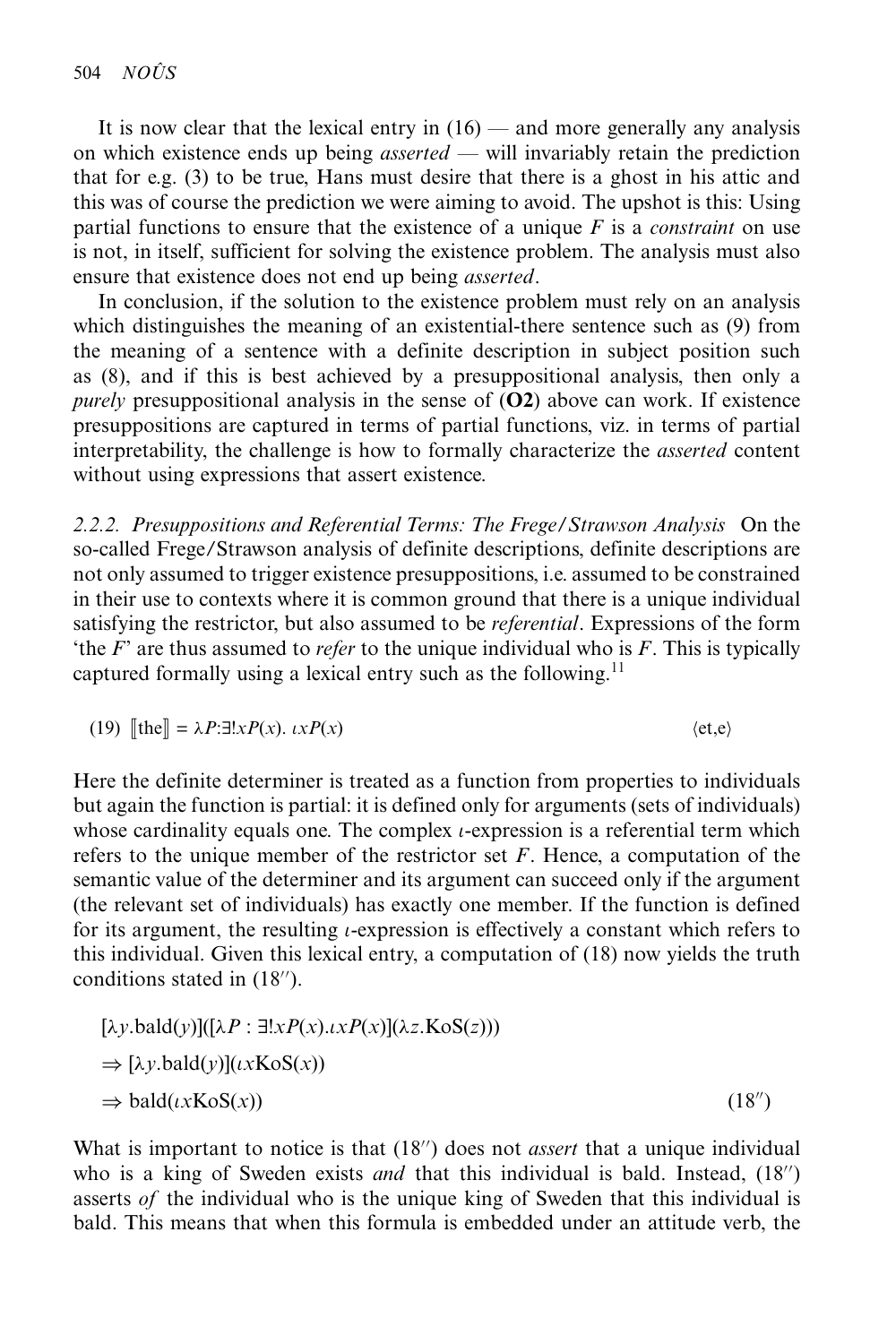existence problem should simply fail to arise. Similarly, in cases where a definite description is embedded in the antecedent of a conditional, e.g. (12), the prediction is that the conditional as a whole presupposes the existence of a French king. If this presupposition is satisfied, the antecedent of the conditional will simply contain a referential term referring to this individual (whoever it may be) and the semantic value of the conditional can then be unproblematically computed (according to whatever semantic analysis of conditionals one might favor). In sum, presupposing existence and treating the asserted content of the description as a referential term allows one to effectively mimic the result of wide-scoping without relying on any dubious syntactic assumptions. Moreover, one can now straightforwardly explain the contrast noted earlier between (14) and (15) (repeated below).

- (14) #I'm not sure there are any ghosts in my attic. If the ghost in my attic is quiet tonight, I might finish my thesis.
- (15) I'm not sure there are any ghosts in my attic. If there is a unique ghost in my attic and it is quiet tonight, I might finish my thesis.

An assertion of (12) is felicitous only if it is common ground that there is a unique ghost in the speaker's attic. Hence, if the speaker declares herself agnostic as to whether this *is* common ground, it is infelicitous for her to assert the sentence. This is the reason that  $(14)$  sounds contradictory. On the other hand, asserting  $(15)$  is acceptable simply because this sentence contains no presuppositional expressions and therefore have no restrictions imposed on its use.

Since the Frege/Strawson analysis appears to provide a simple and intuitive resolution of the existence problem, Heim (1991) and Elbourne (2005, 2009) both take the existence problem as providing evidence that the Frege/Strawson analysis is the correct analysis of definite descriptions. However, one more important assumption is needed if this solution is to work for *non-denoting* descriptions too.

*2.2.3. Presupposition Projection in Attitude Contexts* On the Frege/Strawson analysis, the existence problem now fails to arise in cases where the definite description in fact refers, but the original problem case remains problematic.

(3) Hans wants the ghost in his attic to be quiet tonight.

Since there are no ghosts, the computation of the complement clause of (3) crashes. The problem is that the Frege/Strawson analysis predicts that an utterance of a sentence such as (3) presupposes that there is a unique ghost and this prediction seems intuitively incorrect. It seems more natural to think that (3) only presupposes that Hans *believes* that there is a ghost. In fact, it seems that when a presuppositional expression occurs inside the scope of an attitude verb, the constraint that it *generally* imposes on its use is different from the constraint imposed in standard non-intensional contexts.

This behavior of presuppositional expressions was first emphasized by Karttunen (1974) who concluded that when presuppositions are triggered in the scope of a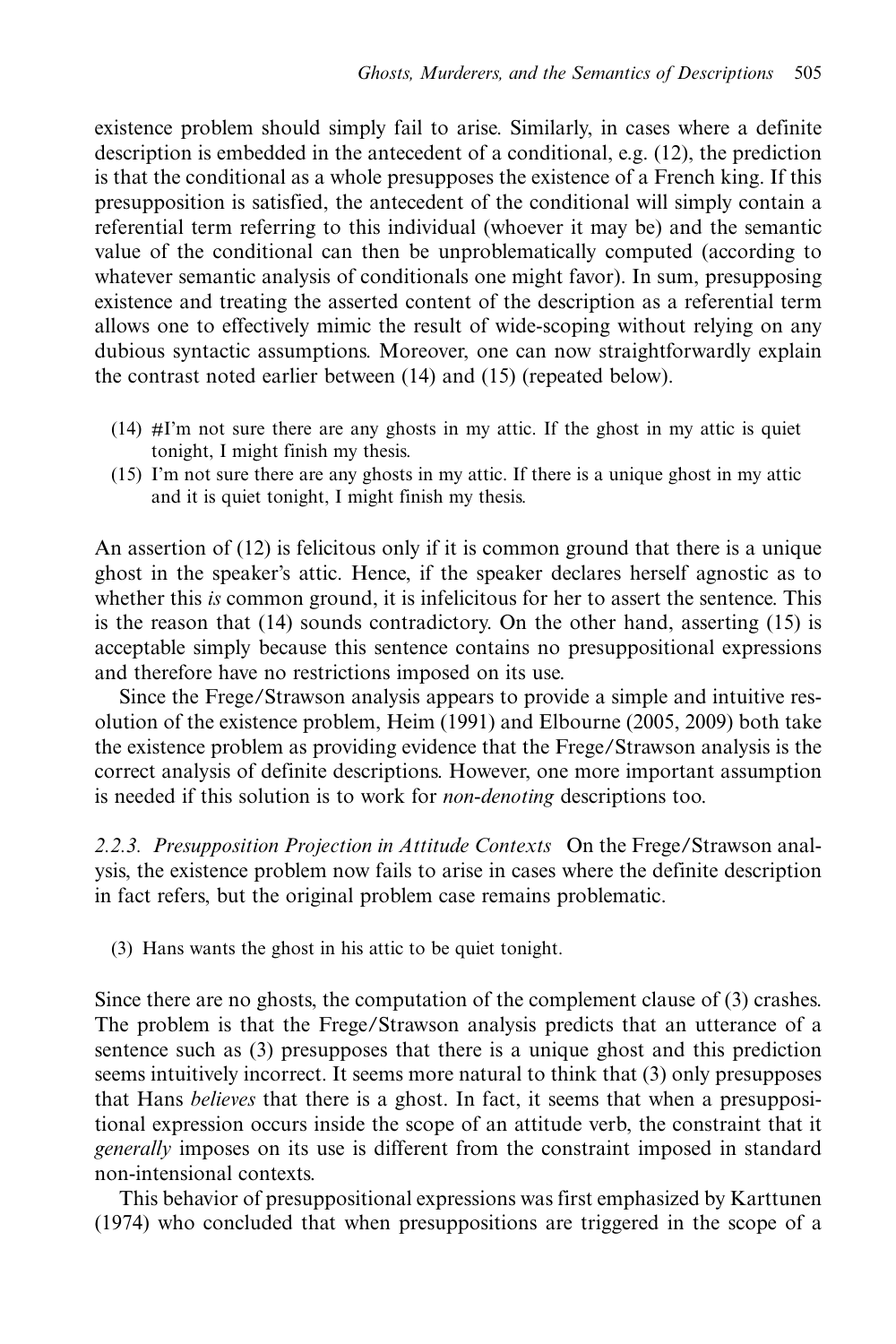non-factive attitude verb, the presuppositions *project* into belief contexts. That is, while an assertion of (20) triggers the presupposition that Sue smoked — and hence requires that this is common ground — this is not so for (21).

(20) Sue stopped smoking.

(21) Bertrand  $\mathbf{r}$  $\int$  $\overline{\mathfrak{L}}$ hopes believes wishes  $\mathbf l$  $\overline{\mathsf{I}}$  $\int$ that Sue stopped smoking.

(21) only presupposes that Bertrand *believes* that Sue smoked. To see this, we need only observe that it is infelicitous for a speaker to continue an utterance of (20) by uttering  $(22a-22b)$  whereas these continuations are perfectly felicitous for  $(21)$ .

(22) (a) However, I'm not sure she ever smoked.

(b) But she never smoked.

The presupposition triggered by (21) is not that Sue smoked but instead that the subject of the attitude, Bertrand, *believes* that she smoked. The discourse participants must mutually accept this *doxastic* claim in order for an utterance of (21) to be felicitous.<sup>12</sup>

When Karttunen's generalization is accepted, (3) is no longer predicted to presuppose that there is a unique ghost in Hans' attic. Rather, it is predicted to presuppose that Hans *believes* that there is. And since the definite description in (3) is analyzed as a referential term (which simply *refers* to the individual that Hans believes exists), the analysis is now in a position to predict that (3) has a true interpretation without incurring any unfortunate assertions of existence.<sup>13</sup>

*2.2.4. Interim Conclusion* The Frege/Strawson analysis might appear to completely resolve the existence problem, but I now intend to demonstrate that sentences such as (3) and (12) are simple instances of a thoroughly general problem concerning the existence commitments incurred by natural language determiners. While the Frege/Strawson analysis *is* in a position to make correct predictions for cases involving definite descriptions (when combined with the aforementioned auxiliary assumptions), this result relies on exploiting a particular feature of the meaning of definite descriptions — a feature that cannot be exploited in cases involving various other determiners. When this is acknowledged, it becomes clear that the Frege/Strawson analysis fails to get to the heart of the existence problem. It also becomes clear that much more radical changes to our semantic system are needed, if a proper semantic analysis of the existence commitments incurred by various natural language determiners is to be devised.

### *2.3. Indefinite Descriptions: The Failure of the Referential Analysis*

To demonstrate that the Frege/Strawson analysis fails to get to the heart of the existence problem, we need only consider a simple scenario.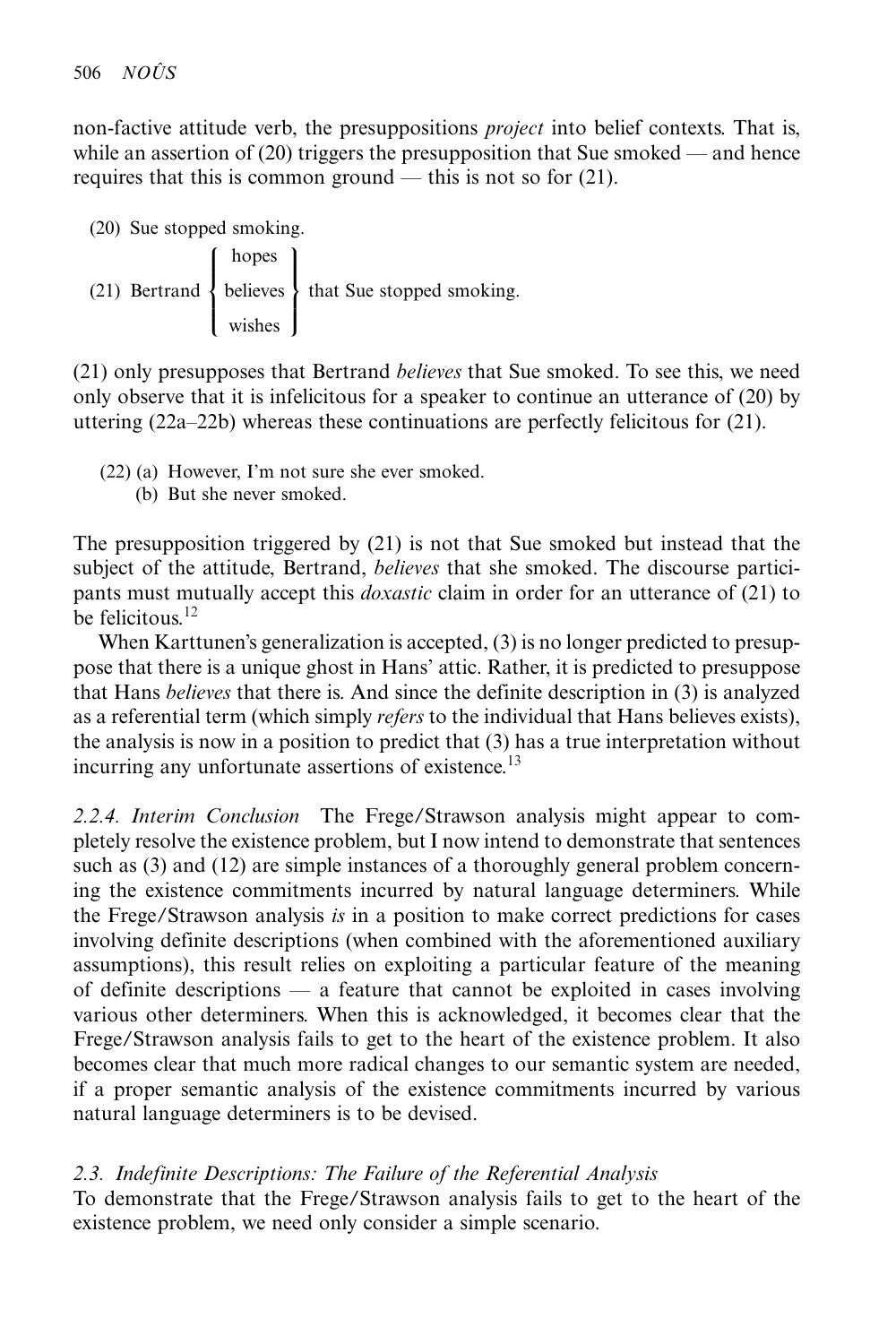**Context I** Suppose that three known murderers are on trial for their crimes and suppose that Bertrand has a desire that at least one of the three murderers be convicted. Now, let's assume that Bertrand has no specific individual in mind; if either of the three murderers are convicted, Bertrand's desire is satisfied. For example, suppose that Bertrand has a bet that at least one murderer will be convicted. But, let's also assume that Bertrand is a normal and rational individual who prefers that murders were never committed. Bertrand therefore has no desire that there be a murderer. His desire that a murderer be convicted is conditional on the antecedent belief that the individuals on trial are in fact murderers. Now suppose, on the night of the trial, I report this by uttering (23). (**CI**)

In the scenario described in (**CI**) my utterance of the following: sentence is clearly both felicitous and true:

(23) Bertrand wants a murderer to be convicted tonight.

But a familiar problem now resurfaces: On the standard (Russellian) analysis of indefinite descriptions, i.e. 'an *F*' or 'some *F*', these descriptions are analyzed as complex quantificational constructions. Since the indefinite description interacts with a modal (the propositional attitude verb), (23) has both a narrow scope (*de dicto*) interpretation and a wide scope (*de re*) interpretation.

(23a) DES<sub>*b*</sub>[ $\exists x$ [murderer(*x*)  $\land$  convicted(*x*)]]

On the narrow scope analysis above, the standard Russellian analysis predicts that (23) is true only if Bertrand desires the truth of the following conjunction: There is a murderer and he is convicted. However, this is directly inconsistent with the scenario described in (**CI**) — Bertrand has no desire that there is a murderer.

But the wide scope reading in (23b) makes an equally problematic prediction.

(23b)  $∃x[murderer(x) ∧ DES<sub>b</sub>[convicted(x)]]$ 

The prediction here is that (23) is true only if there *is* a murderer and Bertrand wants that murderer to be convicted. This is problematic for two different reasons: First, the truth of (23) does not in fact require that there is a murderer. The scenario could have been described so that the existence of murderers was nothing but a figment of Bertrand's imagination and yet (23) could be true. Second, Bertrand is now predicted to entertain a *de re* desire about a particular individual, but this is inconsistent with the scenario described in (**CI**). Bertrand has no desire pertaining to any specific murderer, because he does not care which murderer is convicted.<sup>14</sup>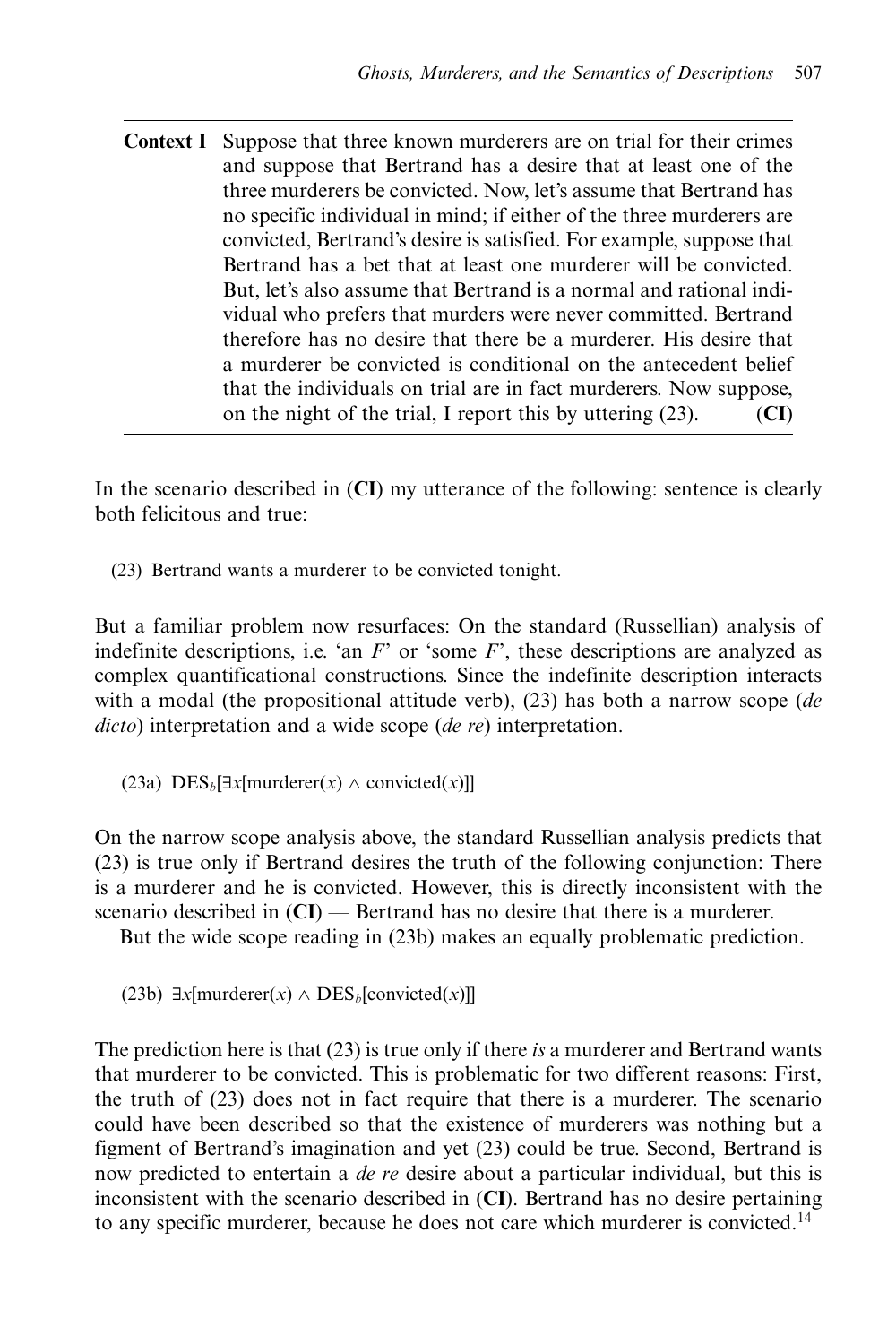The analogy between (23) and (3) is striking. In both cases, permutations of the scope taking expressions yield incorrect truth conditions and in both cases there is a strong intuition that existence is not *asserted* and hence not part of the attitudinal content. Instead it seems that in both cases existence is *presupposed*. In other words, (23), (3) and also (12), are instances of the same (existence) problem. For example, notice that the problem with indefinites, as manifested by (23), can also arise in conditionals. Consider the following scenario.

**Context II** Mary wants an apple pie for her birthday tomorrow and so she asks Bertrand if he would help bake one. While Bertrand is happy to help, Mary suddenly realizes that the stores are closed and that she is unsure whether they have the required ingredients. Now suppose Bertrand utters (24). (**CII**)

It seems incorrect to analyze the definite description in the following conditional as asserting the existence of apples in the pantry:

(24) I know we have flour, sugar, cinnamon, and nutmeg. If some apples in the pantry are ripe, we should be alright.

Bertrand is not making the hypothetical claim that if *there are some apples in the pantry* and they are ripe, they can then bake the pie. Bertrand seems to be presupposing that there are apples in the pantry. Too see this, observe the contrast in judgments about the following sentences.

- (25) #I know we have flour, sugar, cinnamon, and nutmeg, but I'm not sure we have any apples. If some apples in the pantry are ripe, we should be alright.
- (26) I know we have flour, sugar, cinnamon, and nutmeg, but I'm not sure we have any apples. If there are some apples in the pantry and they are ripe, we should be alright.15

(**CII**) shows that the existence problem can also arise with *indefinite* descriptions when these are embedded in conditionals and even if the consequences of treating the description in (24) as asserting existence leads to somewhat less problematic predictions than in the case of (12), it seems clear that this is not the correct analysis.

When we acknowledge that the existence problem can arise with indefinite descriptions, it is easy to see that it could also arise with many other determiner phrases, e.g. 'three *Fs*', 'many *Fs*', 'several *Fs*', etc. In other words, the existence problem raises a *general* problem for more or less every weak determiner phrase not just definite descriptions. And because of the general nature of the existence problem, it can now easily be demonstrated that the Frege/Strawson solution fails to get to the core of the existence problem.

On the Frege/Strawson analysis, 'the *F*' is analyzed as referential rather than quantificational and this is a feasible assumption with respect to definite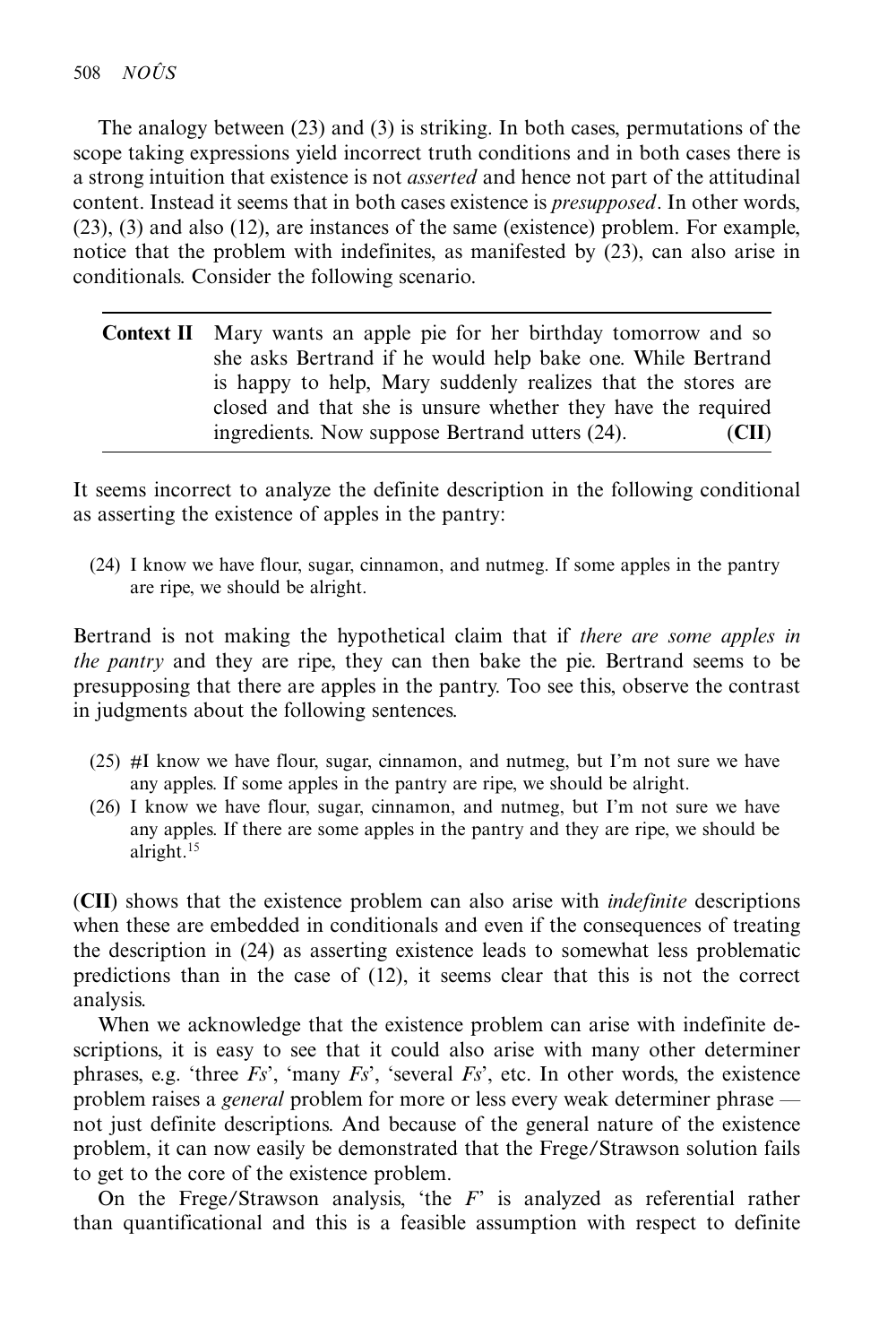descriptions simply because these descriptions pick out a *unique* individual. One can thus more or less unproblematically assume that a definite description *refers* to the unique individual who happens to satisfy the description. The advantage is that when the meaning of a definite description is treated as a referential term, one can embed the description inside the scope of an attitude verb or a conditional without incurring any existence problems.

However, this solution to the existence problem is simply exploiting the uniqueness of definite descriptions and for this reason, it cannot be extended to cases such as (23) or (24). Even if we assume that the indefinite description in (23) does not *assert*, but rather *presupposes*, the existence of a murderer (as immediate intuitions might suggest), we cannot analyze the asserted content of the description as a referential term for the following reasons: There are several murderers in the context, i.e. there is no *unique* murderer in the context, so if the indefinite 'a murderer' is analyzed as a referential term, which individual is this referential term supposed to pick out? Moreover, if the indefinite description is analyzed as a referential term, we would predict that Bertrand has a desire about a specific murderer which is directly inconsistent with the scenario described in **CI**. In **CI**, Bertrand's desire is satisfied regardless of which murderer is convicted and in order to capture this, we must allow the indefinite description to range over multiple individuals, i.e. we must treat the indefinite description as a genuine quantificational expression. Any referential analysis of indefinite descriptions is thus by its very definition incapable of capturing that Bertrand's desire is general rather than specific.

In conclusion, the strategy underlying the Frege/Strawson solution to the existence problem, i.e. characterizing the asserted content using referential terms, is incapable of providing a *general* solution to the existence problem. This strategy fails because the existence problem generalizes to cases where there is no uniqueness to exploit and where adequate truth conditions require quantificational force.<sup>16</sup> In sum, the existence problem is a *general* problem about the existence commitments of natural language determiners and it seems reasonable to assume that it has a *general* solution.

Given the above observations, it seems clear that a general and uniform solution to the existence problem, viz. a uniform analysis of existence commitments which is adequate for definites but also indefinites, is going to require significant changes to our semantic system. Summarizing what we have observed so far helps illustrate what an adequate semantic analysis of e.g. definite and indefinite descriptions must look like.

- The analysis must be capable of distinguishing existential-there sentences from sentences with descriptions or determiner phrases in subject position. This means that the *asserted* contents cannot invariably be characterized using expressions which assert existence, i.e. existential quantifiers. As shown in (3) and (23), when existence is asserted, the problem in question arises.
- The asserted contents cannot invariably be characterized using referential terms. If the asserted contents are characterized as such, this yields incorrect predictions when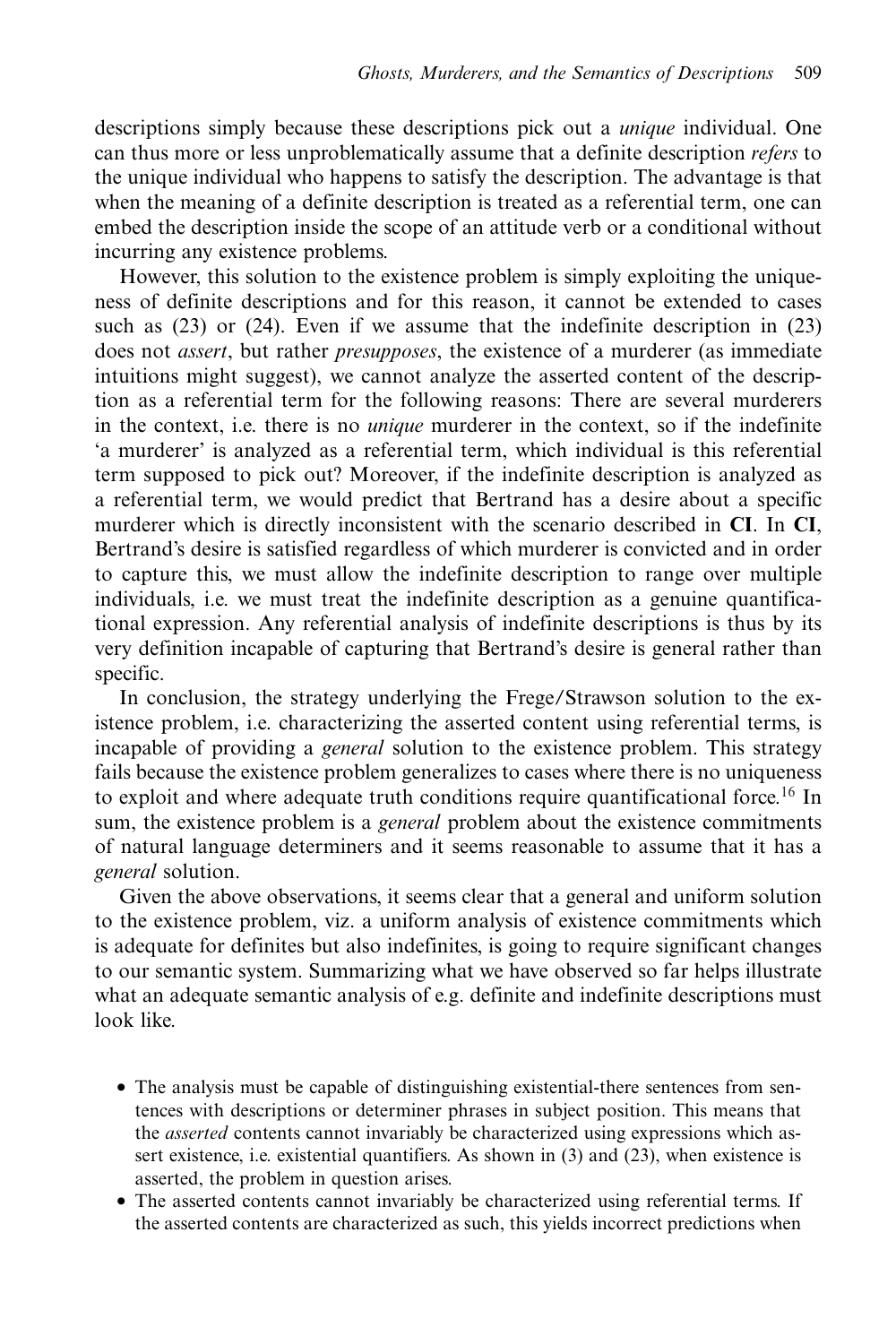the descriptions or determiner phrases in question do not imply uniqueness, cf. (23) and (24).

• Even if indefinite determiners are analyzed as presuppositional, these must be analyzed as ranging over multiple individuals. If they are not, this yields inadequate predictions, cf. (23) and (24).

This raises the following question: *Is there any viable way of characterizing what these descriptions contribute to the asserted content that avoids the existence problem?* Or in other words, is there a viable analysis which can plausibly satisfy each of the conditions stated above? I think that there is and in the second half of this paper, I outline such an analysis. However, before proceeding to the positive part of this paper, I want to first discuss some possible responses on behalf of the proponents of a Russellian analysis.

### *2.4. The Vagaries of Attitude Verbs*

Despite the rather serious obstacles to solving the existence problem explicated above, there are various defensive maneuvers that could be made on behalf of Russell's analysis (or variants thereof). A proponent of Russell's theory could for example attempt to reject the problem by arguing that...

| <b>Response 1</b> | The putative problem posed by the existence problem relies<br>on a mistaken logical assumption, namely that propositional<br>attitude verbs are closed under logical consequence. Since it is<br>widely known that they are not, there simply is no problem<br>(and there never were) for Russell's analysis of definite and<br>indefinite descriptions.<br>(R1)                  |  |
|-------------------|-----------------------------------------------------------------------------------------------------------------------------------------------------------------------------------------------------------------------------------------------------------------------------------------------------------------------------------------------------------------------------------|--|
| <b>Response 2</b> | The putative problem is not the result of an inadequate seman-                                                                                                                                                                                                                                                                                                                    |  |
|                   | tic analysis of definite or indefinite determiners but rather a<br>result of complexities which it is well known that propositional<br>attitude verbs introduce.<br>(R2)                                                                                                                                                                                                          |  |
| <b>Response 3</b> | If a suitably enriched notion of propositions is adopted $-$ a<br>notion on which propositions are structured entities that mir-<br>ror the syntax of the sentences that express those propositions<br>(R3)<br>— the existence problem can be avoided.                                                                                                                            |  |
| Response 4        | The existence problem <i>appears</i> to cause a problem for Russell's<br>analysis <i>only</i> because the full range of technical resources at<br>our disposal (technical resources necessary for dealing with<br>various intensional constructions) have not yet been utilized.<br>Once these tools are properly utilized, we are in a position to<br>dispel the puzzle.<br>(R4) |  |

Elbourne (2010) has already convincingly argued that the existence problem does not rely on the incorrect assumption that propositional attitude verbs are closed under classical consequence. But since this type of response is frequently voiced,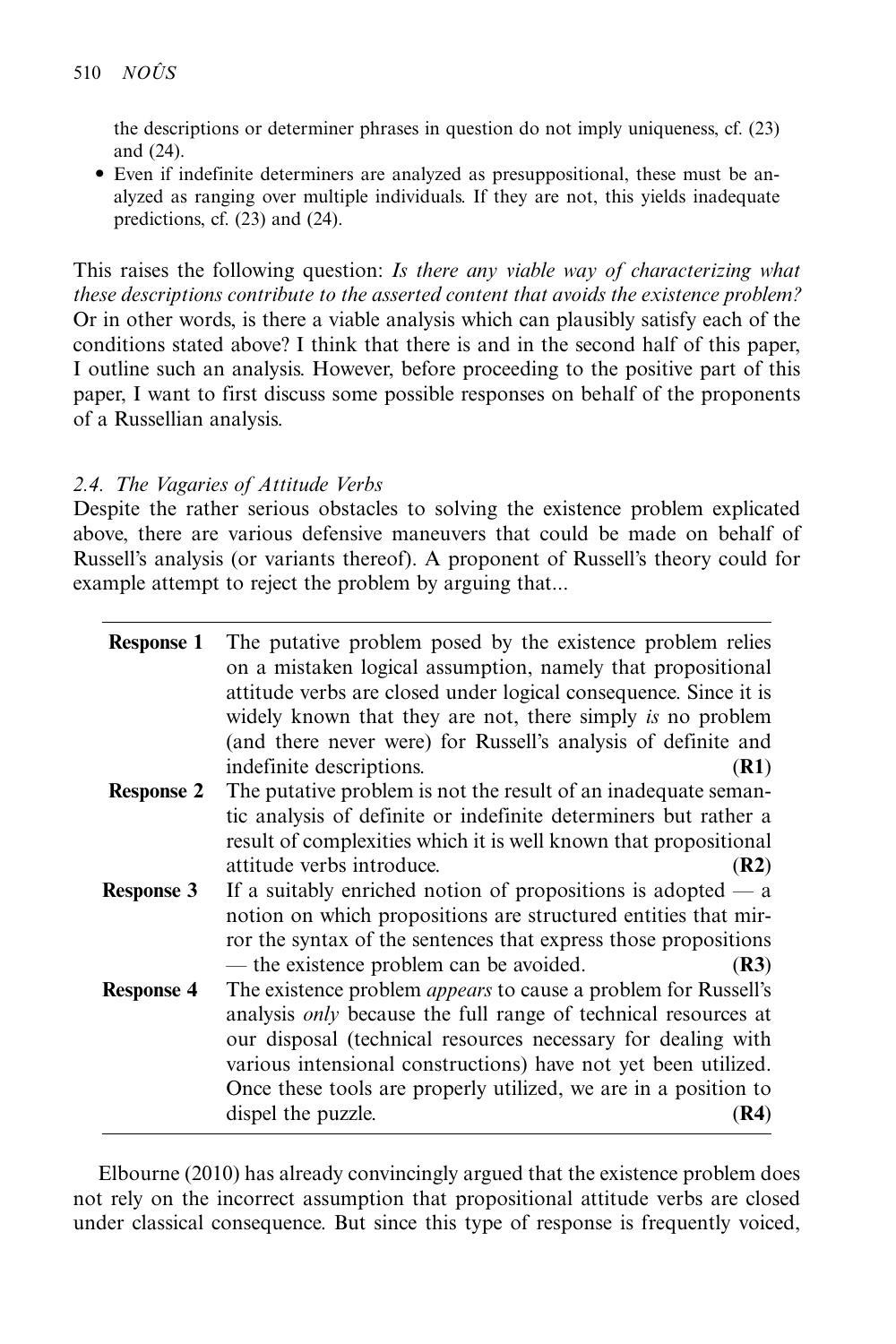I reiterate some of Elbourne's observations here and add a couple of novel ones. This, I hope, will conclusively disarm responses of type (**R1**).17

The response in (**R1**) starts with the following observation: the sentence in (27) logically entails that there are men, but this logical entailment fails when (27) is embedded in the scope of an attitude verb, cf. (28).

| $(27)$ There are honest men.                         | (Kaplan, 2005) |
|------------------------------------------------------|----------------|
| $\models$ There are men.                             |                |
| (28) Diogenes wondered whether there are honest men. | (Kaplan, 2005) |
| $\nvdash$ Diogenes wondered whether there are men.   |                |

Examples such as these are supposed to show that propositional attitude verbs are not closed under a classical consequence relation and from this it is concluded that from a sentence such as (11), a simple Russellian paraphrase of (3), one cannot infer (29).

- (3) Hans wants the ghost in his attic to be quiet tonight.
- (11) Hans wants there to be a unique ghost in his attic and for it to be quiet.
- (29) Hans wants there to be a unique ghost in his attic.

The problem with this response is that it simply does not address the right objection.18 The problem for Russell's analysis raised here is not a problem about entailments, it is a problem about the predicted truth conditions and the predicted asserted content. To illustrate, suppose a speaker utters the sentence in (30) but continues her speech by uttering either (30a) or (30b).<sup>19</sup>

- (30) I am not sure there are any ghosts in my attic.
- a. I want there to be exactly one ghost in my attic and for it to be quiet tonight.
- b. I want the ghost in my attic to be quiet tonight.

As Elbourne rightly points out, the continuation in (30a) is consistently judged felicitous by native speakers of English whereas the continuation in (30b) is reported to sound contradictory and hence infelicitous. The problem here is that if (30a) is nothing but a paraphrase of (30b), as the proponents of the Russellian analysis maintain, both of these discourse continuations should be felicitous — yet they are not. This means that if the type of response given in (**R1**) is to be relevant to the objection raised here, it must be reformulated, i.e. it should be,

[...] the superficially similar but ultimately distinct claim that the utterance of  $[(30a)]$ is consistent with [me] being unsure that there is a ghost in [my] attic, whereas the utterance of [(30b)] is not. But [(30a)] is just a Russellian paraphrase of [(30b)]. So the Russellian paraphrase cannot be correct. (Elbourne, 2010, 6)

In other words, there are strong reasons to believe that the meaning of the complement clause of (30a) cannot be equivalent in meaning to the complement of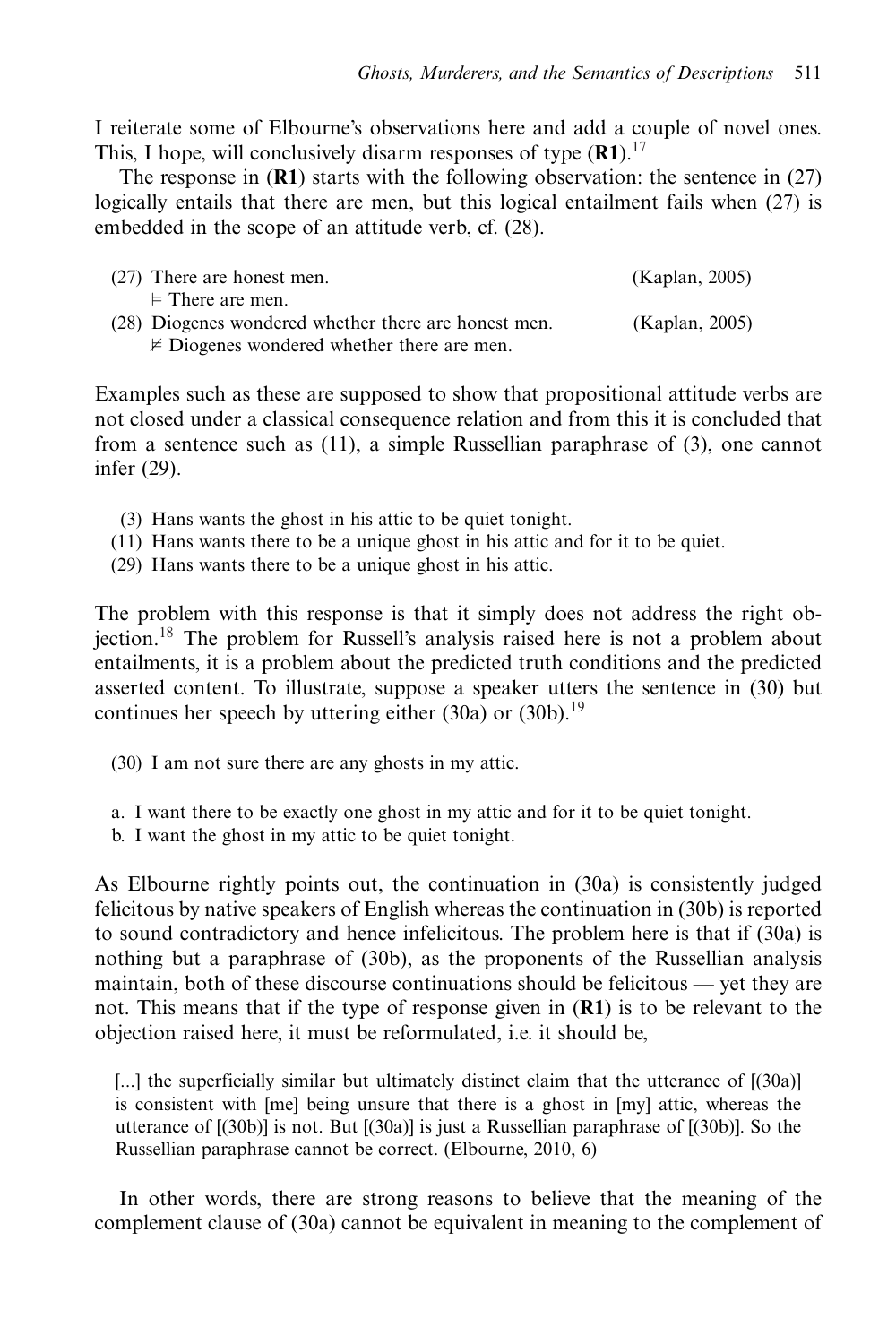(30b). And so, even if we assume that propositional attitude verbs are not closed under classical consequence, this cannot explain why the *truth conditions* predicted by Russell's analysis for sentences such as (3) are intuitively incorrect.

The response in (**R2**) is a more general version of (**R1**) and the primary problem with this response (and also with **R1**) is that the existence problem is not restricted to cases where a determiner phrase is embedded in the scope of a propositional attitude verb. As has already been emphasized several times, the exact same type of problem arises with conditionals.

Moreover, if the existence problem is simply blamed on the complexities of propositional attitude ascriptions, it would effectively be impossible to construct an adequate semantics for various attitude verbs — at least if the semantics of definite descriptions is assumed to be the standard Russellian semantics. First, remember that the Russellian analysis is incapable of distinguishing the meanings, viz. the truth conditions, of (8) and (9) (repeated below).

- (8) The ghost is quiet.
- (9) There is a unique ghost and it is quiet.

Suppose, as is standard, that attitude verbs take propositions as their arguments. Now, if an attitude verb  $\Sigma$  takes as its argument a proposition p, we need  $\Sigma(p)$  to output one set of truth conditions when  $p$  is the proposition expressed by  $(8)$  and to output *a distinct* set of truth conditions when *p* is the proposition expressed by (9). But since (8) and (9) have the same truth conditions on the Russellian analysis and thus express the same proposition, it seems that we need  $\Sigma$  to *take identical arguments* and *systematically output distinct truth conditions*. It is rather difficult to envision how this is supposed to be possible. And again, this simply highlights the importance of adopting a semantic analysis which can distinguish the meaning of (8) from the meaning of (9).

But what if we could assume that (8) and (9) do not express the same proposition and yet retain the Russellian semantics? Proponents of (**R3**) might propose the following: Suppose that propositions are structured entities and that their structure mirrors the syntax of the sentences used to express them. Suppose further that one can coherently bear an attitude to a proposition  $\phi$  and not bear that attitude to another proposition  $\psi$  even if  $\phi$  and  $\psi$  are necessarily, or definitionally, equivalent (and thus have the exact same truth conditions). Now, given that sentences of the form 'there is a unique *F* and it is *G*' and 'the *F* is *G*' have different syntactic structures, we can maintain that they express different propositions even if the propositions expressed are necessarily, or definitionally, equivalent. Hence, we can now also maintain that one can coherently desire the latter without also desiring the former, and so, the existence problem simply fails to arise.<sup>20</sup>

For diehard Russellians, this type of response seems to me to be the most promising. Nevertheless, it comes with certain non-trivial commitments and it also faces a couple of problems. First, the viability of the Russellian semantics for definite descriptions now depends on adopting (a) a specific view of propositions (which would have to be quite comprehensive) and (b) a particular conception of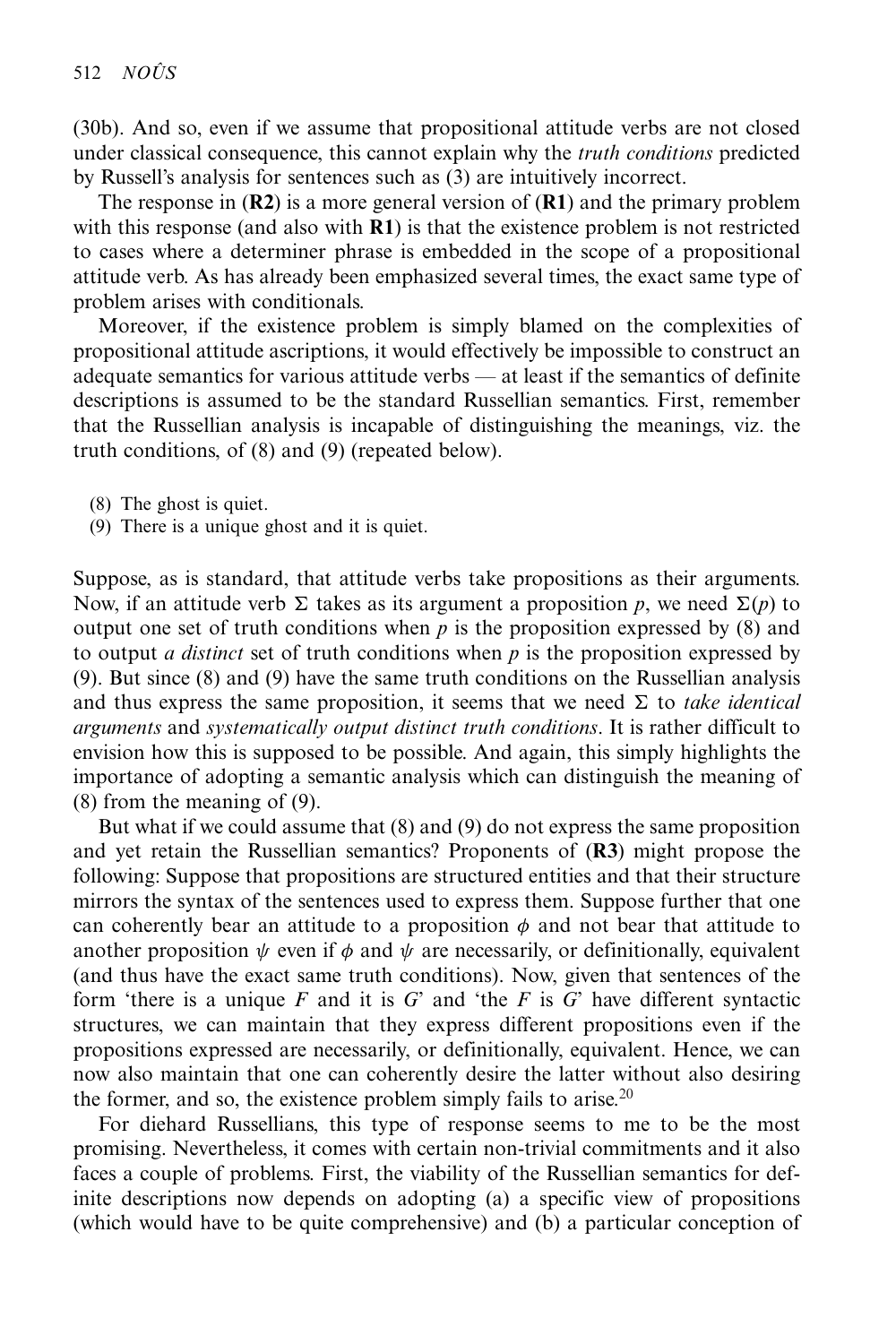natural language syntax (in which propositional structure is cashed out), see e.g. King (2007). This is not in itself problematic, but since there are multiple notions of propositions and multiple different approaches to natural language syntax (that one might favor for various purposes), this seems like a cost. Second, this kind of view would need to be supplemented with an explanation of the contrast between (30a) and (30b) above. If definite descriptions are Russellian, this contrast cannot be explained in terms of the semantics. A third worry is that since this view effectively solves the existence problem by making certain assumptions about the nature of propositions, it is not clear how this would alleviate the problem as it arises in conditionals, cf. (12)-(13) above. In the conditional cases, having different (but necessarily equivalent) propositions expressed is not obviously going to help avoid the problematic predictions. Similarly, it is unclear how such structured propositions would help solve the existence problem as it arises with *indefinites*. The problem with indefinites is that in some cases where 'an *F* is *G*' is embedded under 'want', it seems that the indefinite must be analyzed as asserting existence, but in other cases, e.g. (23), it seems that the indefinite must be analyzed as *not* asserting existence. Yet, in both cases the *syntactic structure* of the sentences is the same. And so, since propositions are distinguished in terms of syntactic structures and since there is no relevant syntactic difference, two different propositions cannot be identified. Hence these cases cannot be explained along the same lines as the cases involving e.g. existential-there sentences and definite descriptions.

In conclusion, it is not entirely clear to me that this fine-grained notion of propositions is going to be enough to provide a general solution to the existence problem.

The rough idea behind (**R4**) is something like the following: Suppose we assume a Kratzerian (1977, 1981) semantics for modals where modals are quantifiers over possible worlds and modal statements depend on conversational backgrounds, namely *modal bases* and *ordering sources*. Moreover, let's also assume that a sentence such as  $DES_a(\phi)$  is true only if at the worlds determined by the modal base, the best ranked worlds are  $\phi$ -worlds (where the rank of these worlds is determined by the ordering source). Following Heim (1992), we can assume that the modal base for DES depends on the subject of the attitude verb and that in (3) the modal base is the doxastic state of the subject, i.e. a set of worlds compatible with the beliefs of the subject. This set of worlds is then ordered according to the ordering source which is the subject's desires.

This is supposed to yield the following truth conditions: (3) is true if and only if the best ranked worlds (determined by the modal base and the ordering source) are such that the formula embedded inside the scope of the attitude verb in (4) is true at those worlds.

(4) DES*h*[∃*x*[ghost-in-attic(*x*) ∧ ∀*y*[ghost-in-attic (*y*) → *x* = *y*] ∧ quiet(*x*)]]

And so, if the modal base is determined on the basis of Hans' beliefs, every world in the modal base will be a world where there is exactly one ghost in Hans' attic.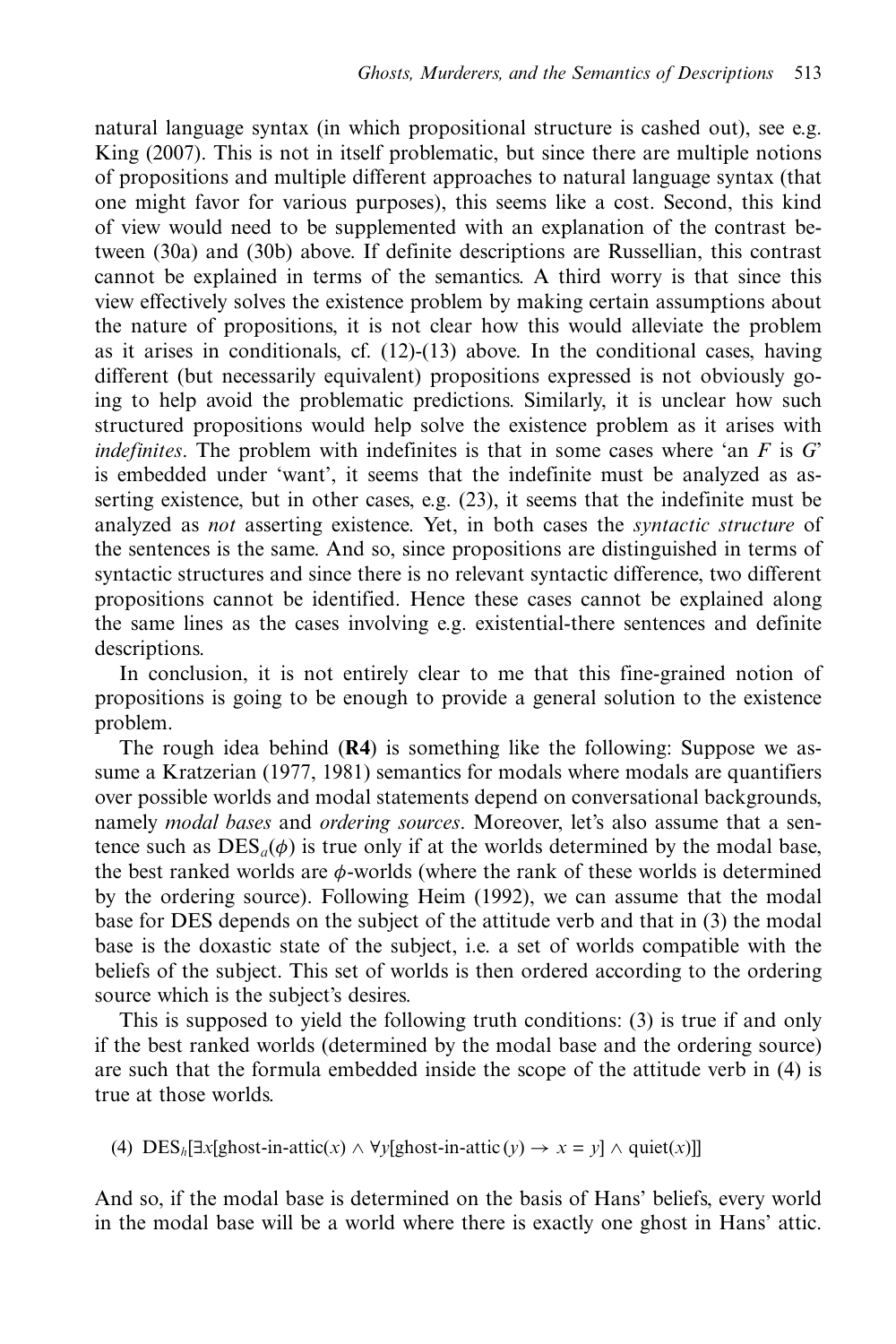And the best ranked worlds will be worlds where that ghost is quiet. These appear to be the correct truth conditions.

Unfortunately, this proposed analysis leaves one crucial question unanswered: In virtue of what is the set of relevant worlds restricted to include only worlds where there is exactly one ghost in Hans' attic? If one simply assumes that the modal base is Hans' doxastic states, then the question is this: Where in (3) do we locate the information that Hans *believes* that there is a ghost in his attic? It is difficult to see how one could plausibly answer this question without appealing to some presuppositional requirement triggered by the sentence itself. Or to state the worry differently, it remains thoroughly unclear what the role of the existential quantifier in (4) is. Since the formula in (4) expresses exactly the predicted truth conditions of (11) (repeated below), how are we supposed to predict that the truth conditions of (11) are distinct from the truth conditions of (3)?

- (3) Hans wants the ghost in his attic to be quiet tonight.
- (11) Hans wants there to be a unique ghost in his attic and for it to be quiet.

Again, the problem is the Russellian analysis' inability to distinguish existentialthere sentences from sentences with a definite description in subject position. Finally, on this analysis, it is not clear how to explain the contrast exhibited by (30a) and (30b).

But now an alternative analysis might seem to suggest itself. Suppose we assume that 'the *F* is *G*' both presupposes and asserts existence. That is, we assume that uses of 'the *F*' imposes the requirement that it is common ground that there is a unique  $F$ , but it also *asserts* that there is a unique  $F$ . This would not really be a Russellian view, but it might be close enough. Would this amendment now solve the problems mentioned for the analysis above? It might seem so: If 'the *F* is *G*' triggers the presupposition that there is a unique *F*, we can now explain why the set of relevant worlds, in the case above, would only include worlds where there is a ghost  $-$  (3) is only felicitous if there is a ghost at each of Hans' doxastic alternatives. Moreover, by adding the presuppositional constraint, we can now also explain contrasts such as that between (30a) and (30b). So, this proposal combined with the analysis of attitude verbs sketched above looks like it might get the truth conditions right for both the problematic attitude cases and the conditional cases. Nevertheless, I think that this suggested analysis still faces a serious problem.<sup>21</sup>

With this analysis we can now distinguish between (3) and (11) in the sense that the former comes with a presuppositional requirement that the latter does not. However, (3) and (11) have the same *asserted* content, and so when the presupposition is satisfied (e.g. common ground), these sentences are going to be true at exactly the same worlds. But this seems incorrect to me. Let me attempt to illustrate. Suppose *S* asserts (31) and then continues to assert either (31a) or (31b). Moreover, let's assume that the assertion of (31) is immediately accepted by all of the discourse participants.

<sup>(31)</sup> There is a unique  $F \dots$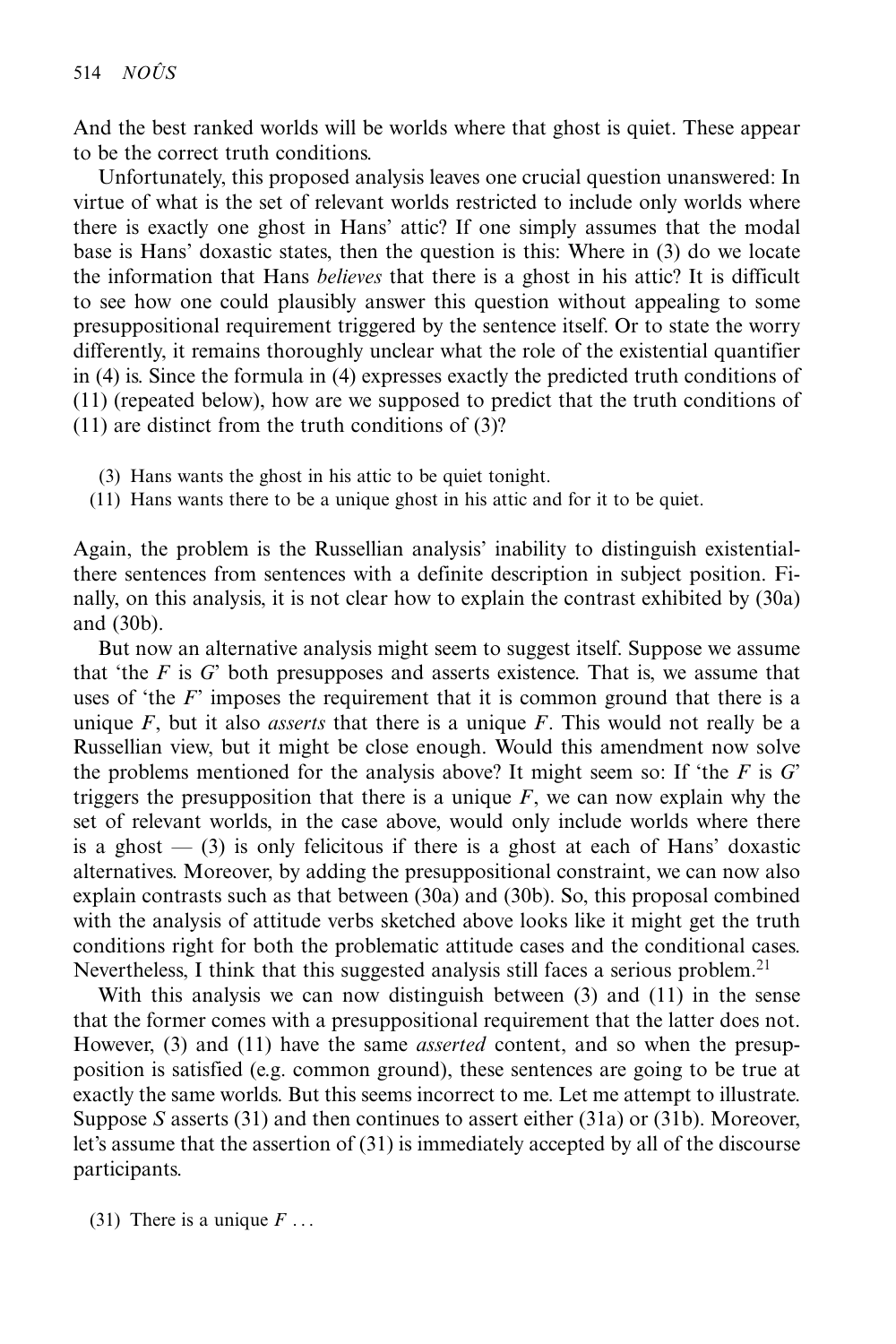- a. ... and I want there to be a unique  $F$  and for it to be  $G^{22}$
- b. ... and I want the *F* to be *G*.

It seems clear that depending on the continuation *S* makes, *S* expresses different desires, viz. the desire expressed by (31a) is not the desire expressed by (31b). However, on the analysis suggested above, these cannot be distinguished. Here is why: After the assertion of (31), the presupposition triggered by (31b) is common ground. And since (31b)'s presupposition is common ground, we can basically ignore that aspect of its meaning. Given this, what is then asserted by both (31a) and (31b) is (32).

(32) I want: 
$$
\exists x [F(x) \land \forall y [F(y) \rightarrow x = y] \land G(x)]
$$

And given the suggested semantics for 'want', both (31a) and (31b) are then predicted to be true iff for each of *S*'s desired worlds, the proposition expressed by the complement clause of (32) is true at those worlds. But this is not the right result, because we can easily imagine contexts where (31) is common ground and (31b) is true, but (31a) is false. I.e. we can easily imagine a context where a speaker would accept and assert  $(31)+(31b)$  but not accept or assert  $(31)+(31a)$ . Of course, this problem is just an instance of the very problem we are trying to solve, i.e. even when there is a unique  $F$ , I can want that the  $F$  is  $G$  without wanting that there is a unique  $F$  and that it is  $G$  — and this has nothing to do with what I or the discourse participants are taking for granted. To reiterate a now familiar point, suppose we all know there is a unique murderer and Hans wants the murderer to be convicted. Even when the existence of a unique murderer is common ground, viz. we all know it, it sounds quite odd to report Hans' desire as in (33).

(33) Hans wants there to be a unique murderer and for him to be convicted.

Only if Hans really *does* desire that *there is* a murderer would this seem OK. Yet, in this context where the presupposition is common ground, (33) is simply what 'Hans wants the murderer to be convicted' is predicted to mean.<sup>23</sup>

In closing, if we are to capture that (31a) and (31b) mean different things, a presuppositional requirement is not going to be sufficient. We also need to characterize the asserted content of the complement clauses such that their meanings differ.

This concludes my discussion of the existence problem in relation to the Russellian analysis and the Frege/Strawson analysis. I should emphasize that the existence problem is not a problem only for the proponents of these analyses, but also for strictly speaking non-Russellian analyses, e.g. Szabó (2000), Ludlow  $\&$ Segal (2004), and Hawthorne & Manley (2012). Any analysis which maintains that a definite or an indefinite description uniformly *asserts* the existence of an individual is subject to incorrect predictions in both non-doxastic attitude contexts and conditionals.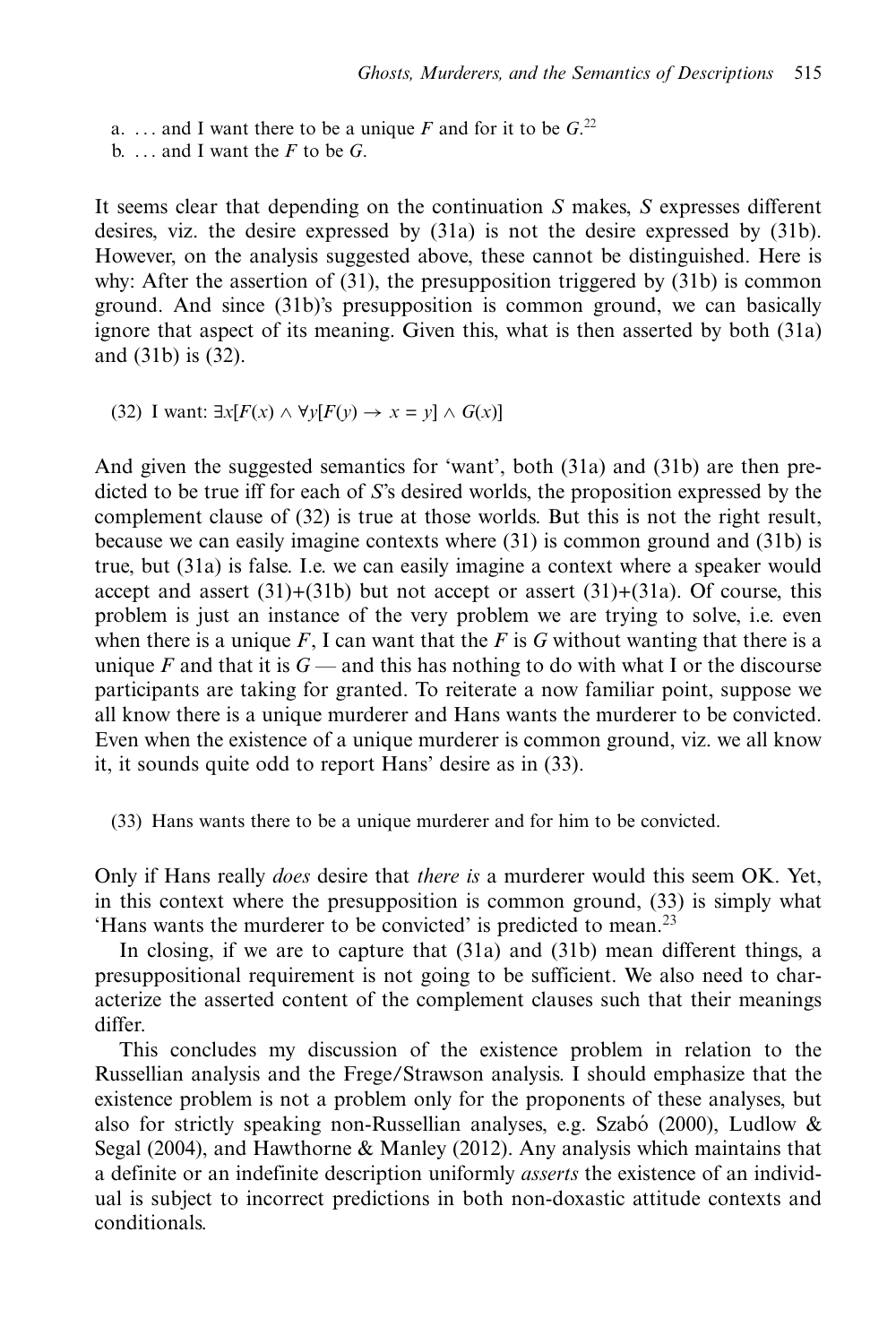The remainder of this paper is devoted to outlining the requirements that a solution to the existence problem must meet and sketching an analysis which succeeds in doing this.

### **3. Towards a Solution to the Existence Problem**

In the previous section, I outlined several conditions for a solution to the existence problem. After summarizing these conditions, I will now sketch a semantic analysis of definite and indefinite descriptions that succeeds in satisfying these conditions. However, since this proposed analysis is embedded in a dynamic semantic framework, I digress with a short introduction. After this introduction, I explain how the proposed analysis provides a solution to the existence problem as it arises in conditionals. I then move to a discussion of attitude verbs and I demonstrate that my analysis is the way forward if the existence problem is to be avoided, but I also show that a full-fledged solution to this problem requires the development of a general dynamic semantics for attitude verbs and a systematic analysis of anaphora in intensional contexts. Such a full-fledged solution is unfortunately beyond the scope of this paper.

### *3.1. Three Desiderata*

Here are three minimal conditions which in light of the discussion above it seems an analysis intended to solve the existence problem must meet.

| <b>Condition 1</b> | The analysis must distinguish, or minimally be capable of<br>distinguishing, the meaning, i.e. the truth conditions, of an<br>existential-there sentences such as (8) from the meaning of a |
|--------------------|---------------------------------------------------------------------------------------------------------------------------------------------------------------------------------------------|
|                    | sentence with a definite or an indefinite description in subject                                                                                                                            |
|                    | position such as (9).<br>(C1)                                                                                                                                                               |
|                    | <b>Condition 2</b> The asserted content of definite and indefinite descriptions                                                                                                             |
|                    | cannot be characterized using quantificational expressions or                                                                                                                               |
|                    | referential terms (at least when the descriptions are embedded                                                                                                                              |
|                    | in the scope of non-doxastic attitude verbs or in conditionals.)                                                                                                                            |
|                    | (C2)                                                                                                                                                                                        |
| <b>Condition 3</b> | If an analysis of indefinite descriptions (and indefinite deter-                                                                                                                            |
|                    | miners more generally) is to be overall adequate, these deter-                                                                                                                              |
|                    | miners must be analyzed as having quantificational force, i.e.                                                                                                                              |
|                    | as ranging over multiple individuals.                                                                                                                                                       |
|                    |                                                                                                                                                                                             |

It is prima facie difficult to see how *any* analysis of descriptions could plausibly meet all of these conditions. And yet, the challenge is not only to devise an analysis which meets each of these conditions (even though that certainly *is* a major challenge), the analysis must also be *generally* adequate.

Now, the most natural way of satisfying (**C1**) is to adopt a presuppositional analysis of not only definite descriptions but also indefinite descriptions. So, let's tentatively assume that definite descriptions *invariably* trigger existence presuppositions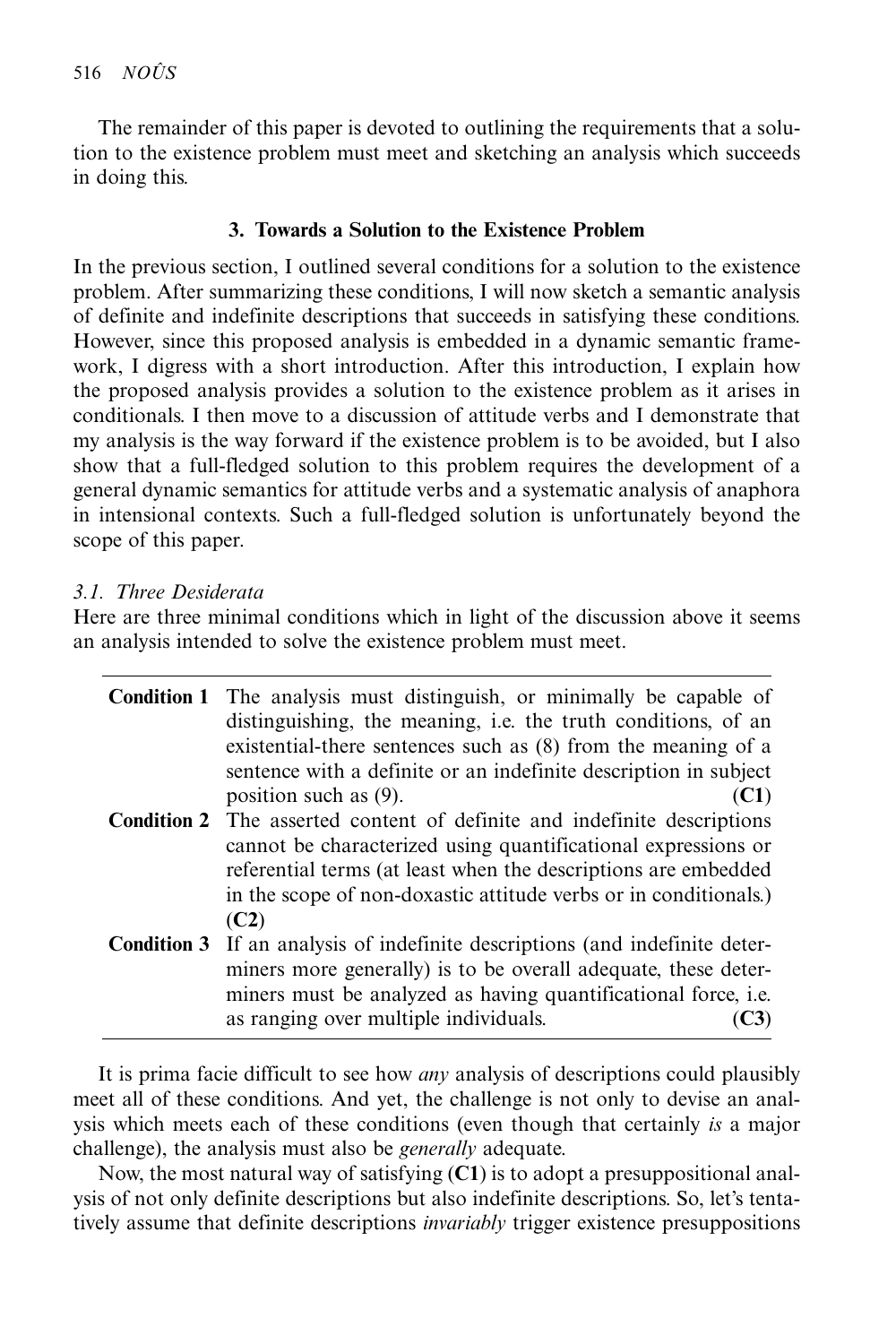and that indefinite descriptions are *capable* of triggering existence presuppositions. This assumption will provide us with the required resources to distinguish between the meanings of (8) and (9), but also, potentially, the meanings of (34) and (35).<sup>24</sup>

- (34) There are some apples in the pantry and they are ripe.
- (35) Some apples in the pantry are ripe.

However, if we assume that the indefinite description in (9) is capable of triggering an existence presupposition, the crucial question is how we should characterize its asserted content. The second condition above, (**C2**), says that the asserted contents of definite and indefinite descriptions cannot be existentially bound variables or referential terms (i.e. constants or iota-terms). We saw in the previous section that these characterizations lead to incorrect predictions. This leaves very few possibilities, but here is one: What is contributed to a sentence by a definite or a (presuppositional) indefinite description is simply an unbound variable. If we tentatively make this assumption, the challenge is to explain how this unbound variable is supposed to be assigned a semantic value.<sup>25</sup>

**Figure 1.**

| <b>SENTENCE</b>  | the $F$ is $G$                                              |  |  |
|------------------|-------------------------------------------------------------|--|--|
| PRESUPPOSITION   | $\exists x [F(x) \land \forall y [F(y) \rightarrow x = y]]$ |  |  |
| <b>ASSERTION</b> | G(x)                                                        |  |  |

So, let's suppose that a sentence of the form 'the *F* is *G*' triggers the existential presupposition  $P$  and asserts  $A$  (cf. figure 1 below).

Again, presuppositions are effectively constraints on interpretability. This means that  $S$  can be felicitously uttered only if its presupposition is satisfied. Hence, any context in which *S* is felicitous — and any context in which *S* is true must also be a context in which the presupposition, the existential formula in *P*, is true. Hence, if we could somehow have the seemingly unbound variable in *A* be bound by the existential formula in  $P$ , we would essentially be able to mimic the effects of wide-scoping the descriptions without making any illicit assumptions about movement of syntactic constituents (since the presuppositions would not be treated as proper syntactic constituents). This then provides at least the outline of an analysis which straightforwardly and elegantly satisfies (**C1**)–(**C3**). And if this idea could be adequately explicated, this should pave the way for a general solution the existence problem.

Luckily, there are several well-developed semantic frameworks which give us almost exactly what we need, namely so-called dynamic semantic systems.<sup>26</sup> In the next few subsections, I provide a short introduction to a specific dynamic framework. This framework will serve as background for the remaining discussion. I then introduce a dynamic analysis of definite and indefinite descriptions which, as I demonstrate, satisfy the three conditions described above.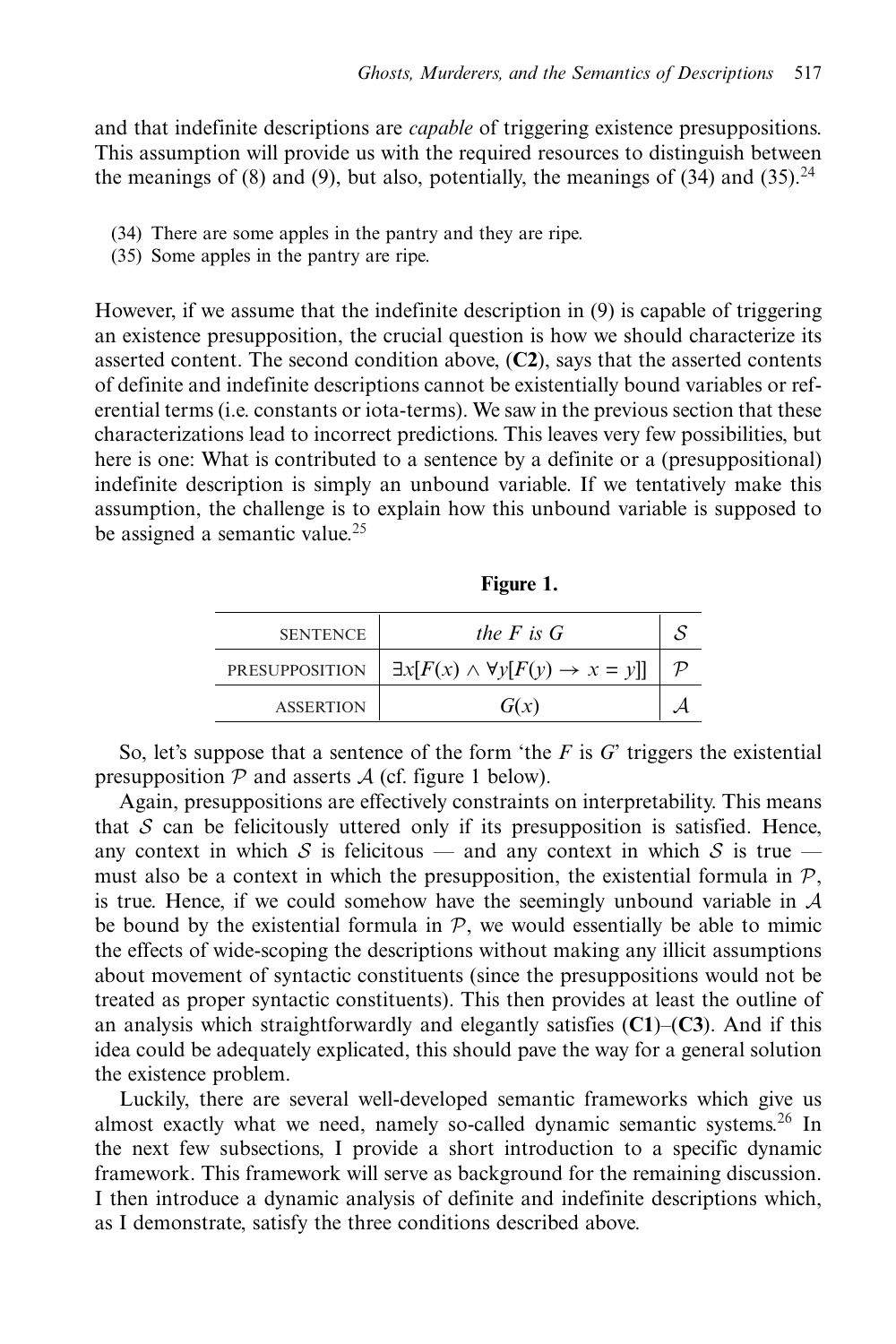### *3.2. Meaning as Update Potentials*

Following Stalnaker (1970, 1974, 1998, 2002), let's assume that a discourse context is a set of possible worlds, *the context set*, where this set of worlds represents the mutually accepted presuppositions of the discourse participants, what Stalnaker calls *the common ground*. For example, if the discourse participants mutually presuppose that  $\phi$ , the context set will contain only  $\phi$ -worlds, whereas if the discourse participants are agnostic or disagree about  $\phi$ , the context set will contain both  $\phi$ -worlds and  $\neg \phi$ -worlds. Hence, if  $\phi$  is asserted in a discourse and accepted by the discourse participants, every  $\neg \phi$ -world is eliminated from the context set.

The principal difference between dynamic semantics and standard static semantics is that on the dynamic view the meaning of a sentence is not given by its truth conditions but instead by its *update potential*, viz. its potential effect on a discourse. For example, in Irene Heim's (1983) influential implementation, sentence meaning is explicated in terms of *context change potentials* (CCPs) which informally speaking are instructions to update the current discourse context to a new revised discourse context, and formally speaking a set theoretic operation. I.e. updating a discourse context  $c$  with an atomic sentence  $S$  is formally to intersect the context set  $c$  with the set of worlds denoted by the proposition expressed by *S*. This set theoretic operation eliminates from the context set every world where the proposition expressed by *S* is not true.

The update operation for atomic sentences is however constrained by the condition that if *S* triggers a presupposition  $\chi$ , an update of *c* with *S* is defined only if *c* entails  $\chi$  — if the presuppositions of *S* are not entailed by *c*, the update is undefined.

For complex sentences  $\phi$ , their CCPs are compositionally derived from the CCPs of their constituents. Furthermore, when updating a context with a complex sentence  $\phi$ , the update proceeds in increments, one constituent at a time, and requires that each constituent of  $\phi$  is *admitted* by its corresponding *local* context. This means that updating with a conjunction  $\phi \land \psi$  requires that *c* updated with  $\phi$ , *c*[ $\phi$ ], is defined and that the resulting context, *c'*, updated with  $\psi$  is also defined,  $c'[\psi]$ . The local context for  $\phi$  is thus *c*, whereas the local context for  $\psi$  is *c*[ $\phi$ ]. In contrast, the *global* context for  $\psi$  is simply *c*. The figure below demonstrates how the CCPs of some additional complex sentences can be defined.

| <b>ATOMIC</b>      | c p                                 | $c \cap \{w \mid w \in p\}$     |
|--------------------|-------------------------------------|---------------------------------|
| <b>NEGATION</b>    | $c \rightarrow \phi$                | $c / c[\phi]$                   |
| <b>CONJUNCTION</b> | $c[\phi \wedge \psi]$               | $c \phi  \psi $                 |
| <b>IMPLICATION</b> | $\rightarrow \psi$<br>$c\vert \phi$ | $c / (c[\phi] / c[\phi][\psi])$ |

**Figure 2.**

A central feature of Heim's (1982) system is that indefinites are not treated as quantificational expressions but instead assumed to introduce new so-called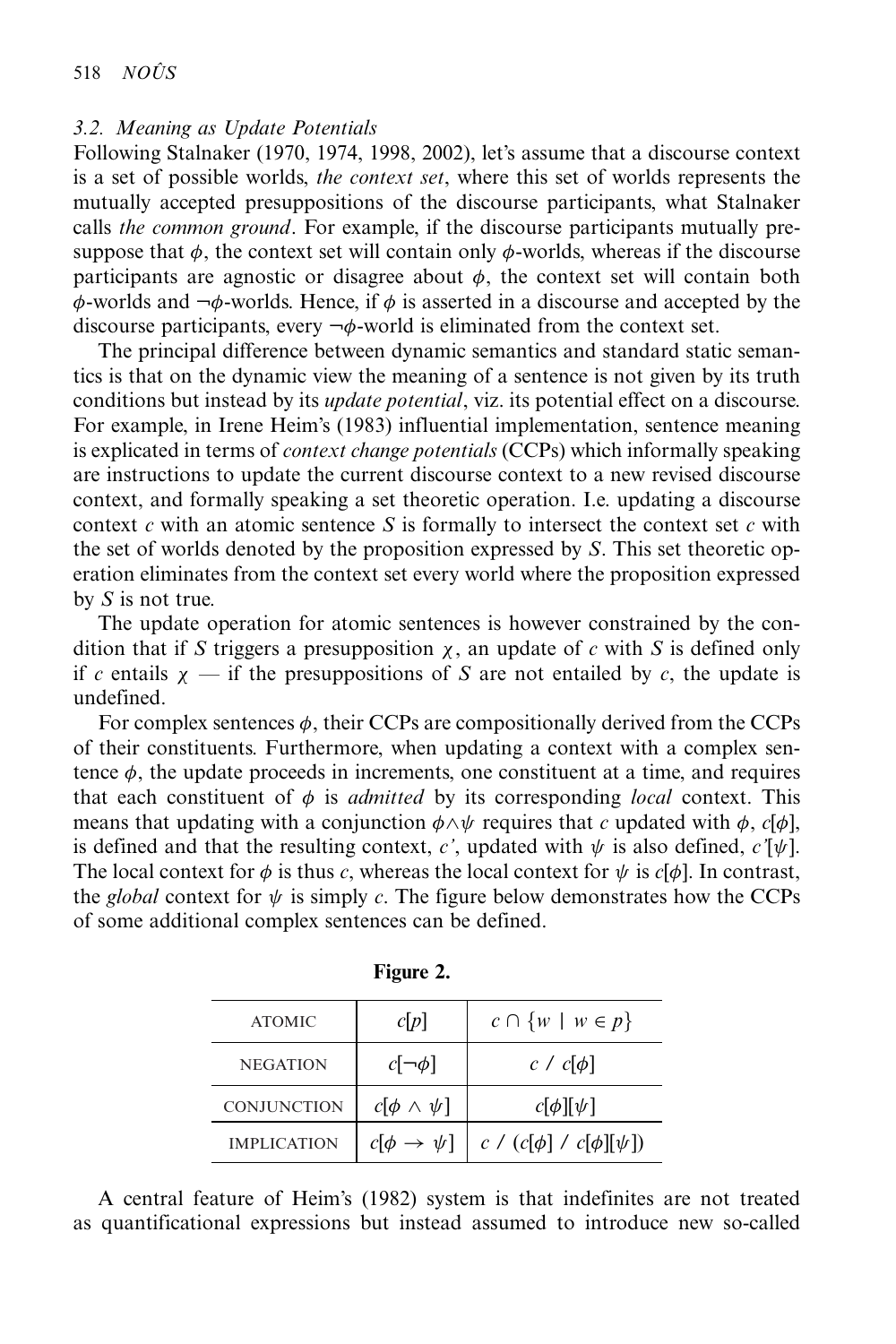*discourse referents* into a discourse. Heim describes the discourse context as a collection of "file cards" that represent the introduced *discourse referents* and these file cards contain information related to the discourse referents. When a sentence containing an indefinite description is asserted in a context, the context is updated by adding a new file card and writing the index (i.e. the number) of the indefinite on the card. The file card now represents this particular discourse referent and future occurrences of the index will be anaphorically linked to this discourse referent. Indefinite descriptions are thus formally analyzed as variables whose values depend on a model.

In contrast, if a sentence contains a definite NP (i.e. a pronoun), the information associated with the definite must be added to an already existing file card, namely the card whose index corresponds to the index of the definite. Uses of definite NPs require that the NP, in Heim's terminology, is *familiar* (that it has a file card associated with it) whereas uses of indefinite NPs require the opposite. This essentially means that definite NPs (NPs with a +*def* feature) are analyzed as anaphors which are *bound* by a previously introduced discourse referent.

*3.2.1. Dynamic Semantics* In formal terms, Heim's file card metaphor is explicated using variable-assignments. So, instead of treating contexts as simple sets of worlds, we define contexts as sets of pairs of worlds and variable assignments.<sup>27</sup> But first some basic structure.

- (A1) A model  $M = \langle W, D, I \rangle$ : where *W* is a set of worlds, *D* is a set of individuals, and *I* is an interpretation function from basic expressions to functions from worlds to extensions.
- (A2) Let N be the set of natural numbers and  $G$  be a set of assignment functions *g* such that  $g: \mathbb{N} \longmapsto \mathcal{D}$ .
- (A3) Let **Dom** be the set of discourse referents introduced into a discourse with **Dom**  $\subseteq$  N and let **Dom**(*g*) denote the domain of an assignment function *g*.

We can now define a context *c* (relative to our model *M*) as a set of ordered pairs  $\langle w,g\rangle.$ 

(A4)  $c \subseteq W \times G$  such that  $c = \{(w,g) : \forall i \in \text{Dom}(g), g(i) \text{ is an individual which in } w\}$ verifies all the information shared by the interlocutors about *i*.*}*

To illustrate how contexts, or information states, are updated, suppose we want to update a context *c* with the sentence in (36), analyzed as (36a).

(36) A cat arrived.

a. cat( $x_i$ <sup>-DEF</sup>)  $\wedge$  arrived( $x_i$ <sup>+DEF</sup>)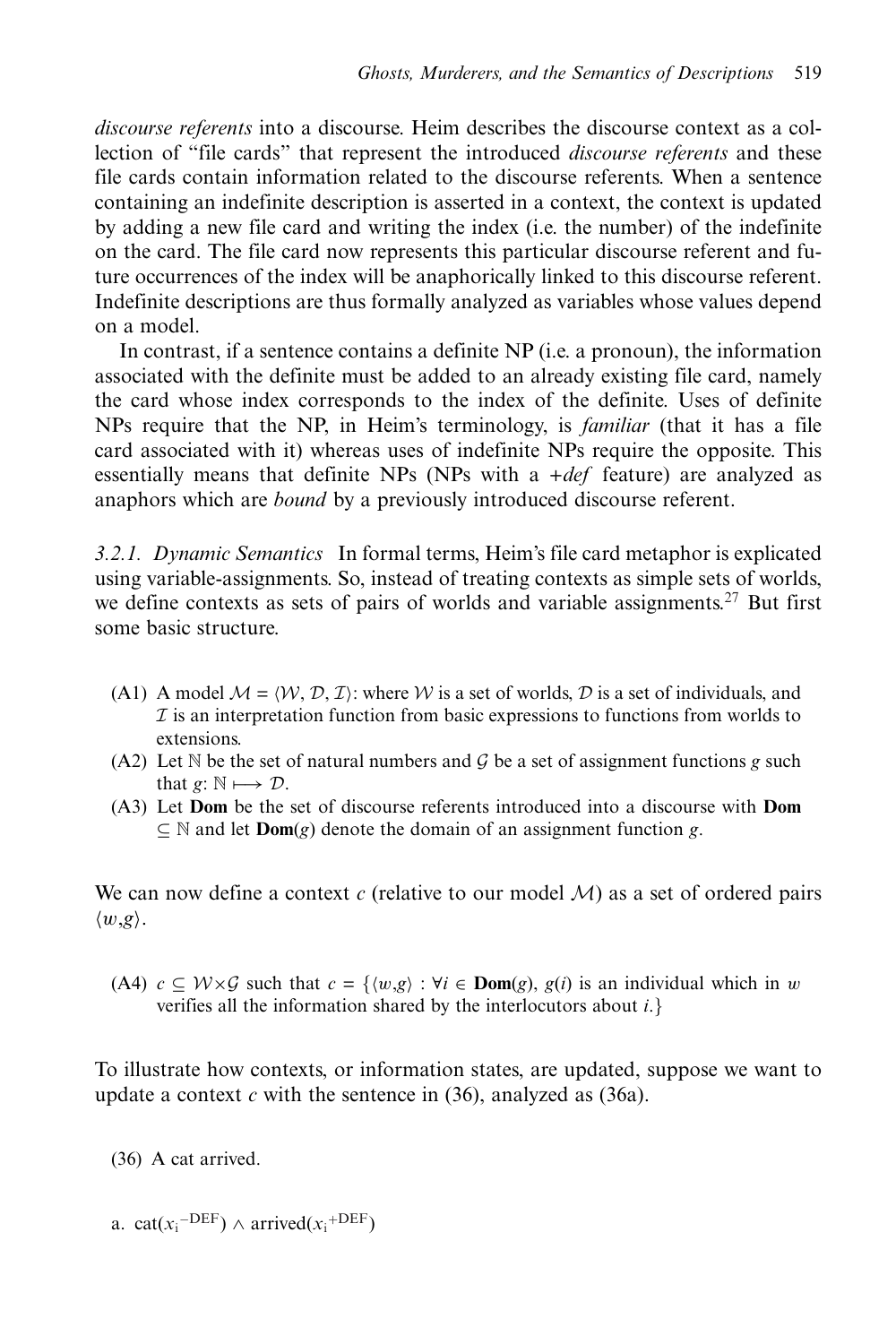Indefinite NPs are assumed to introduce new discourse referents into the discourse, so updating with the first conjunct of (36a) requires that the *domain* of discourse, **Dom**, is expanded to include *i*. This can be captured as follows.

$$
[F(x_i^{-DEF})] = \lambda c : c \subseteq \{ \langle w, g \rangle : i \notin \text{Dom}(g) \}.
$$
  
(37)  

$$
\{ \langle w', g' \rangle : \exists \langle w, g \rangle \in c \text{ where } g' \text{ is just like } g \text{ except}
$$
  
that  $i \in \text{Dom}(g') \text{ and } g'(i) \in F(w') \text{ and } w' = w \}$ 

In natural language,  $(37)$  is a partial function from a context *c* into a new context *c'* which is defined only if the numerical index on the indefinite is not already included in the domain of the variable assignments. If defined, the function maps the current context  $c$  into a new context  $c'$  where the domain of discourse is extended to include *i*, and *g* maps *i* to an individual who is a member of the set *F* at all worlds of the context. This captures that indefinite NPs introduce new discourse referents, i.e. that a new file card must be opened. In formal terms, this simply means that the domain of the variable assignments in the context is extended to include the relevant index, i.e. the domain of discourse is *expanded*. Updating *c* with the first conjunct of  $(36)$  thus yields a set of worlds w where there is at least one cat at each  $w$ . This is thus equivalent to adding the information, or the proposition, to the context that there is a cat.

In order to interpret the second conjunct, we need an update rule for variables with the +*def* feature, i.e.

$$
(38) \quad \left[ F(x_i^{\text{+DEF}}) \right] = \lambda c : c \subseteq \{ \langle w, g \rangle : i \in \text{Dom}(g) \}. \{ \langle w, g \rangle : g(i) \in F(w) \}
$$

Since definite NPs require that their referents are *familiar*, viz. antecedently introduced into the discourse, (38) is treated as a partial function that is defined only if for every world-variable assignment pair in the context, the domain of the variable assignment includes the numerical index *i*. If defined, the update instruction is simply to eliminate every world/variable assignment pair from the context that fails to verify the relevant conditions on  $g(i)$ . I.e. every world w where  $g(i)$  is not in F at w must be eliminated from *c*. Updating *c* with the second conjunct of (36) thus yields a set of worlds where the individual *i*, who is a member of the set of cats, is also a member of the set of individuals who arrived.<sup>28</sup>

*3.2.2. Presuppositional Definites* In Heim's system, updating a context with a sentence of the form 'the  $F$  is  $G$ ' does not require that the referent of the  $F$  is the *unique F*, i.e. that there are no other individuals who are *F*. However, I propose, for reasons to be explained, to treat 'the  $F'$  as imposing the additional requirement that no other individual in the relevant context is  $F^{29}$ .

We are now in a position to define a CCP for sentences of the form 'the *F* is *G*', a CCP that captures the constraints outlined in conditions  $(C1)$ – $(C3)$  above.<sup>30</sup>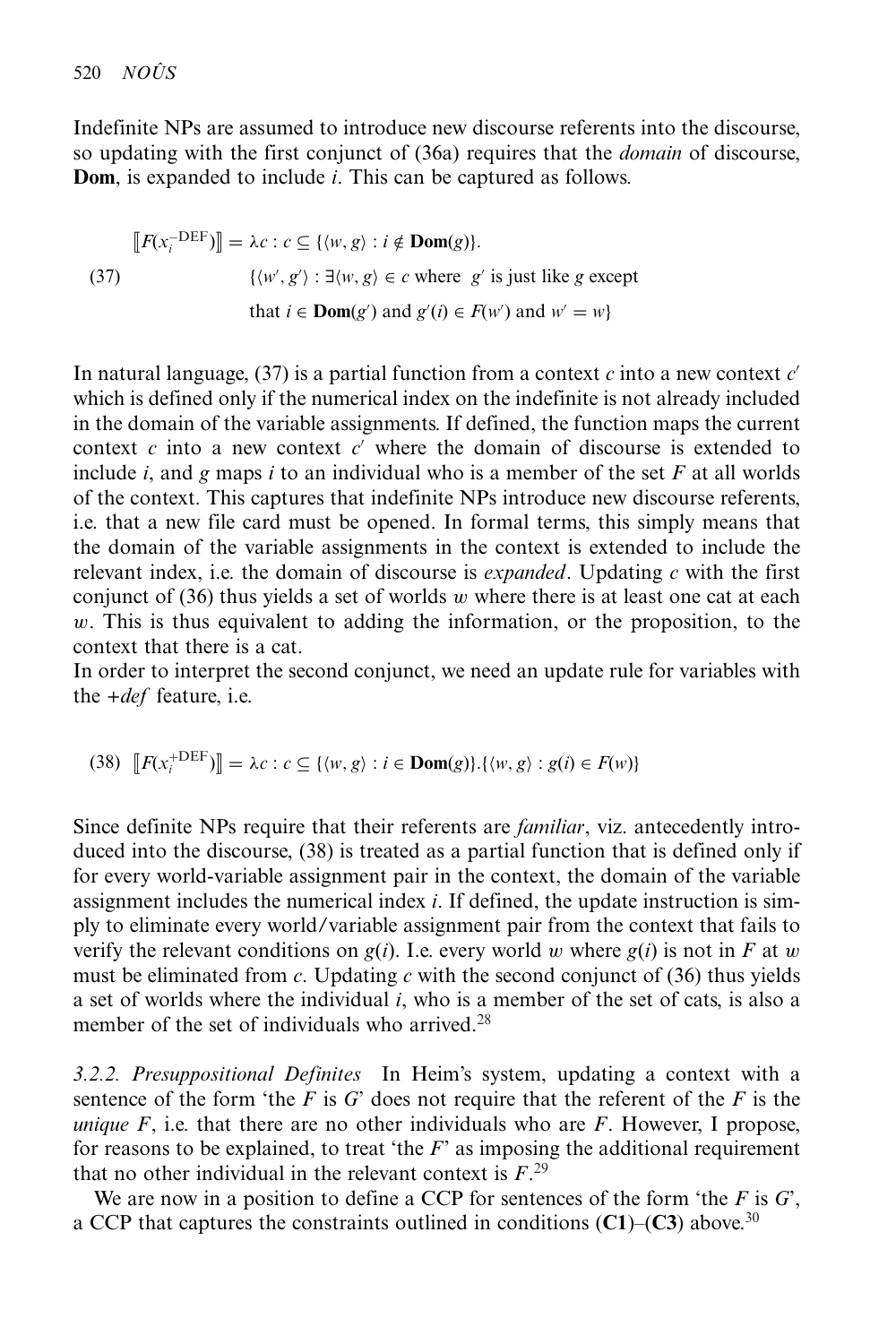(39) 
$$
\llbracket [\text{The } F]_i \text{ is } G \rrbracket = \lambda c : c \subseteq \{ \langle w, g \rangle : |F(w)| = 1 \land g(i) \in F(w) \}.
$$

$$
c \cap \{ \langle w, g \rangle : g(i) \in G(w) \}
$$

The CCP in (39) is a partial function that is defined only if the set *F* has exactly one member at every world w, and *g* maps *i* to that individual at w. If the function is defined, the context is updated by eliminating every world/variable-assignment pair where the individual denoted by  $g(i)$  is not a member of the set G at w.

The predictions of the CCP proposed in (39) are in standard extensional contexts more or less equivalent to the predictions of a Frege/Strawson analysis. The CCP in (39) predicts that an assertion of 'the *F* is *G*' is felicitous only when it is antecedently established that there is exactly one individual who is *F*. This prediction mimics the predictions of the Frege/Strawson analysis where 'the *F* is *G*' fails to express a proposition when the presupposition is not satisfied. When the presupposition is satisfied, the Frege/Strawson analysis predicts that 'the *F* is *G*' is true only if the referent of 'the *F*' is *G*. On the dynamic analysis, if the update is successful, that is if the update leaves a non-empty set of world/variable-assignment pairs, then for each world w in c, the unique individual who is  $F$  at w is also  $G$ , viz. the same truth conditions.

*3.2.3. Presuppositional Indefinites* We have already seen how indefinite descriptions are generally analyzed in the Heimian dynamic framework sketched above, namely as expanding the domain of the variable assignments in *c*, viz. the domain of discourse. This would also be the analysis we would employ for sentences with existential-there sentences, i.e. 'there is a/some *F*'. However, now the question is how we should treat the special, and perhaps less frequent, occurrences of presuppositional indefinite descriptions? Here I propose a treatment similar to the treatment of definite descriptions but with one exception: presuppositional uses of indefinite descriptions do not require uniqueness.

Thus, we define the CCP for *presuppositional* uses of 'an *F* is *G*' or 'some *F* is *G*' as follows. $31$ 

(40) 
$$
\left[\left[A^{ps}/\text{Some}^{ps}F\right]_i \text{ is } G\right] = \lambda c : c \subseteq \left\{ \langle w, g \rangle : |F(w)| \ge 1 \land g(i) \in F(w) \right\} . c \cap \left\{ \langle w, g \rangle : g(i) \in G(w) \right\}
$$

As before, (40) is a partial function that is defined if and only if for every  $\langle w, g \rangle$ in the context *c*, *F* has *at least one* member at w, and *g* maps *i* to an individual who is  $F$  at  $w$ . And again, if the function is defined, updating  $c$  means eliminating every world/variable-assignment pair where the individual *g*(*i*) at world w is not a member of the set *G* at w. This makes presuppositional indefinite descriptions look very much like definite descriptions, but this is not surprising because they are the same in at least one sense — both trigger presuppositions. However, they are also importantly different, because uses of 'some *F* is *G*' do not presuppose that there is *exactly one* individual who is *F*. This analysis captures this fact.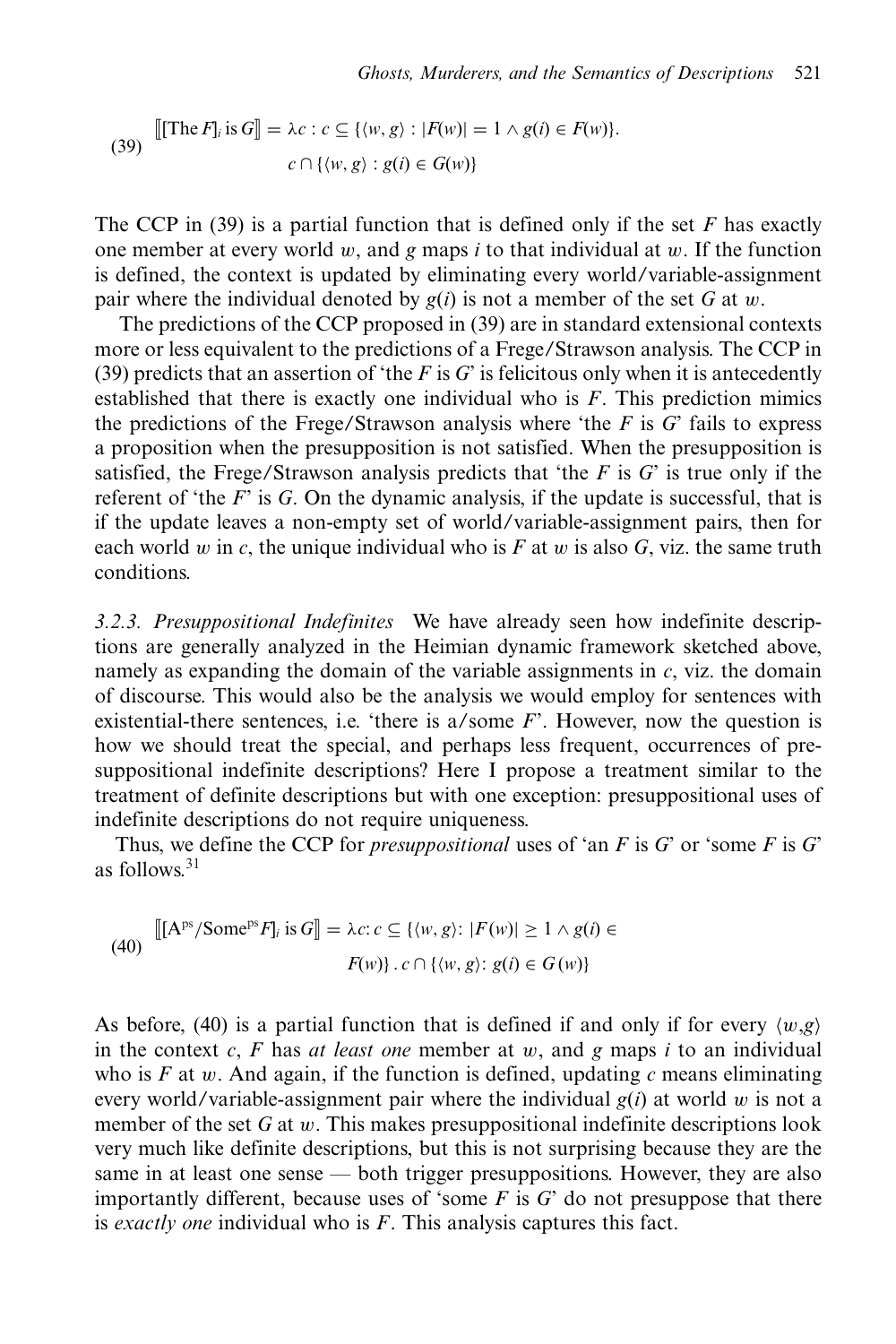However, the most important feature of my proposed analysis is that on the presuppositional interpretation of indefinite descriptions, these do not *assert* existence (and neither, of course, do definite descriptions). A presuppositional indefinite description is treated as an anaphor and not as introducing a new discourse referent. This should now be sufficient to avoid the problematic assertions of existence without assuming that an indefinite description *refers* to a particular individual and yet retaining the quantificational force of the indefinite: Even though an indefinite description such as 'an *F*' will be anaphorically linked to a particular discourse referent, this discourse referent can be mapped to different individuals across the worlds of the context as long as there are multiple individuals who are *F*.

Before explaining how my proposed analysis now solves the existence problem for conditionals, let me address a question raised by an anonymous referee. The question that was raised is whether the existence problem forces to us to adopt an analysis where the asserted component is analyzed as a variable. I.e. could we not analyze a sentence such as (41) as having roughly the logical form in (42) instead.

(41) [A murderer] is convicted.

(42) Something*<sup>i</sup>* is a murderer and [the thing]*<sup>i</sup>* is convicted.

As regards presuppositional occurrences of indefinite descriptions, I take it that the idea here would be to analyze the first conjunct in (42) as the presupposed component and the second conjunct as the asserted component, cf. (44).

- (43) [Apres murderer] is convicted.
- (44)  $P$ : Something<sub>*i*</sub> is a murderer. *A*: [the thing]<sub>*i*</sub> is convicted.

With this analysis, the question is how to explicate the meaning of the definite description, i.e. 'the thing'. That is, as we attempt to compute the truth conditions for (41) and (43), what should we assume that 'the thing' contributes to these truth conditions? Or in other words, what do we put in place of the blank lines in (45) and (46).

(45)  $\exists x_i$ [murderer( $x_i$ ) ∧ convicted( *i*)] (46)  $P: \exists x_i$ [murderer( $x_i$ )]  $A:$  convicted( $\_\_\_i$ )

First, as I argued in Section 1, if we assume that 'the thing' contributes to the truth conditions of (41) an existentially quantified formula, i.e. a Russsellian definite description, we will then make incorrect predictions in attitude contexts and certain conditionals, i.e. (23) and (24). On the other hand, we cannot assume that 'the thing' contributes a specific individual to the truth conditions of (41), i.e. that 'the thing' is a referential term such as  $\iota xThing(x)$ , because uniqueness is not guaranteed that is, there might be more than one thing in the context. And in cases where multiple individuals could make the sentence true, a referential analysis is going to yield incorrect truth conditions, because it will predict that the sentence is true only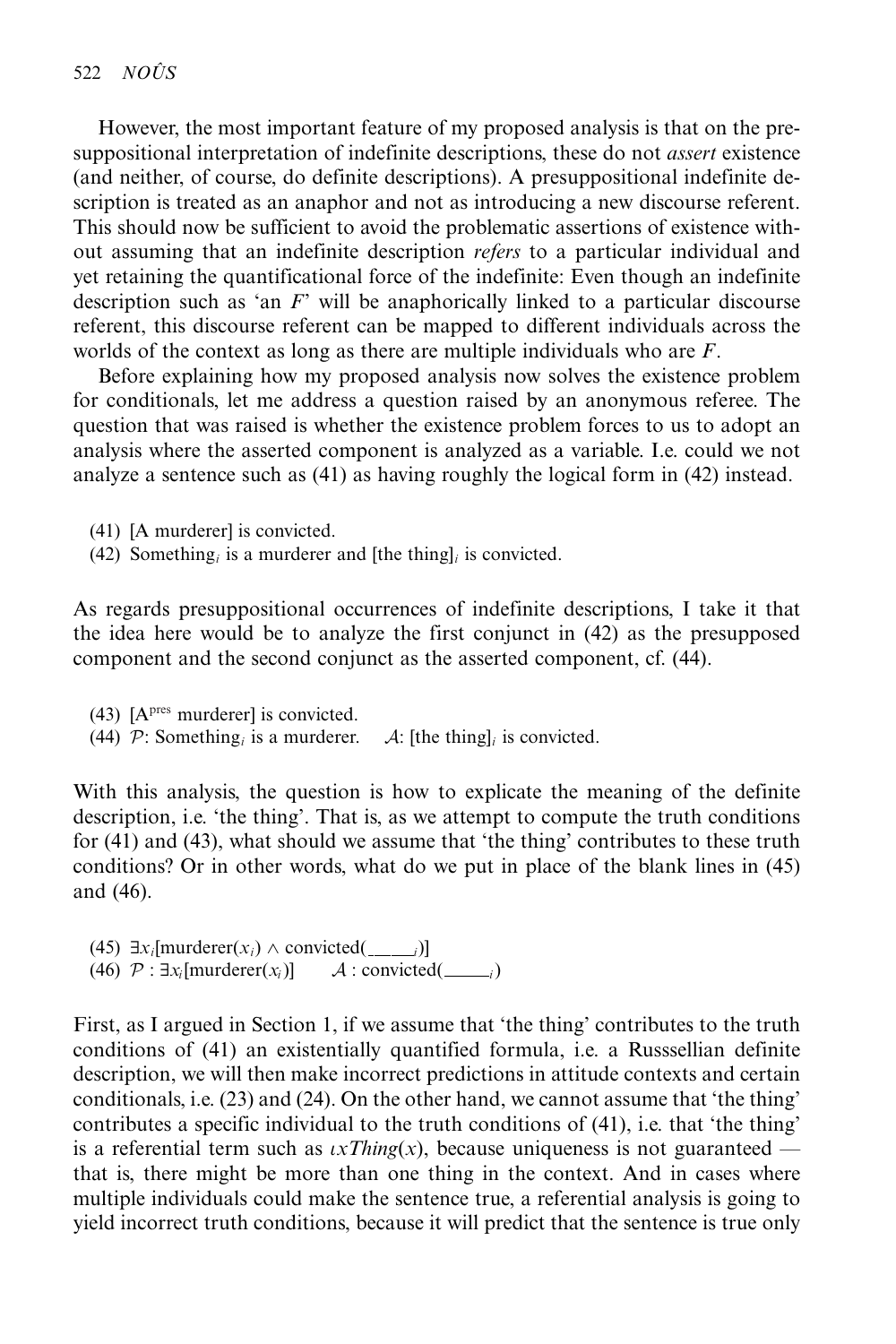if one particular individual is convicted. Yet, all that is required for the truth of (41) is that there is at least one murderer and that some one murderer is convicted.

Since we get incorrect truth conditions when 'the thing' is analyzed as contributing either a quantificational expression or a referential term, we are confronted with the following question: What term of the language used to state the truth conditions can we use? Here I think variables are a natural choice, because these are already part of that language. By using variables, we immediately avoid problematic assertions of existence. And so, if a proper mechanism for assigning semantic values to these variables can be identified — i.e. a mechanism that supplies the proper quantificational force — this then provides exactly what appears to be needed. And such a mechanism is precisely what the dynamic system described above is intended to provide.

However, I do acknowledge the possibility that a non-dynamic analysis could work. What I am arguing here is merely that the dynamic analysis seems natural and that it provides a simple and elegant way of satisfying the conditions that are required for solving the existence problem. And in this respect it is superior to both the Russellian analysis and the Frege/Strawson analysis.

*3.2.4. Solving the Existence Problem for Conditionals* It should now be fairly straightforward to see that the analysis sketched above solves the existence problem as it arises in the cases involving conditionals. That is, using the CCP for 'the *F* is *G*' given in (39) and the CCP for 'if  $\phi$ ,  $\psi$ ' given in section 3.2, the existence problem simply fails to arise. Consider the abbreviated version of (12) below.

(12) If [the ghost in my attic], is quiet tonight, then  $\psi$ .

In order to update a context *c* with a sentence of the form 'if  $\phi$ ,  $\psi$ ',  $c[\phi][\psi]$  must be defined and this means that  $c[\phi]$  must also be defined. In this case, since  $\phi$  is 'the ghost in my attic is quiet tonight',  $c[\phi]$  is defined only if the following holds:

 $c \subseteq \{ \langle w, g \rangle : | \text{ghost-in-attice}(w) | = 1 \land g(i) \in \text{ghost-in-attice}(w) \}$ 

That is, if the context fails to satisfy this constraint, the computation crashes. And if satisfied, the update then proceeds by intersecting  $c$  with the following set:

$$
\{ \langle w, g \rangle : g(i) \in \text{quiet-tonight}(w) \}
$$

This yields a set of world/variable-assignment pairs where the individual denoted by  $g(i)$  at world w is a member of the set of ghosts and the set of individuals who are quiet tonight. Next we update  $c[\phi]$  with  $\psi$  and then we take the relevant complements (cf. the CCP for ' $\rightarrow$ ' in figure 2). This now leaves us with a set of worlds where either the antecendent is false or the consequent is true.<sup>32</sup>

We also avoid the prediction that (12) is equivalent in meaning to (13).

(13) If there is a unique ghost in my attic and it is quiet tonight, then  $\psi$ .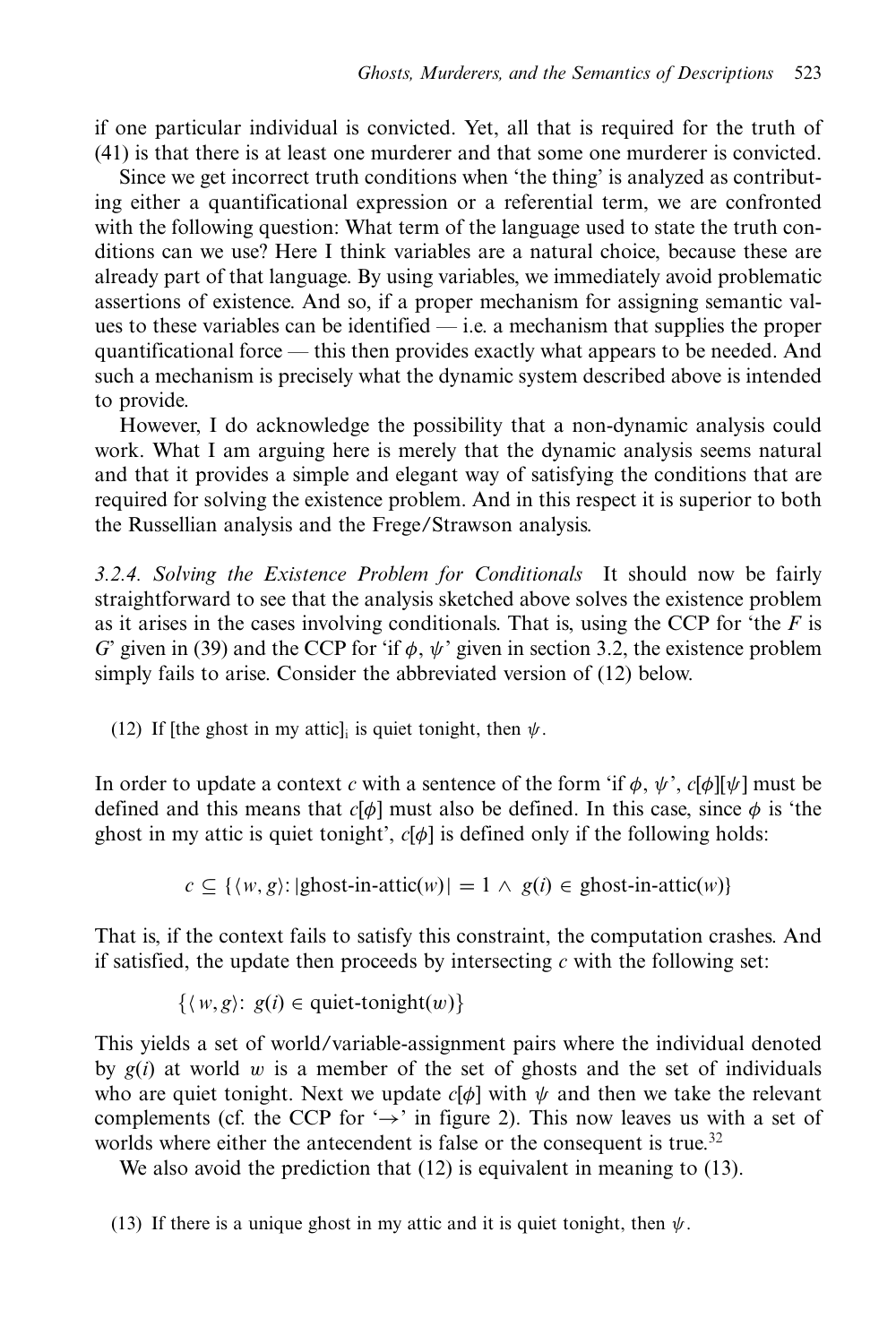The reason is that updating *c* with (13) will not require that the context satisfies the constraint described above, because this sentence triggers no existential presupposition. Once again, this highlights that the lexical entry in (39) is more or less explanatorily equivalent to the Frege/Strawson analysis of definite descriptions.

The real strength of my proposed analysis is that it works in precisely the same way with presuppositional uses of indefinite descriptions. The difference lies only in the presuppositional constraint imposed by *definite* descriptions on the ingoing context, viz. that the cardinality of the restrictor set is exactly one. We are therefore in a position to avoid the existence problem even as it arises with *indefinite* descriptions, cf. (24) and we thus have a uniform solution to the existence problem as it arises for conditionals.

### *3.3. Propositional Attitudes*

The next question is whether my proposed analysis suffices to make correct predictions in the problematic cases involving propositional attitude ascriptions, e.g. (23) (repeated below).

(23) Bertrand wants a murderer to be convicted tonight.

I have suggested that the indefinite description embedded inside the scope of the desire verb in (23) should be treated as triggering an existence presupposition and given my proposed analysis, this means that it should be analyzed as a variable with a *+def* feature, i.e. it should interpreted semantically along the lines suggested in (40).

However, I have also argued in favor of the assumption that presuppositions triggered in the scope of an attitude verb project, in general, to belief contexts. So, it would not be correct to assume that a sentence such as (23) requires that a discourse referent  $x_i$  who is member of the set of murderers at w has already been introduced into the context. What is presupposed by (23) is not that there is a murderer, but that Bertrand *believes* that there is. So, we might conclude that the logical form of (23) should look something like (47) and that the context must verify (48) in order for (47) to be interpretable.

- (47) DES<sub>b</sub>[convicted-tonight( $x_i^{\text{+DEF}}$ )]
- $(48)$  BEL<sub>b</sub>[murderer( $x_i^{-DEF}$ )]

So, *intuitively*, one could for example say that if a context verifies (48), it would then be a context where there is at least one murderer,  $x_i$ , at each of the worlds that are compatible with Bertrand's beliefs. If this context is then updated with (47), we should then predict that the update is successful if and only if the worlds where  $x_i$  is convicted are among the worlds that Bertrand desire. That is, we cannot update with  $(47)$  if there is some world where  $x_i$  is convicted and this world is not among Bertrand's desired worlds.<sup>33</sup> Since the indefinite description is treated as a  $+def$ -variable, we avoid a problematic assertion of existence and since  $x_i$  is treated as a discourse referent, this discourse referent can be mapped to different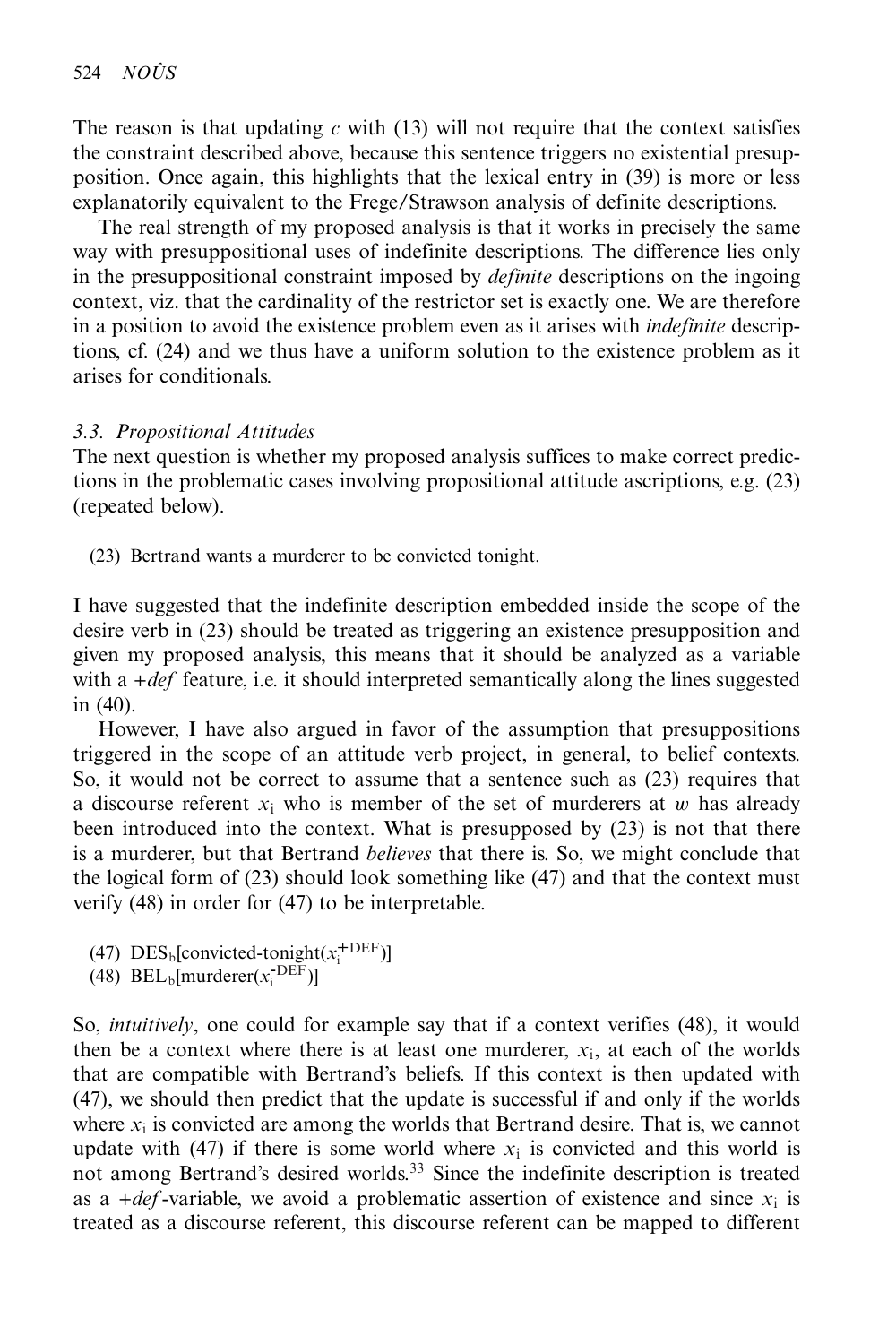individuals across Bertrand's belief worlds. And given that the individual convicted across Bertrand's belief worlds differs, we capture that Bertrand's desire is *general*, not specific.

While this analysis might seem simple and intuitively correct, it faces two immediate problems which are general and quite complex. These are therefore not problems that I am in a position to properly address in this paper. However, I want to stress that there is no prima facie reason to believe that these problems *cannot* in principle be solved. And ultimately, I claim that (a) when these problems are solved, my suggested analysis of definite and (presuppositional) indefinite descriptions should provide a full-fledged solution to the existence problem, and (b) even if these problems are solved, the currently available analyses will not be in a position to provide a *unified* solution to the existence problem, i.e. a solution that captures the conceptual similarity between definites and indefinites.<sup>34</sup>

The first problem is the technical difficulty of extending the dynamic system above to intensional constructions such as propositional attitude ascriptions. While Heim (1992) does provide an analysis of certain attitude verbs, her analysis builds on Hintikka's (1969) semantics for attitudes which is founded on propositional modal logic. But to deal with sentences where variables are embedded in the scope of an attitude verb, we need a more expressive system. We need a system where we can characterize an agent's *existential beliefs*, i.e. beliefs such as 'there is a murderer'. And while we would normally capture such existential statements using world/variable-assignment pairs, it is not immediately clear to me how to extend this to e.g. beliefs. That is, it is not clear to me that an agent's beliefs can be sensibly described using world/variable-assignment pairs.<sup>35</sup> Solving this problem would require not only technical ingenuity but also a rather lengthy discussion of propositional attitudes and the more intricate details of the dynamic framework.

The second problem is, I think, more complicated, but again a thoroughly general problem not related specifically to my proposed analysis. The problem is that in order for the semantic system to make correct predictions *in general*, it must be determined which constraints modals, i.e. propositional attitude verbs, impose on various anaphoric relations. Consider again (3) (repeated below).

(3) Hans wants the ghost in his attic to be quiet tonight.

For reasons already mentioned, the system should predict that a context can be updated with (3) only if the context is such that Hans *believes* that there is a ghost in his attic. But it should also predict that while (3) *does* trigger a presupposition about Hans' beliefs, (49) does not.

(49) Hans believes that there is a ghost in his attic and he wants the ghost in his attic to be quiet tonight.

The reason is that the first conjunct of (49) *asserts* what is presupposed by the second conjunct. But since I propose to analyze these descriptions as variables, this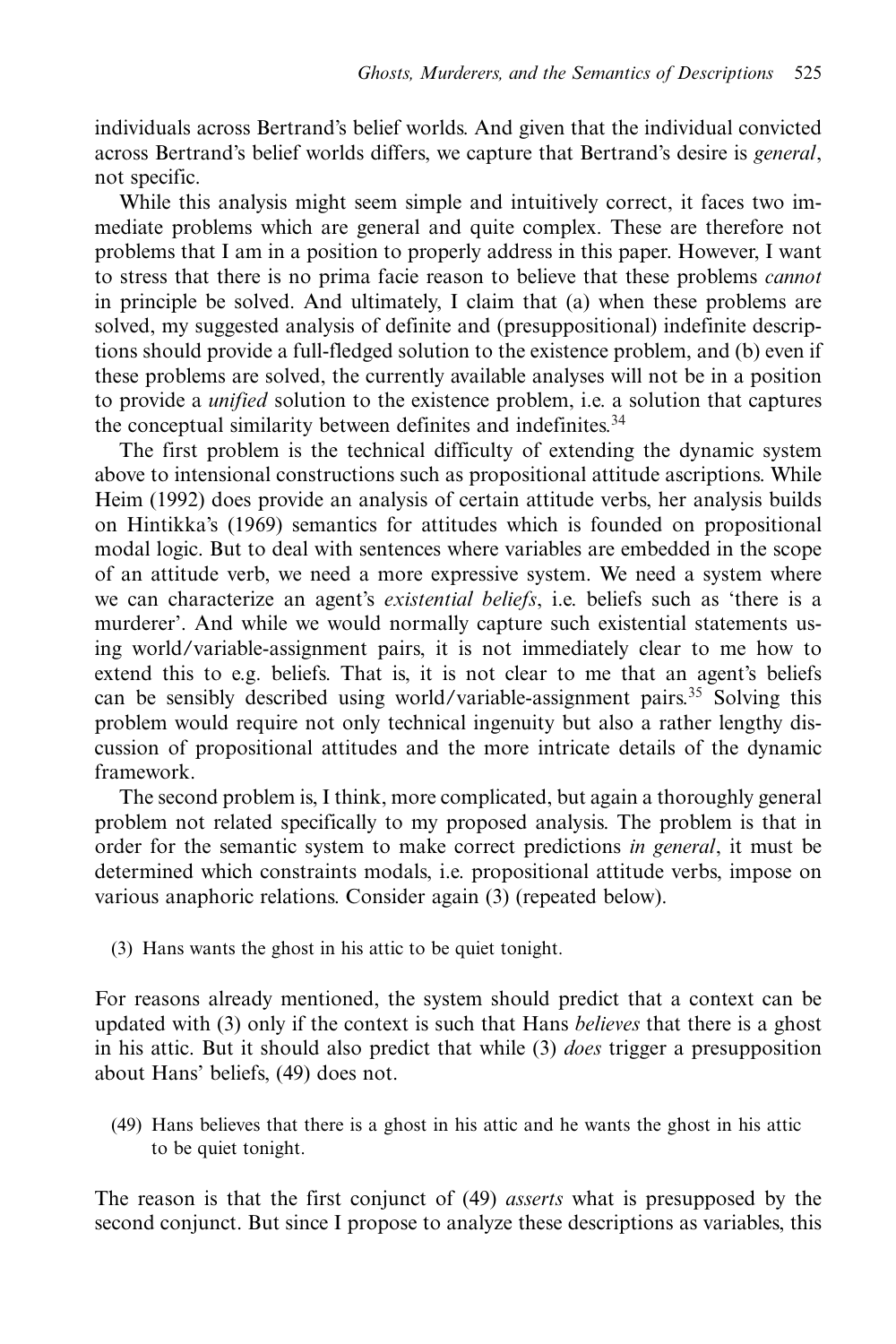means that the system should predict that when a discourse referent is introduced under a belief verb — as 'a ghost in his attic' is in  $(49)$  — it can then function as an anaphoric anchor for a variable embedded under another attitude verb, e.g. 'the ghost in his attic' embedded under 'want' in (49). In other words, a discourse referent embedded under one attitude can *sometimes* function as a *binder* for a variable embedded under another different attitude verb. This should already be fairly obvious. However, the problem is determining *when* it can have this function. To illustrate, consider the sentences below.

- (50) Hans hopes that there is [a ghost in his attic] and he wants [the ghost] to be quiet tonight.
- (51) Jan expected to get [a puppy]. She intended to keep [the puppy] $\frac{1}{1}$  in her back yard.
- (52) John wants to catch [a fish] $_{i}$ . He plans to eat [the fish] $_{i}$  for supper.
- (53) Alice fears that there is [a squirrel in her kitchen cabinets]i. She hopes to trap [the squirrel $]_i$  alive.

As in (49), we here have discourse referents introduced under one attitude which appears to neutralize the presupposition triggered by the description embedded under another attitude. In other words, the discourse referents function as anaphoric anchors and the system should thus predict that these anaphoric relations are licensed, i.e. that there is an anaphoric relation in (50) from the discourse referent introduced under 'hope' to the variable under 'want' and in (52) from the discourse referent introduced under 'want' to the variable embedded under 'plan' etc. However, the system should also predict that anaphoric relations are not immediately licensed in  $(54–56)$ .

- (54) # Hans wonders whether there is [a ghost in his attic]. [The ghost] is noisy.
- (55) # Hans hopes there is [a ghost in his attic] and he believes [the ghost] is quite noisy.
- (56) # Jan expected to get [a puppy]<sub>i</sub> and she managed to housebreak [the puppy]<sub>i</sub> quickly.

In order to provide a completely general solution to the existence problem, a systematic explanation of why anaphoric relations are licensed in e.g. (50)-(53) but not licensed in (54)-(56) is needed. What is *very important* to emphasize though is that this is nothing but a manifestation of a completely general problem already widely familiar from the study of pronouns. An attentive reader will have noticed that one could replace the descriptions in (50)-(56) with suitable pronouns and generate the exact same puzzles.<sup>36</sup>

- (50') Hans hopes there is [a ghost]<sub>i</sub> in his attic and he wants it<sub>i</sub> to be quiet tonight.
- $(51')$  Jan expected to get [a puppy]<sub>i</sub>. She intended to keep it<sub>i</sub> in her back yard.
- $(52')$  John wants to catch [a fish]<sub>i</sub>. He plans to eat it<sub>i</sub> for supper.
- (53') Alice fears that there is [a squirrel in her kitchen cabinets] $_i$ . She hopes to trap it $_i$ alive.
- $(54')$  # Hans wonders whether there is [a ghost in his attic]<sub>i</sub>. It<sub>i</sub> is noisy.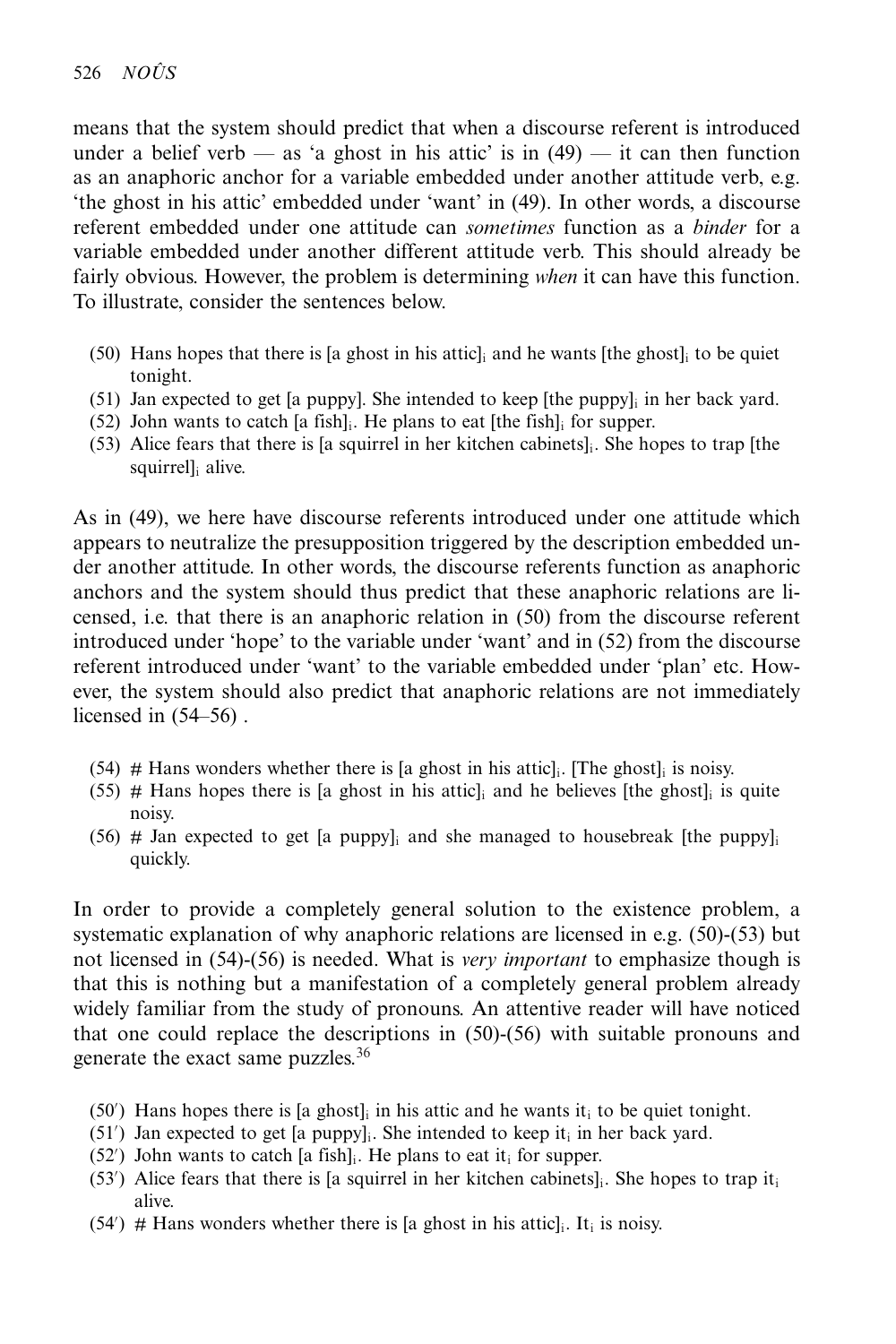- (55') # Hans hopes there is [a ghost in his attic]<sub>i</sub> and he believes it<sub>i</sub> is quite noisy.
- (56') # Jan expected to get [a puppy] $_{i}$  and she managed to housebreak it $_{i}$  quickly.

This issue, which concerns the analysis of anaphora in intensional contexts, is a problem that any adequate semantic theory must ultimately address.<sup>37</sup> And, were it solved for the cases involving pronouns, the problem would then automatically be solved for definite and indefinite descriptions too (if these are analyzed as variables).

### **4. Conclusion**

This might seem a rather disappointing conclusion of the paper. After all, the existence problem remains unsolved for cases where descriptions are embedded in the scope of a propositional attitude verb. However, my primary aim in this paper was to demonstrate that the existence problem is a *general* problem that neither a Russellian nor a Frege/Strawson analysis is in a position to solve. Another aim was to shed light on the debate between proponents of the Russellian analysis and proponents of the Frege/Strawson analysis. I have presented arguments against both these analyses and proposed a step towards an analysis combining elements of both Russell's analysis and the Frege/Strawson analysis. On my analysis, definite descriptions presuppose, rather than assert, existence, but it also retains in spirit the quantificational nature of Russell's analysis.

Second, I wanted to establish that a solution to the existence problem requires quite radical changes to our semantic analysis of e.g. definite and indefinite descriptions. In order to establish this, I have attempted to outline the factors that cause the existence problem and to then explicate three crucial conditions that an analysis of definite and indefinite descriptions must satisfy in order to solve the problem, viz. the conditions outlined in  $(C1)$ – $(C3)$ .

Third, I wanted to show that there is a semantic analysis which satisfies the relevant conditions, namely my proposed dynamic analysis, and that this analysis provides a uniform solution to the existence problem as it arises in conditionals, viz. a solution for both definite and indefinite descriptions.

Finally, I have attempted to show that a full-fledged solution to the existence problem relies on solutions to other complex problems. Since the existence problem arises when definite and indefinite NPs interact with propositional attitude verbs, this is not really surprising. But I hope to have convinced you that even though my solution is incomplete, this is not due to a problem with the proposed analysis, but rather the lack of solutions to these other general problems. The aim was to show that the existence problem is a problem about the semantics of descriptions and not solely a problem about propositional attitudes — and were these general problems to be solved, my proposed analysis should provide a full-fledged solution.

I also want to emphasize that while I have relied in my exposition on a Heimian style dynamic framework, nothing really essential to my proposed analysis depends on adopting this *particular* dynamic framework. What I have argued could also be argued using e.g. Discourse Representation Theory and it is certainly possible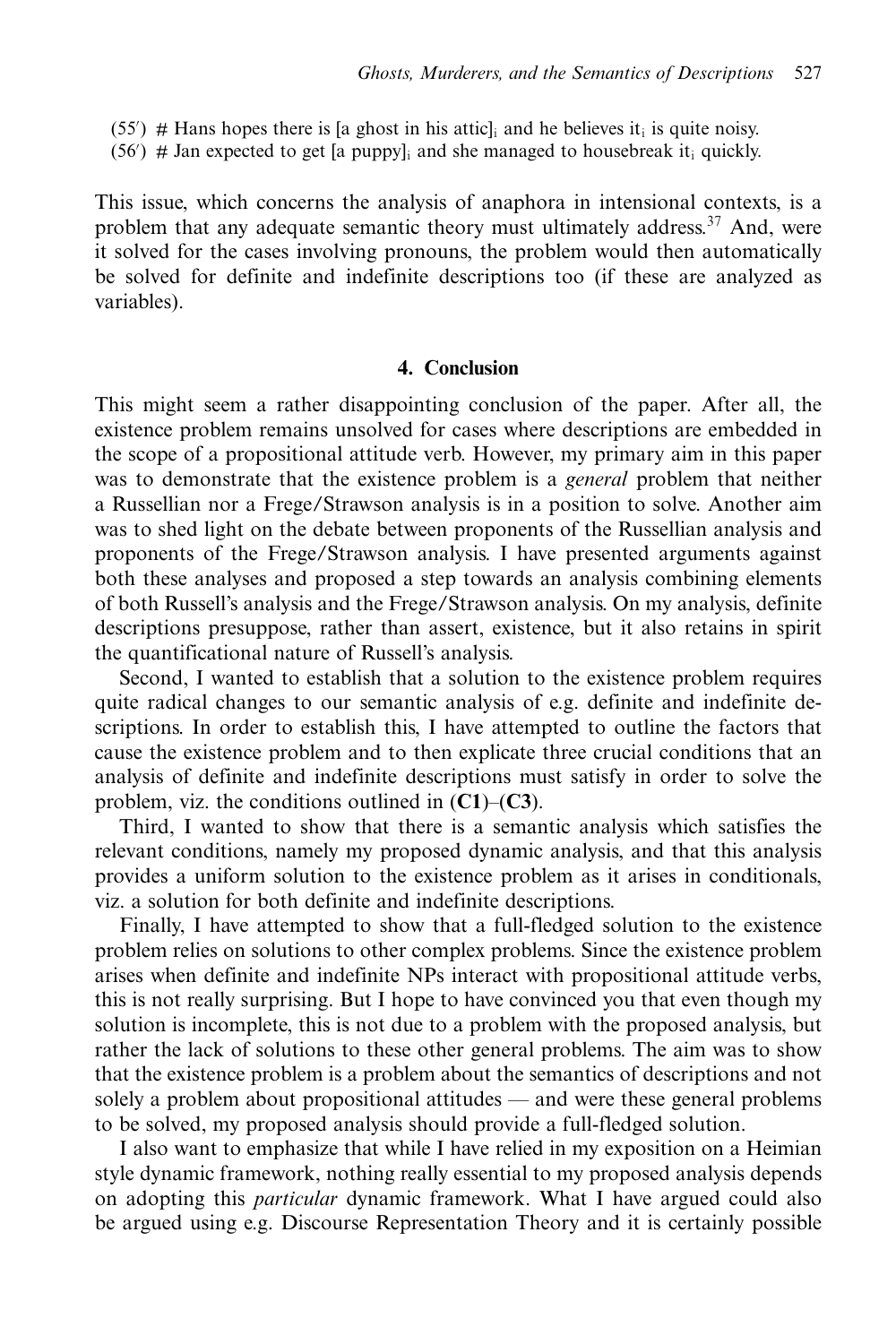that DRT would be better suited to (a) deal with the interaction of propositional attitude verbs and variables (i.e. pronouns) and (b) to outline the proper restrictions on anaphora in intensional contexts, see e.g. Kamp et al. (2011).

However, I do want to acknowledge that there are several important issues which I have not addressed in this paper. For example, I have focused my discussion on definite and indefinite descriptions while acknowledging that the problem also arises for other determiner phrases. There is thus a question whether my proposed analysis could be generalized to these other determiners. While I see no reason to think that it could not, I recognize this as an open question.

Moreover, the issue concerning what assumptions one must make about logical forms in order to properly distinguish definite descriptions, presuppositional indefinite descriptions, and pronouns from each other must be addressed. And there are additional questions concerning how to capture the apparently different salience requirements imposed by such expressions, cf. Ariel (2001) and Roberts (2003). While I am convinced that any plausible answer to these questions would complicate the theory that I have here advocated, I am also optimistic that plausible answers could be given.

In conclusion, with the analysis proposed here, there is the prospect of a fullfledged and uniform solution to the existence puzzle to emerge, and this is not the case for either the standard Russellian analysis or the Frege/Strawson analysis.

### **Acknowledgements**

I am particularly grateful to Josh Dever whose comments and suggestions were integral to writing this paper. I also want to thank Nicholas Asher, David I. Beaver, Ray Buchanan, Herman Cappelen, Nate Charlow, Liz Coppock, Paul Elbourne, Julie Hunter, Torfinn Huvenes, Hans Kamp, Dilip Ninan, Mark Sainsbury, Jonathan Schaffer, Andreas Stokke, and Malte Willer for helpful comments and suggestions. I am, of course, solely responsible for any errors.

#### **Notes**

<sup>1</sup>I assume that propositions are the objects of assertion, but in order to avoid excessively convoluted language I will often talk about what e.g. *the description asserts* and about *the asserted content of the description*. This is to be understood only as shorthand for what the description standardly contributes to the asserted content of the sentence in which it occurs. Similarly, I sometimes talk about particular expressions triggering presuppositions. This is to be understood in the following sense: When these expressions occur in a sentence *S*, *S* expresses a proposition only if some other proposition (the presupposition) is common ground.

<sup>2</sup>I abbreviate  $\lceil a \rceil$  believes/wants that  $\phi \rceil$  as  $\lceil \text{BEL }_a \phi \rceil$  and  $\lceil \text{DES }_a \phi \rceil$  respectively. I leave the semantics of these attitude verbs unspecified for now and focus instead on the semantics of the complement clauses. I will assume throughout that propositional attitude verbs are modals, in particular quantifiers over possible worlds.

 $3$ See e.g. Neale (1990, 27) and Ludlow (2007, 3.2)

<sup>4</sup>For the now standard analysis of generalized quantifiers in natural language, see e.g. Barwise  $\&$ Cooper (1981) and Keenan & Stavi (1986).

 $5$ With this notation, the logical form now reflects the syntactic structure of a determiner combining with a sister node to form a determiner phrase (DP) which is then combined with a verb phrase (VP) to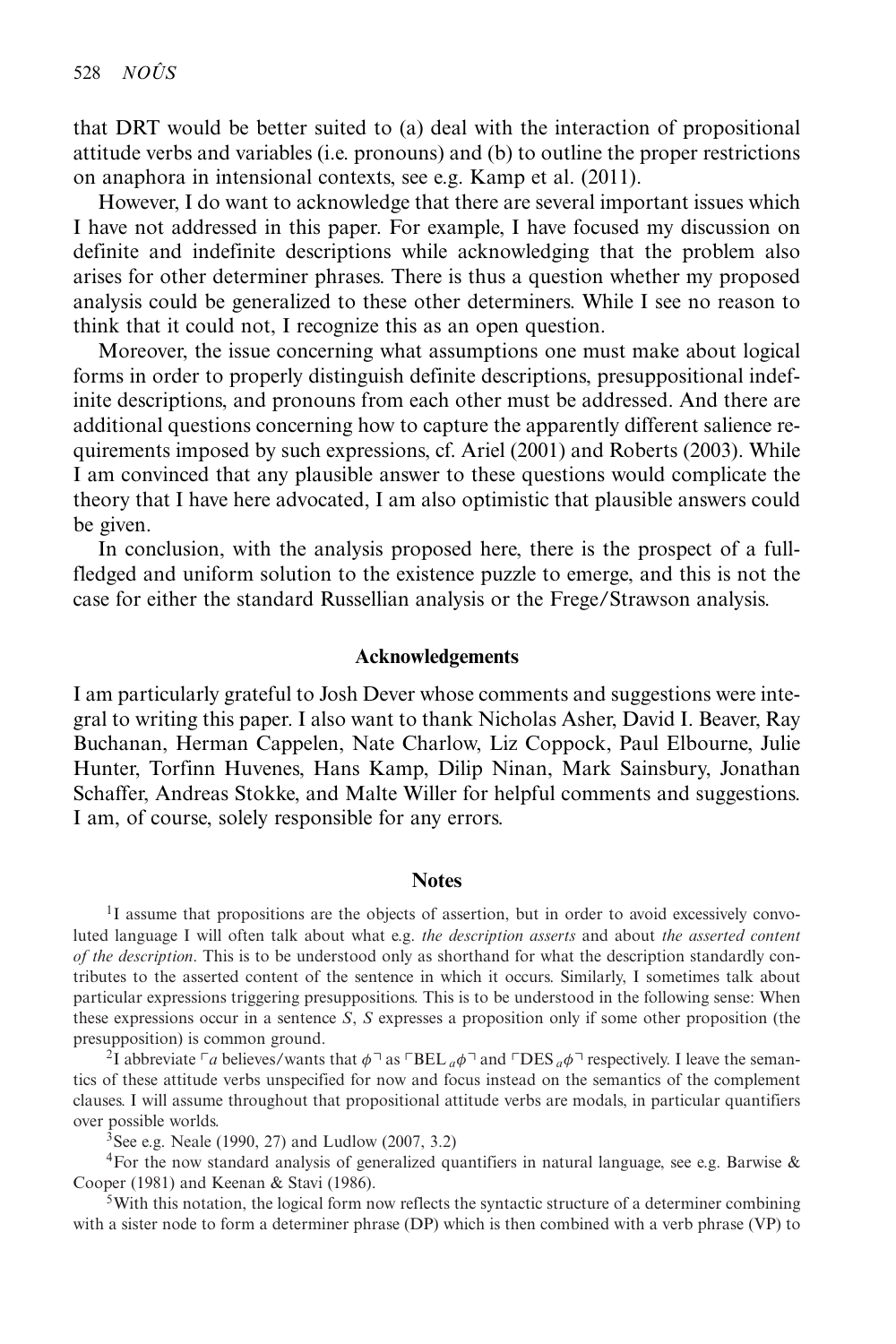form a sentence (S). And using restricted quantification, both the determiner and the determiner phrase can now be given the following semantics:

i.  $[\![\text{The } F]\!] = \lambda G_{\langle e,t\rangle}$ .  $|F| = 1 \wedge |F \cap G| \ge 1$ ii.  $[\![\text{The}]\!] = \lambda F_{\langle e,t \rangle} \cdot \lambda G_{\langle e,t \rangle} \cdot |F| = 1 \wedge |F \cap G| \ge 1$ 

 $6$ An anonymous referee notes that one needs not assume that a reading is available simply because it can be generated by the syntax. For example, one could supplement the syntax with filtering mechanisms which would then eliminate the unavailable readings. While I agree with the referee's point here, I do think that it leaves an explanatory gap. The narrow scope readings are available with most other, if not all, quantificational expressions, so it seems to me that the proponents of Russell's analysis owes an explanation for why these readings are not available with definite descriptions. Moreover, if the syntax were supplemented with relevant constraints to filter out the undesirable readings, one should think that such constraints would need to have independent syntactic motivation in order to be explanatory. And it is not obvious what would motivate such constraints.

 $^7$ And for an in-depth discussion (and refutation) of this suggestion, cf. Elbourne (2010)

8I discuss a range of responses on behalf of the Russellian analysis in subsequent sections.

<sup>9</sup>This conception of presuppositions is due, in its essentials, to the pioneering work of Stalnaker (1970, 1974, 1978).

10On this analysis, the definite determiner is of type (**O3**), i.e. 'the' both presupposes *and* asserts existence. I begin by considering this lexical entry in order to highlight that a *presuppositional* analysis in itself is insufficient for solving the existence problem.

<sup>11</sup>This (or notational variants) is standard in contemporary semantics, see e.g. Elbourne (2005), von Fintel & Heim (2007), Heim & Kratzer (1998), Schwarz (2009). In some cases the lexical entries are embedded in an intensional situation semantics and thus amended to contain λ-abstractions over situation variables. This makes no difference to the points pursued here. It should also be emphasized that a referential treatment in this sense is compatible with an analysis of the definite determiner where it is typed (semantically) as a quantificational determiner,  $[\text{the}] = \lambda P:\exists!x P(x)$ .  $\lambda Q$ .  $Q(\lambda P(x))$ .<br><sup>12</sup>This generalization is further supported by the infelicity of utterances such as (i) and (ii) below.

- (i) # Bertrand hopes that Sue stops smoking but believes she never smoked.
- (ii) # Bertrand wants Sue to stop smoking but he's not sure she ever smoked.

I should emphasize that how presuppositions project in attitude contexts is a rather complicated issue that I will discuss in more detail in section 3.3.

<sup>13</sup>Strictly speaking, this prediction requires both a suitable semantics for propositional attitude verbs and an account of the behavior of presuppositions in attitude contexts, see e.g. Heim (1992) for a thorough discussion. I discuss some of these problems briefly in later sections. However, if for example one accepts Karttunen's generalization and adopts Heim's (1992) ordering semantics for desire-verbs, this should suffice for making correct predictions in cases such as (3).

 $14$ I believe Hawthorne and Manley (2012) were the first to observe that the existence problem generalizes to other determiners, and they also take this to be an argument against the Frege/Strawson solution to the existence problem. However, in the most recent draft (available to me), they suggest an alternative analysis that arguably makes incorrect predictions for both definites *and* indefinites. This is demonstrated in section 2.4.

<sup>15</sup>These cases are variants of cases discussed in von Fintel (1998). There, von Fintel presents a number of cases suggesting that weak determiners do, on occasion, trigger presuppositions.

<sup>16</sup>I should note here that the generalization problem also rules out an analysis on which the asserted content contains just a universal quantifier ranging over every individual satisfying the restrictor predicate. As regards definite descriptions, the partial function guarantees that the predicate set is singleton and as a result, universal quantification over that set in the asserted content would range only over a single individual without incurring existential commitments. However, for e.g. indefinite descriptions, this strategy fails miserably, since on such an analysis an utterance of (23) would be predicted to be equivalent to asserting that Bertrand wants every murderer to be convicted.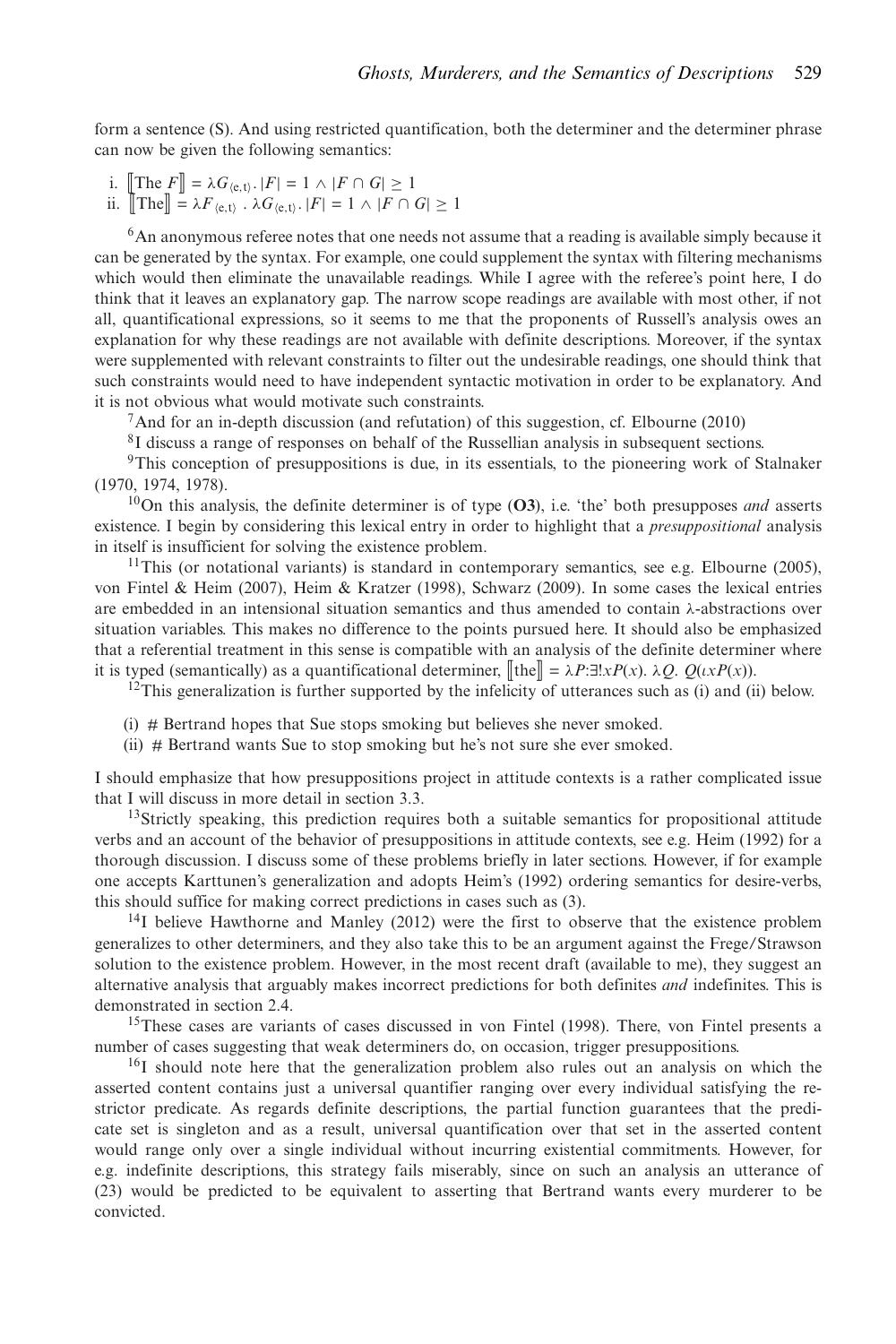<sup>17</sup>This response is tentatively endorsed by Kaplan (2005, 985) and emphatically stressed by Neale (846, 2005, 89-91, 2007b). It has also frequently been raised in Q&As when I have presented this material.

<sup>18</sup>Moreover, whether the assumption that propositional attitudes are not closed under a classical consequence relation suffices to show that inferences from (11) to (29) are illicit is not completely obvious. The fact that classical entailments are not consistently preserved in propositional attitude contexts does not justify the conclusion that such inferences are *never* licensed. Ultimately, that seems to depend on what the "correct" closure conditions for attitude verbs are. Without any explicit contextual clues, if some speaker were to assert the sentence in (11), it would not seem unreasonable for an interlocutor to infer (29).

<sup>19</sup>This argument is due to Elbourne (2010, 6) — only slightly modified.

<sup>20</sup>I thank an anonymous referee at Noûs for bringing this view to my attention. I also thank the referee for noting one of the challenges for this view.

<sup>21</sup>This is roughly the view defended by Hawthorne & Manley (2012) and the problem I'm about to sketch for this view is, in its essentials, the problem discussed in section 2.2.1.

<sup>22</sup>It seems to me that in general when a speaker says that she wants that  $\phi$ , she is *implicating* that she does not believe that  $\phi$ . So, if this sounds a bit odd to you, try with a slight intonational stress on 'want'. Alternatively consider this exhange:

A: My god, is there a carrot in your beer!?

B: Yes, there is a carrot in my beer. And I WANT there to be a carrot in my beer. I like it that way! Any felt infelicity is, I think, due to merely pragmatic effects.

23Here is a different worry about this type of analysis. Typically, when a speaker *S* repeats the same assertion, the second assertion will seem redundant and infelicitous. And if definite descriptions both presuppose and assert existence, (ii)-(iii) should just be paraphrases of (i). Nevertheless, where (i) sounds perfectly fine, (ii)-(iii) sound infelicitous.

(i) There is a unique king of France and the king of France is bald.

(ii) # There is a unique king of France and there is a unique king of France and he's bald.

(iii) # There is a unique king of France and there is a unique king of France who's bald.

24There is ample data, for example the sentences considered with respect to (**CII**), suggesting that the sentences in (8) and (9) are not, contrary to popular belief, invariably equivalent in meaning. And while it is not typically assumed that indefinite descriptions trigger existence presuppositions, the assumption that they *sometimes do* has been defended by several people, e.g. Strawson (1952, 1964), Milsark (1977), Partee (1989), Diesing (1992), and von Fintel (1998), see also Heim (2010). Understanding when and why indefinites trigger presuppositions is a complex issue that I for reasons of space am unable to explore here. For now, I simply adopt this assumption with the justification that it seems intuitively correct for the cases in question. I refer the suspicious readers to the papers cited above. See also the appendix in Schoubye (2011).

 $25$ The choice of unbound variables (as what is contributed by descriptions to asserted contents) is supposed to be motivated by the observation that neither quantificational expressions nor referential terms will work. However, I do acknoweledge that this does not rule that there is a better alternative (even if I am not sure what that alternative would be). I discuss this briefly in subsequent sections. I thank an anonymous referee at Noûs for making this clear.

 $^{26}$ I use the term 'dynamic semantics' as an umbrella term for various types of semantic systems which share certain non-standard features, most prominently the permissibility of binding across clauseboundaries, i.e. Discourse Representation Theory (Kamp, 1981; Kamp & Reyle, 1993), File Change Semantics (Heim, 1982), and Dynamic Predicate Logic (Groenendijk & Stokhof, 1991).

<sup>27</sup> Here I follow loosely the exposition of Heim's system as it is presented in Roberts (2003, 309-310).

 $^{28}$ As the CCP is defined in (38), it imposes the same constraint on every definite NP. But, it is clear that different definite NPs impose different further requirements on a discourse context; pronouns impose the semantic constraint that the intended referent satisfies the number, gender, and person features of the pronoun (the so-called phi-features) and definite descriptions impose the semantic constraint that their referents satisfy the descriptive content. And there are arguably more important differences between pronouns and definite descriptions, for example how salient their intended referents must be.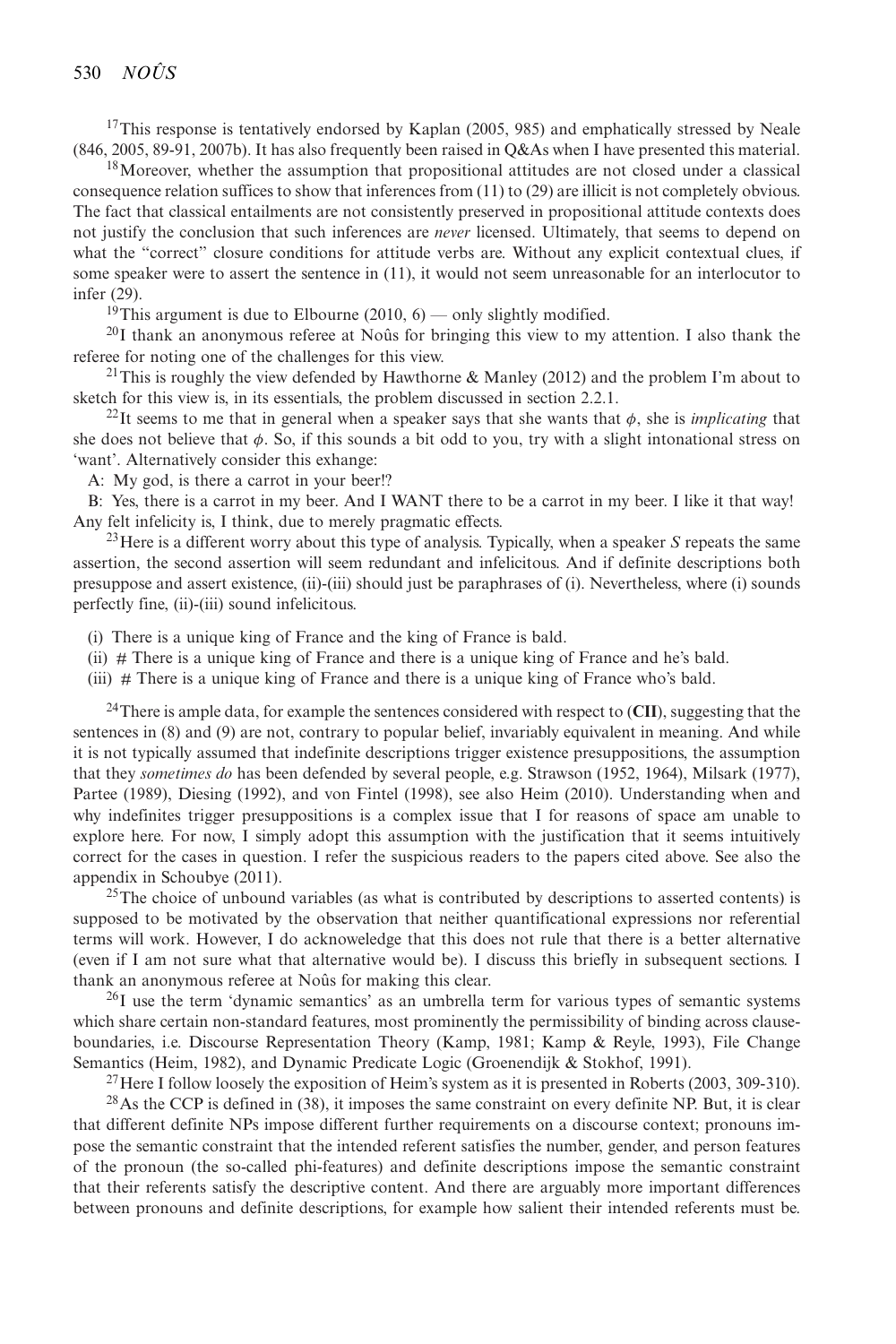This is an issue largely ignored in this paper, but for illuminating discussion, see Roberts (2003). It does however raise the following question: how should these additional features be formally captured? For example, must such features be assumed to be given at logical form (similar to the *+def* feature)? These are difficult questions and to avoid an excessive and possibly exegetical discussion about logical forms, I henceforth make the simplifying assumption that occurrences of e.g. pronouns and definite descriptions can be distinguished as different inputs for semantic interpretation, and hence can be assigned different CCPs.29Here I am essentially proposing a proper uniqueness constraint on definite descriptions (rather

than Heim's less strict familiarity-constraint). Whether definite descriptions trigger uniqueness presuppositions is a much debated issue, but nothing crucial to my main points in this paper depends on this. For arguments in favor of a uniqueness assumption, cf. Roberts (2003). The purpose of the uniqueness constraint here is to maintain a clear difference between definite descriptions and presuppositional indefinite descriptions.

 $30$ This CCP is defined at the sentence level and I ignore issues related to its composition. This is but a convenient short cut, and not something which I believe is in any way problematic. One could, I suppose, convert (39) into a lexical entry for just the definite determiner by abstracting over both predicates and this would make it quite similar to the standard semantics for quantificational determiners (only it would output a CCP rather than a truth value). But, I remain agnostic as to what is the most optimal strategy here.

31Again, I remain agnostic with respect to the question about *when* indefinites trigger presuppositions and also from what more general theoretical principles these presuppositional uses can be predicted.

<sup>32</sup>This lexical entry for the conditional is thus equivalent to material implication and I do not mean to suggest that this is an even remotely plausible semantics for conditionals. However, it suffices for making the point that the lexical entry in (39) resolves the existence problem, since the mechanism employed to avoid the existence problem here could also be employed with a more sophisticated analysis of conditionals, e.g. the Kratzerian analysis of conditionals proposed in Heim (1992).

<sup>33</sup>This presupposes that the ordering on the worlds will provide at least a partition of the worlds into those that are desired and those that are not desired by the subject. But for this type of semantics to work, i.e. a semantics where desire-claims are evaluated in terms of doxastic alternatives, the doxastic alternatives must be restricted to rule out various far fetched epistemic possibilities. Heim (1992) uses a similarity relation to do this and we could in principle do the same. There are more complex cases which might require further modifications, so I acknowledge that the semantics sketched above is unlikely to be entirely adequate. Ultimately the right semantics will depend on the closure conditions for the attitude verb and determining what those are is beyond the scope of this paper. Finally, let me stress that while this semantics for desire follows, in its essentials, Heim's (1992) proposal, I do not mean to suggest that a Heim-style analysis of desire-verbs *must* be used. I am grateful to a referee from Nous for some critical but helpful comments on this issue.

<sup>34</sup>To clarify, it would obviously be possible for a proponent of the Frege/Strawson analysis of definite descriptions to propose a novel analysis of e.g. indefinites where, let's suppose, these were not treated as quantifiers. It is also possible that the existence problem could then be generally avoided. But such a solution would not explain the strong intuition that the meanings of definites, indefinites, and presuppositional uses of indefinites are closely related. And while one *can* assume that the meaning of definites and indefinites is essentially different, it would then have to be a mere coincidence that these determiners give rise to the exact same problem. In contrast, on the analysis proposed here, this would not be a coincidence, because this analysis assumes that these determiners share an essential component of meaning; they either introduce discourse referents or are anaphorically linked to such referents.

<sup>35</sup>Interestingly, there is, it seems, a somewhat limited amount of research on the interaction of variables and propositional attitude verbs in Heim's File Change Semantics. However, in the related dynamic system of Discourse Representation Theory, it seems that some steps towards an analysis of anaphoric expressions in attitude ascriptions has been taken, cf. e.g. Cumming (2007), Geurts (1998), Kamp et al. (2011, 326-387), see also van Rooy (2006).

 $36$ In fact, several of the cases above are simply adapted from Roberts' (1996) paper on anaphora in intensional contexts.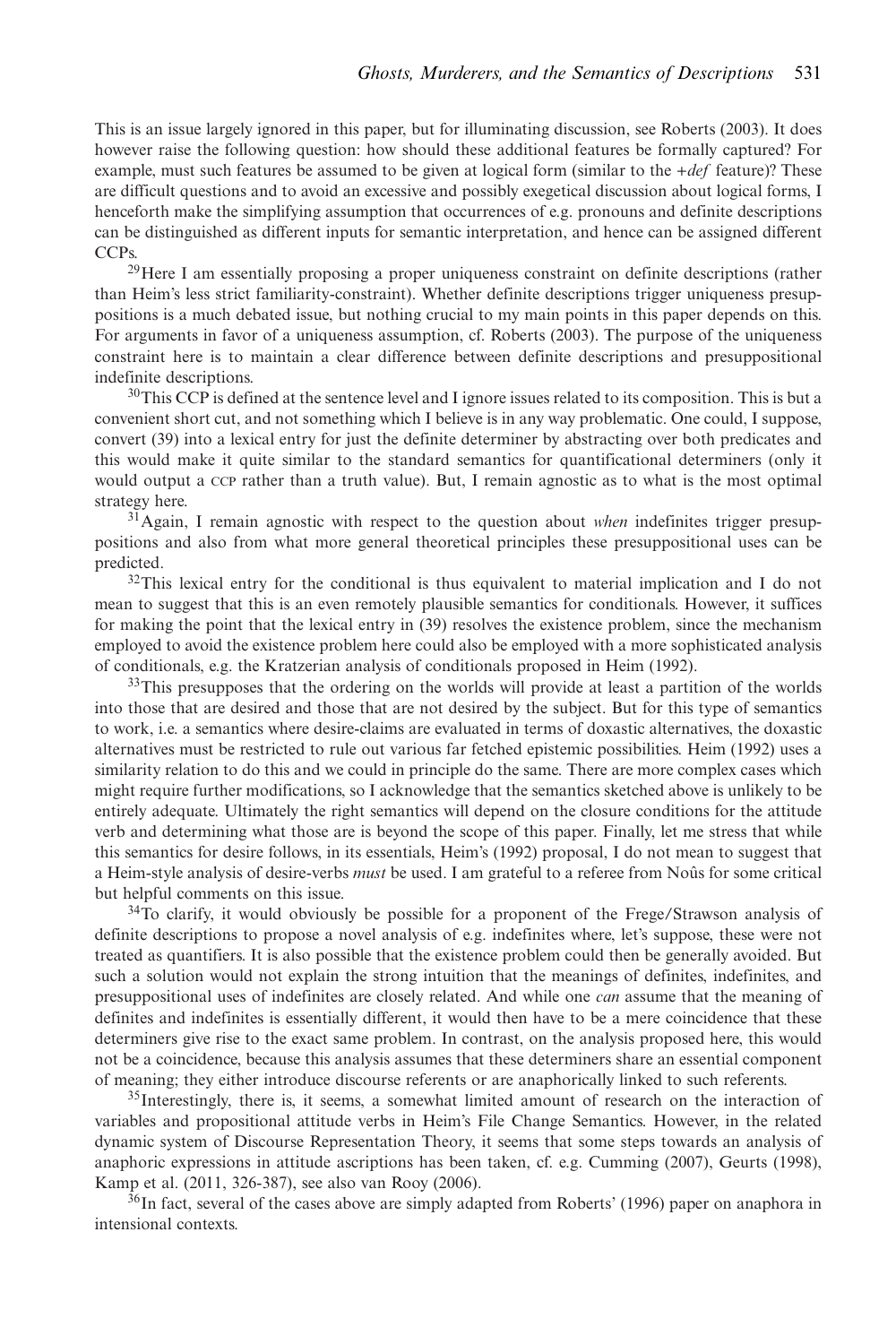37This problem is an instance of the problem of *modal subordination* first discussed by Craige Roberts in her (1987) dissertation. An overview of this and related problems is provided in Roberts (1996).

### **References**

- Ariel, M. (2001). Accessibility Theory: An Overview. In T. Sanders, J. Schilperoord, & W. Spooren (Eds.), *Text Representation* (p. 29–89). John Benjamin Publishing Company.
- Barwise, J., & Cooper, R. (1981). Generalized Quantifiers and Natural Language. *Linguistics and Philosophy*, 4, 159–219.
- Cumming, S. J. (2007). *Proper Nouns.* PhD thesis (Rutgers University).
- Diesing, M. (1992). *Indefinites*. Cambridge, Massachusetts: MIT Press.
- Elbourne, P. (2005). *Situations and Individuals*. Cambridge, Massachusetts: MIT Press.
- Elbourne, P. (2010). The Existence Entailments of Definite Descriptions. *Linguistics and Philosophy*, 33, 1–10.
- von Fintel, K. (1998). *Evidence for Presuppositional Indefinites.* (Unpublished ms.)
- von Fintel, K., & Heim, I. (2007). *Intensional Semantics.* Unpublished ms.
- Geurts, B. (1998). Presuppositions and Anaphors in Attitude Contexts. *Linguistics and Philosophy*, 21, 545–601.
- Groenendijk, J., & Stokhof, M. (1991). Dynamic Predicate Logic. *Linguistics and Philosophy*, 14, 39–100.
- Hawthorne, J., & Manley, D. (2012). *The Reference Book.* Oxford: Oxford University Press.
- Heim, I. (1982). *The Semantics of Definite and Indefinite Noun Phrases.* Doctoral dissertation, University of Massachusetts, Amherst (published by Garland Press, New York, 1988).
- Heim, I. (1983). On the Projection Problem for Presuppositions. Reprinted in P. Portner and B. Partee (eds.), *Formal Semantics: The Essential Readings*. Blackwell Publishing. Citations from that edition.
- Heim, I. (1991). Artikel und Definitheit. In A. von Stechow & D. Wunderlich (Eds.), *Semantik: ein internationale Handbuch der zeitgenössichen Forschung* (p. 487–535). Berlin: Walter de Gruyter.
- Heim, I. (1992). Presupposition Projection and the Semantics of Attitude Verbs. *Journal of Semantics*, 9, 183–221.
- Heim, I. (2010). Definiteness and Indefiniteness. In C. Maienborn, K. von Heusinger, & P. Portner (Eds.), *Semantics: An International Handbook of Natural Language Meaning.* Berlin: Mouton de Gruyter (forthcoming).
- Heim, I., & Kratzer, A. (1998). *Semantics in Generative Grammar*. Blackwell Publishing.
- Hintikka, J. (1969). Semantics for Propositional Attitudes. In J. W. Davis, D. J. Hockney, & W. K. Wilson (Eds.), *Philosophical logic* (p. 21–45). Dordrecht: Reidel.
- Kamp, H. (1981). A Theory of Truth and Semantic Representation. In J. Groenendijk, T. M. Janssen, & M. Stokhof (Eds.), *Formal Methods in the Study of Language, Part 1* (p. 277–322). Mathematical Centre Tracts.
- Kamp, H., Genabith, J. van, & Reyle, U. (2011). Discourse Representation Theory. In *Handbook of philosophical logic (second edition)* (Vol. 15, p. 125–387). Springer, Dordrecht.
- Kamp, H., & Reyle, U. (1993). *From Discourse to Logic*. Dordrecht: Kluwer.
- Kaplan, D. (2005). Reading 'On Denoting' on its Centenary. *Mind*, 114, 933–1003.
- Karttunen, L. (1974). Presuppositions and Linguistic Context. *Theoretical Linguistics*, I, 181–194.
- Keenan, E. L., & Stavi, J. (1986). A Semantics Characterization of Natural Language Determiners. *Linguistics and Philosophy*, 9, 253–326.
- King, J. C. (2007). *The nature and structure of content*. Oxford University Press.
- Kratzer, A. (1977). What 'must' and 'can' must and can mean. *Linguistics and Philosophy*, 1, 337–355.
- Kratzer, A. (1981). The Notional Category of Modality. In H.-J. Eikmeyer & H. Rieser (Eds.), *Words,*

*worlds, and contexts, new approaches to word semantics* (p. 38–74). Berlin: Walter de Gruyter.

- Kripke, S. (2005). Russell's Notion of Scope. *Mind*, 114, 1005–1037.
- Ludlow, P. (2007). *Stanford encyclopedia of philosophy: Descriptions.*